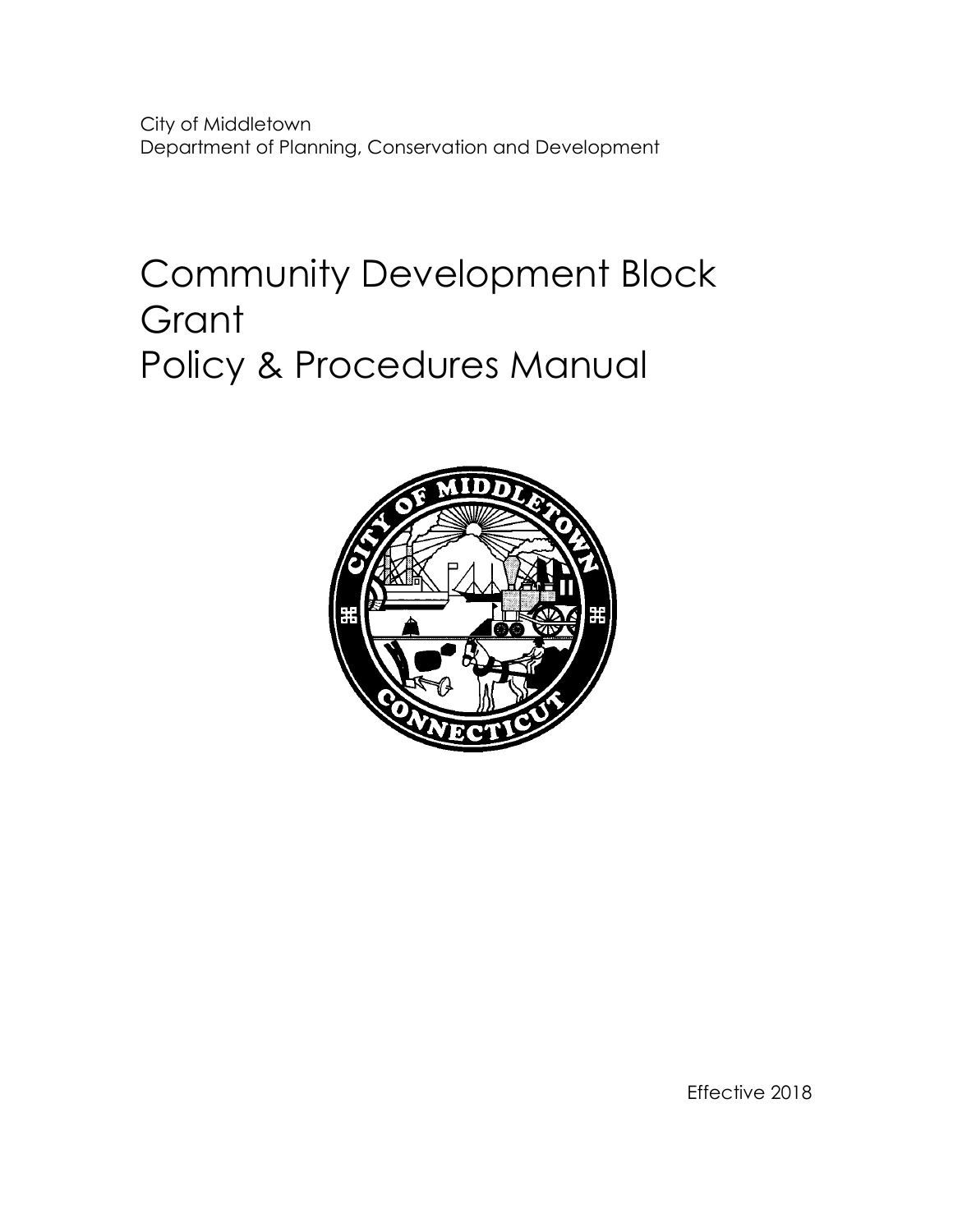# **Table of Contents**

| <b>CDBG Program Overview</b>                             | 3                                          |
|----------------------------------------------------------|--------------------------------------------|
| <b>CDBG National Objectives</b>                          | 3                                          |
| <b>CDBG Eligible Activities</b>                          |                                            |
| Ineligible Activities                                    | $\begin{array}{c} 4 \\ 5 \\ 5 \end{array}$ |
| <b>CDBG Spending Restrictions</b>                        |                                            |
| <b>Public Services</b>                                   | 6                                          |
| Planning & Administration                                | 6                                          |
| Low Moderate Income Benefit                              | 7                                          |
| <b>Spending Timeliness</b>                               | 8                                          |
| <b>National Objectives</b>                               | 10                                         |
| Low Moderate Income National Objective                   | 10                                         |
| Presumed Benefit                                         | 11                                         |
| <b>Fair Market Rents</b>                                 | 11                                         |
| CDBG Assist and Number of Housing Units Requirements     | $12 \,$                                    |
| <b>CDBG Benefit/Affordability Timeframe Requirements</b> | $12 \,$                                    |
| Slum & Blight National Objection                         | 13                                         |
| <b>Urgent Need</b>                                       | 14                                         |
|                                                          |                                            |
| Middletown's CDBG Program Organizational Structure       | 16                                         |
| <b>Citizen Action Council</b>                            | 18                                         |
| Consolidated Plan and Annual Action Plan                 | 21                                         |
| Workflow                                                 | 23                                         |
| Program Amendments                                       | 30                                         |
| Workflow                                                 | 31                                         |
| <b>Application Process</b>                               | 28                                         |
| Application Evaluation Criteria                          | 28                                         |
| <b>Environmental Review Record</b>                       | 31                                         |
| Workflow                                                 | 33                                         |
| City Contracting and Purchase Order Process              | 35                                         |
| Workflow                                                 | 35                                         |
| Insurance Requirements                                   | 37                                         |
| Payment Request                                          | 39                                         |
| Workflow                                                 | 39                                         |
| Program Income                                           | 42                                         |
| <b>Contract Extensions</b>                               | 43                                         |
| Reporting                                                | 43                                         |
| Workflow                                                 | 44                                         |
| Monitoring                                               | 46                                         |
| <b>HUD Reports</b>                                       | 46                                         |
| <b>CAPER</b> workflow                                    | 48                                         |
| Policies                                                 | 51                                         |
| Recommended Procurement Practices                        | 51                                         |
| Cross cutting regulations                                | 59                                         |
| Guides and Templates                                     | 69                                         |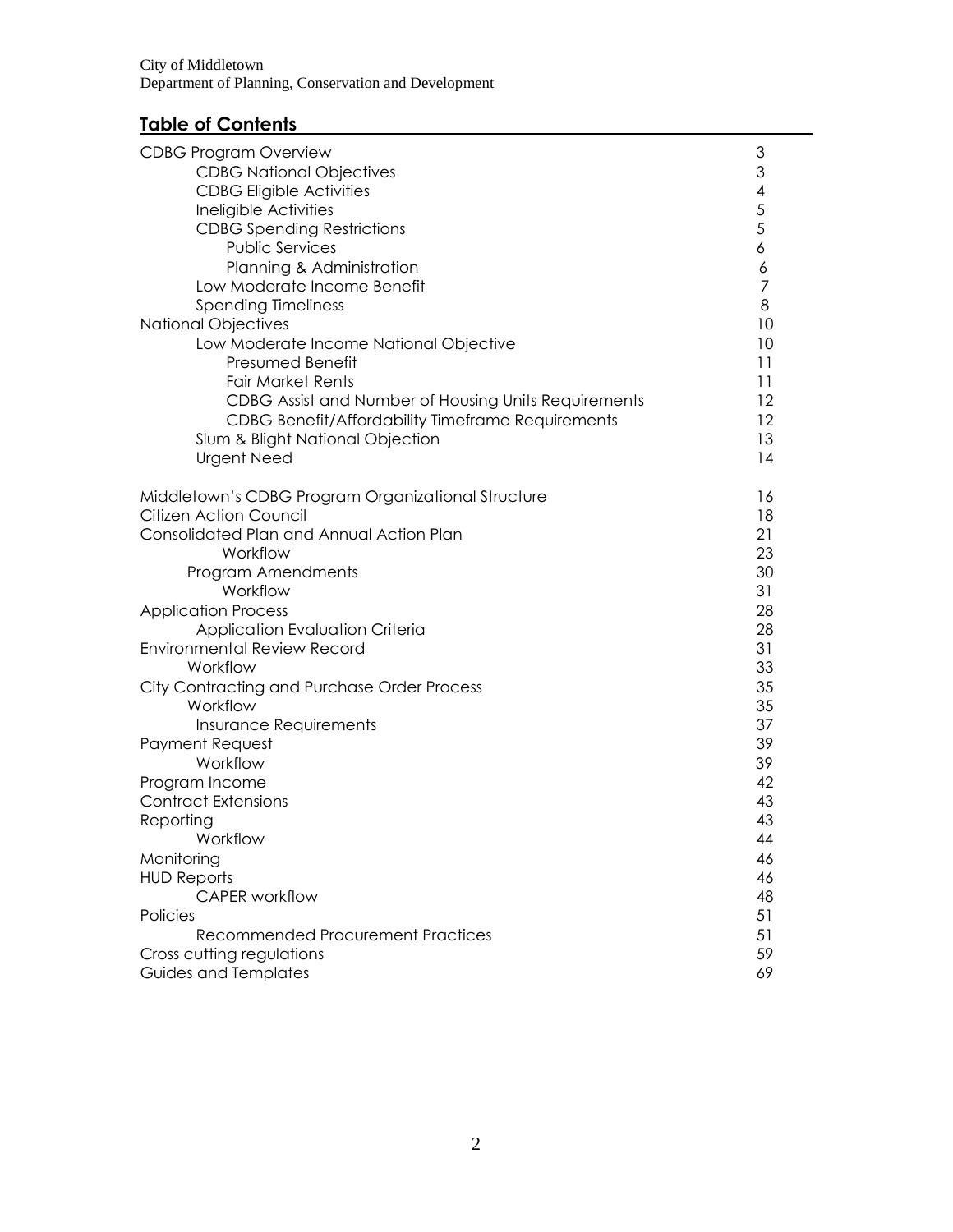# **Community Development Block Grant Program Overview**

The City of Middletown receives a yearly Community Development Block Grant (CDBG) as an Entitlement grantee from the US Department of Housing and Urban Development (HUD). To continue participation in this program, the City contractually agrees to implement the program in accordance with the Housing and Community Development Act of 1974, the related CDBG program regulations in 24 CFR 570, and all cross-cutting federal regulation.

The City's CDBG grants management system is structured to comply with the U.S. Department of Housing and Urban Development's and the Office of Management and Budgets regulations for governmental and public agencies found in COFAR 200, OMB Circulars A-110 (2 CFR Part 225);A-122, Circulars A-87 and A-133

The CDBG program is a complex federal program that grew from eight distinct national programs. The CDBG regulations were dramatically revised from 1995 to 2006, primarily to increase flexibility for grantees in carrying out funded activities, to reflect statutory changes, and to respond to audits of the program by the Inspector General.

Program Information can be found at [https://www.hudexchange.info/resource/19/basically-cdbg-training](https://www.hudexchange.info/resource/19/basically-cdbg-training-guidebook-and-slides/)[guidebook-and-slides/](https://www.hudexchange.info/resource/19/basically-cdbg-training-guidebook-and-slides/)

# **CDBG National Objectives**

A basic requirement set forth in Section 101(c) of the CDBG authorizing statute is that the primary objective of the program is the development of viable communities by the provision of decent housing, a suitable living environment, and expanding economic opportunities, principally for persons of low- and moderate- income.

The program rules state that in order to be eligible for funding, every CDBG-funded activity must qualify as meeting one of the three national objectives of the program. This requires that each activity, except certain activities carried out under the eligibility categories of Planning and Capacity Building, Program Administration, and Technical Assistance, meet specific tests for either: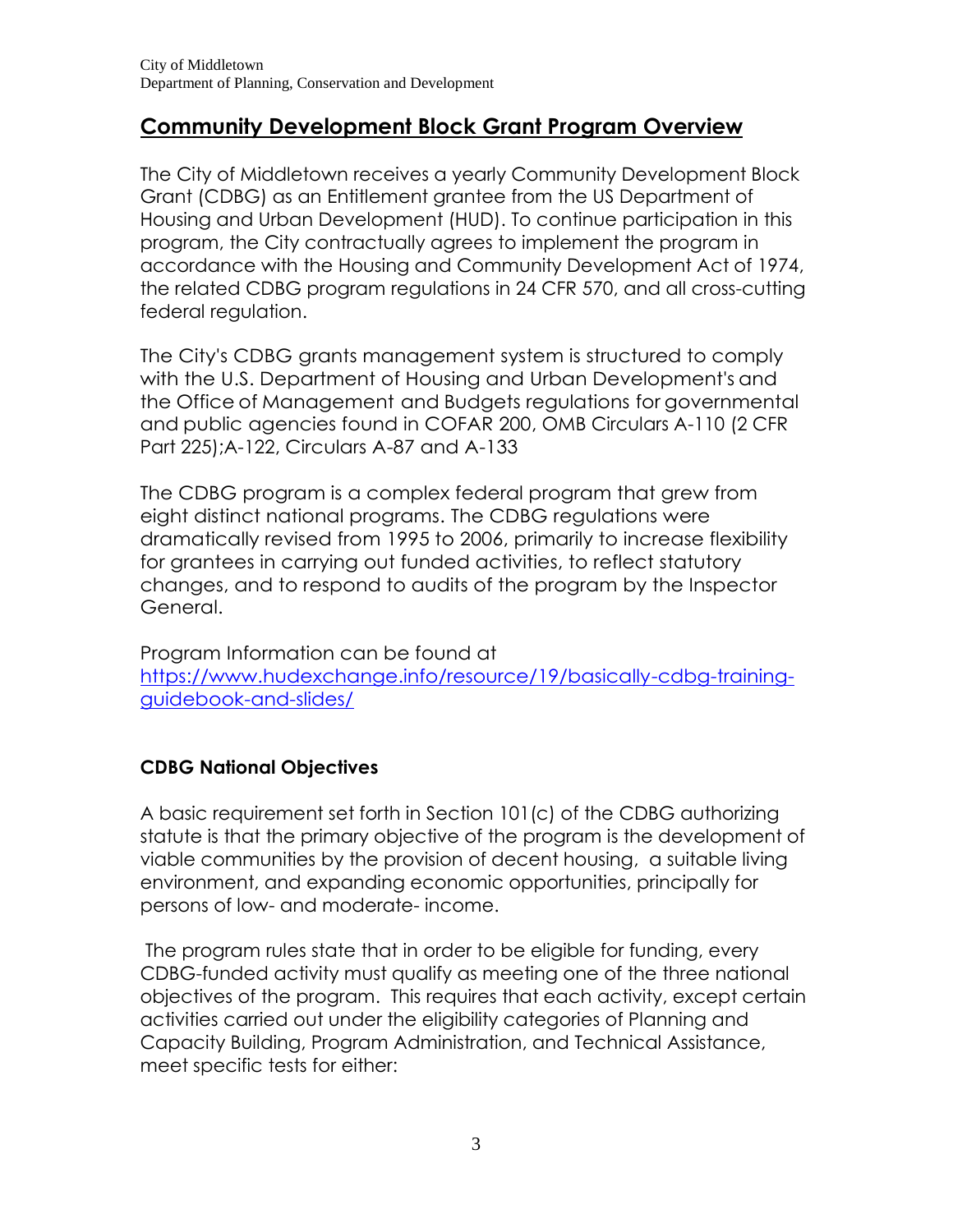- 1. The project must benefit low and moderate income persons.
- 2. The project must eliminate slum and blight as defined by HUD.
- 3. Meet an urgent need because existing conditions pose a serious and immediate threat to the health or welfare of the community, and other financial resources are not available to meet such needs.

Details on requirements and eligible uses under each of these National Objective can be found at on page 10. As Low/Moderate Income is the most prevalent National Objective, information on LMI is included on pages 10-12

# **CDBG Eligible Activities**

Entitlement Communities such as Middletown develop their own programs and funding priorities. However, maximum priority is to be given to activities which benefit low- and moderate-income persons. While each activity must meet one of the three national objectives detailed above, the CDBG program provides great flexibility. Examples of eligible projects include but are not limited to:

- 1. Acquisition of real property for any public purposes other than the general conduct of government.
- 2. Disposition of property acquired with Community Development Block Grants funds.
- 3. Acquisition, construction, rehabilitation, or installation of public facilities and improvements carried out by the City or other public or private nonprofit entities. Generally, this does not apply to new construction.
- 4. Public services (limited to 15% of the City's total CDBG entitlement) which are directed toward improving the community's public services and facilities, including, but not limited to, those concerned with employment, welfare reform, child care, health, drug abuse, education, job training assistance, recreational needs, crime prevention, or energy conservation.
- 5. Removal of architectural barriers, which restrict the mobility of elderly and/or persons with disabilities. All publicly and privately owned buildings and facilities are eligible for funding.
- 6. Rehabilitation and preservation for:
	- a. Low and moderate-income owner-occupied houses.
	- b. Low and moderate-income public housing.
	- c. Publicly owned non-residential buildings and improvements otherwise eligible for assistance.
	- d. Publicly or privately owned historic properties.
	- e. Commercial or industrial facility for job creation or retention
	- f. Public Facilities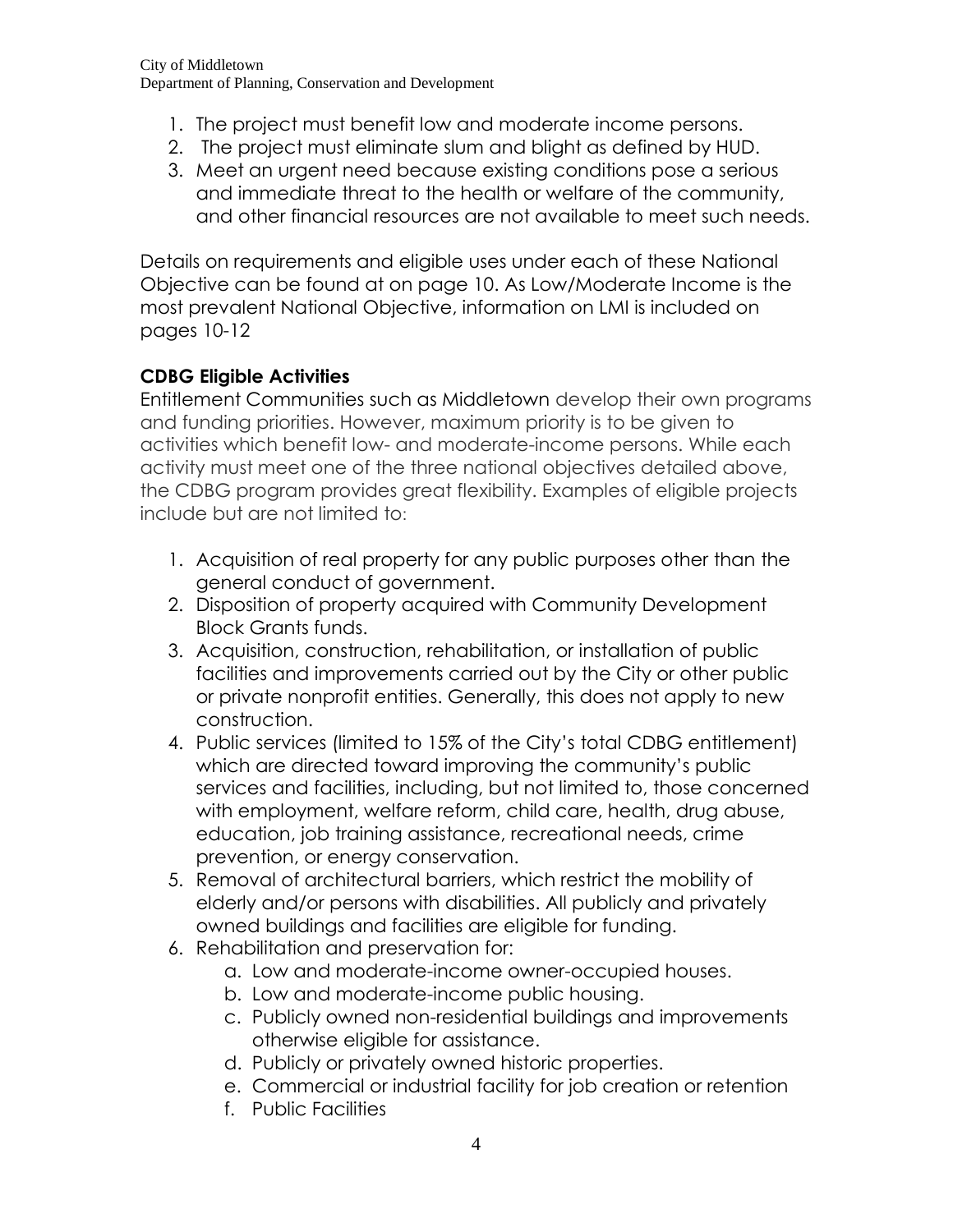- g. Affordable housing or mixed income housing
- h. Low and moderate-income senior housing
- i. Businesses that agree to hire, retain and/or serve low and moderate-income persons
- 7. Activities designed to create or retain jobs. All jobs created within the applicant's program are required to be permanent and at least 51 percent of the total must be for persons of low and moderate income.

# **CDBG Ineligible Activities**

The following activities may not be assisted with CDBG funds:

- 1. Buildings for the general conduct of government. This includes operating and maintenance expenses. Exceptions are operation and maintenance associated with public service activities, interim assistance, and CDBG program staff.
- 2. General government expenses except to carry out the CDBG program.
- 3. Political or religious activities.
- 4. Construction equipment.
- 5. Fire protection equipment unless part of a public facility.
- 6. Personal furnishing or property.
- 7. Food not related to direct service delivery to clients.
- 8. Furnishings that are not integral structural fixtures.
- 9. New housing construction except for land acquisition and other specific circumstances.
- 10.Income payments and other subsistence payments made to individuals or a family.

Further information on eligibility can be found at [https://www.hudexchange.info/onecpd/assets/File/CDBG-National-](https://www.hudexchange.info/onecpd/assets/File/CDBG-National-Objectives-Eligible-Activities-Contents-Chapter-1.pdf)[Objectives-Eligible-Activities-Contents-Chapter-1.pdf](https://www.hudexchange.info/onecpd/assets/File/CDBG-National-Objectives-Eligible-Activities-Contents-Chapter-1.pdf)

Details on Middletown's process for determining eligibility of each proposed activity can be found on pages 22-24.

# **CDBG Spending Restrictions**

HUD places a number of spending restrictions on all Entitlement Communities. Two of the most significant are the Public Service Spending Cap and the Planning and Administrative Cap. The specifics of those restrictions and the applicable calculation are provided below. Middletown conducts the analysis at the appropriate times within each program year.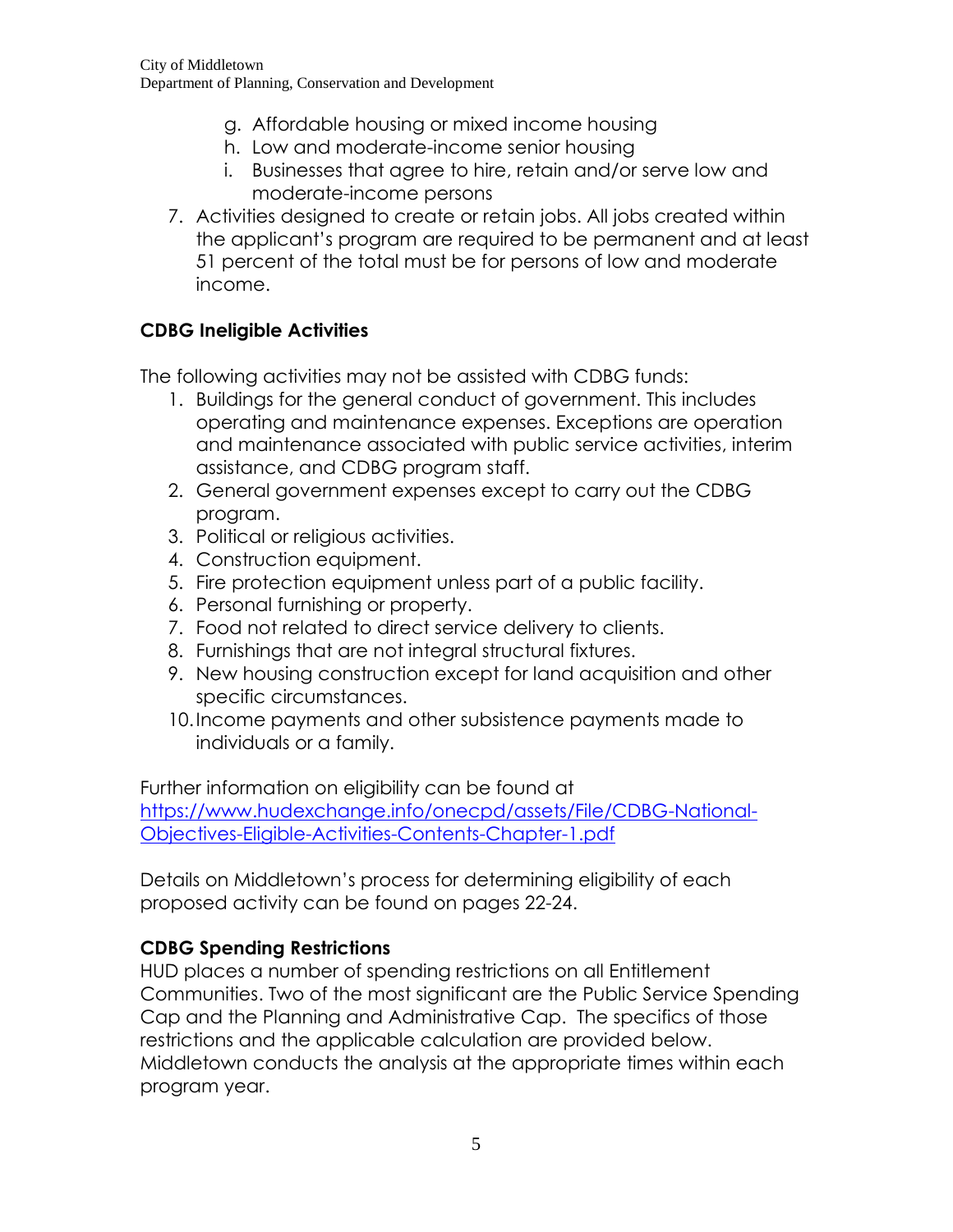City of Middletown Department of Planning, Conservation and Development

 $\triangleright$  Public Service Cap

While the CDBG regulations allow the use of grant funds for a wide range of public service activities, including, but not limited to:

- 1. Employment services (e.g., job training);
- 2. Crime prevention and public safety;
- 3. Child care;
- 4. Health services;
- 5. Substance abuse services (e.g., counseling and treatment);
- 6. Fair housing counseling;
- 7. Education programs;
- 8. Energy conservation;
- 9. Services for senior citizens;
- 10.Services for homeless persons;
- 11.Welfare services (excluding income payments);
- 12.Down payment assistance; and
- 13.Recreational services,

No more than 15% of the sum of the annual entitlement grant plus any grant program income received in the previous grant year on public service programs. During the Action Planning process, Middletown will calculate the anticipated amount that can be committed to public service projects.

The public service cap is calculated by:

Current year entitlement amount:  $+$  + Previous year program income received: = = Amount to calculate public service cap: x 0.15 x 0.15 Total maximum amount for public service programs:

 $\triangleright$  Planning and Administration Cap

 $\overline{\phantom{a}}$ 

CDBG funds can be used for administration and planning activities. Examples of administration activities include: General management, oversight and coordination; Providing local officials and citizens with information about the CDBG program; Preparing budgets and schedules; Preparing reports and other HUD-required documents; Monitoring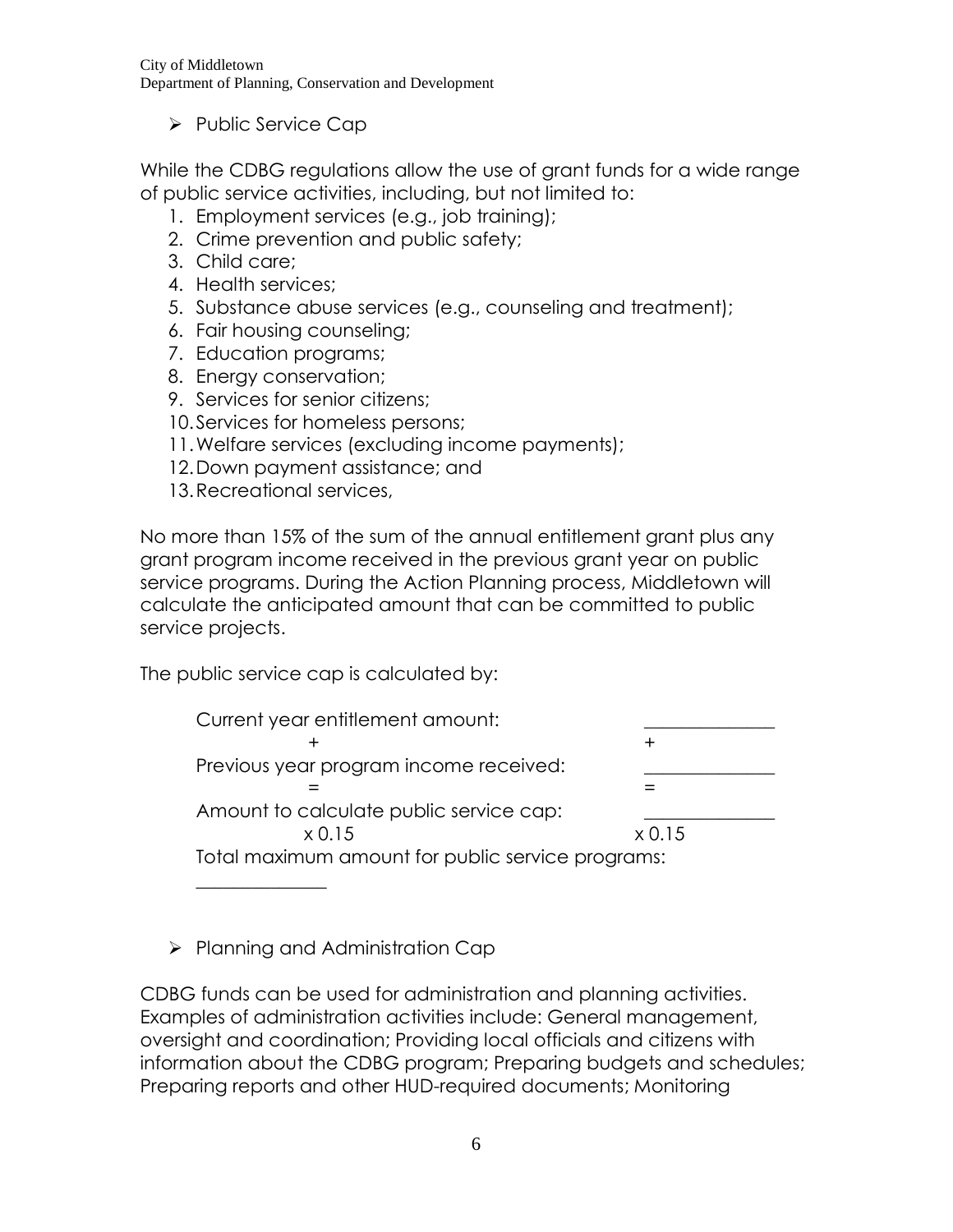program activities; Fair Housing activities; Indirect costs; and Submission of applications for Federal programs; With

All costs and time charged to Planning and Administration must be documented through the appropriate means (i.e., invoices, receipts, time and attendance records, etc.). The documentation is to be kept on file, and available for HUD review. Middletown conducts the annual review as part of the Action Planning process.

No more than 20% of the sum of the annual entitlement grant plus any grant program income received during the grant year may be spent on planning studies or administration. The planning and administration cap is calculated by:

| Current year entitlement amount:         |           |
|------------------------------------------|-----------|
|                                          |           |
| Current year program income expected:    |           |
|                                          |           |
| Amount to calculate administration cap:  |           |
| $x 0.2 =$                                | $x 0.2 =$ |
| Total maximum amount for administration: |           |

# **Low and Moderate Income Benefit Requirement**

In addition to HUD's spending restrictions for Public Services and Planning and Administration, HUD requires that the CDBG program document that At least 70% of the City's non-administration CDBG spending is expended to benefit low and moderate income people. The 70% threshold should be exceeded each year to maintain compliance, however HUD rules allow grantees to calculate expenditure compliance on a one, two, or three year period.

The low and moderate income benefit requirement for a three year certification would be calculated as follows:

| Entitlement amount in year 1, year 2 and year 3:                        |           |
|-------------------------------------------------------------------------|-----------|
| Administration budget allocation in year 1, year 2 and year 3:          |           |
|                                                                         |           |
| Amount to calculate minimum Low & Mod benefit spending:<br>$x \cap 7 =$ | $x(0.7 =$ |
| Total minimum required amount for Low & Mod benefit spending:           |           |
|                                                                         |           |
| 3-year total amount spent on Low/Mod Area benefit programs:             |           |

 $+$  +  $+$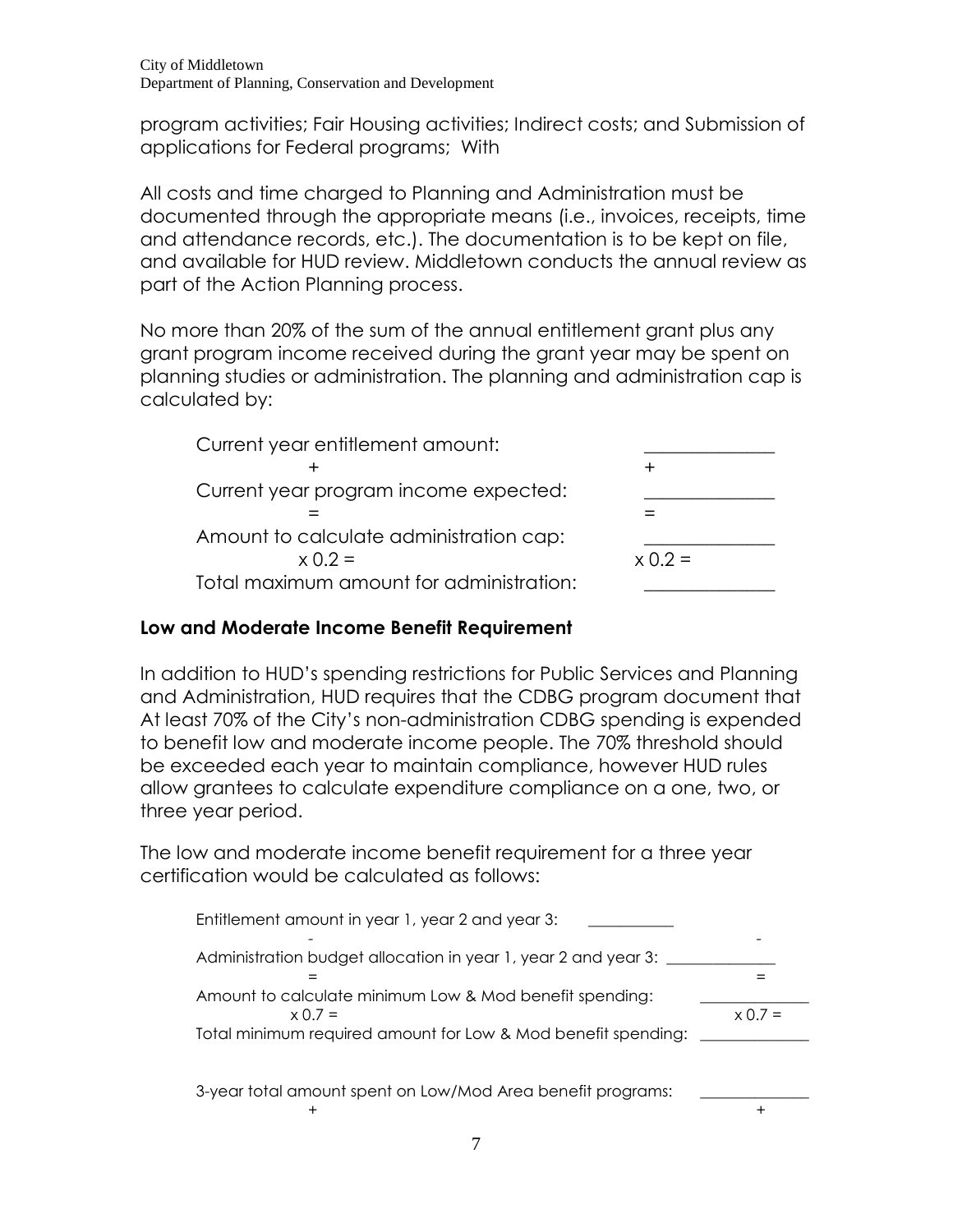| 3-year total amount spent on Low/Mod Limited Clients benefit programs: |  |
|------------------------------------------------------------------------|--|
|                                                                        |  |
| 3-year total amount spent on Low/Mod Jobs benefit programs:            |  |
|                                                                        |  |
| 3-year Total amount spent on Low/Mod Housing benefit programs:         |  |
|                                                                        |  |
| 3-year total amount to be applied to Low/Mod benefit calculation:      |  |

Middletown reviews the Low Mod benefit calculation during each Annual Action Planning process and then reconciles their selected multi-year expenditures as part of the applicable year-end report, Consolidated Annual Performance and Evaluation Review (CAPER)

# **CDBG Spending Timeliness**

.

HUD requires all Grantees including the City of Middletown to use the CDBG funds it receives in a timely manner. HUD defines timely expenditure as having no more than 1.5 times the Annual Entitlement Amount unexpended.

While HUD conducts a timeliness of expenditure test 60 days prior to the end of the program year, monitoring of expenditures to insure timely benefits to low and moderate income communities is an ongoing process

Middletown conducts the expenditure analysis including a projection of likely expenditures in the  $6<sup>th</sup>$  month of the program year and thereafter on a monthly basis.

HUD assesses Middletown annual expenditure in early July of each year. HUD utilizes Report #56 within its Integrated Disbursement and Information System (IDIS) to complete its Timeliness Test.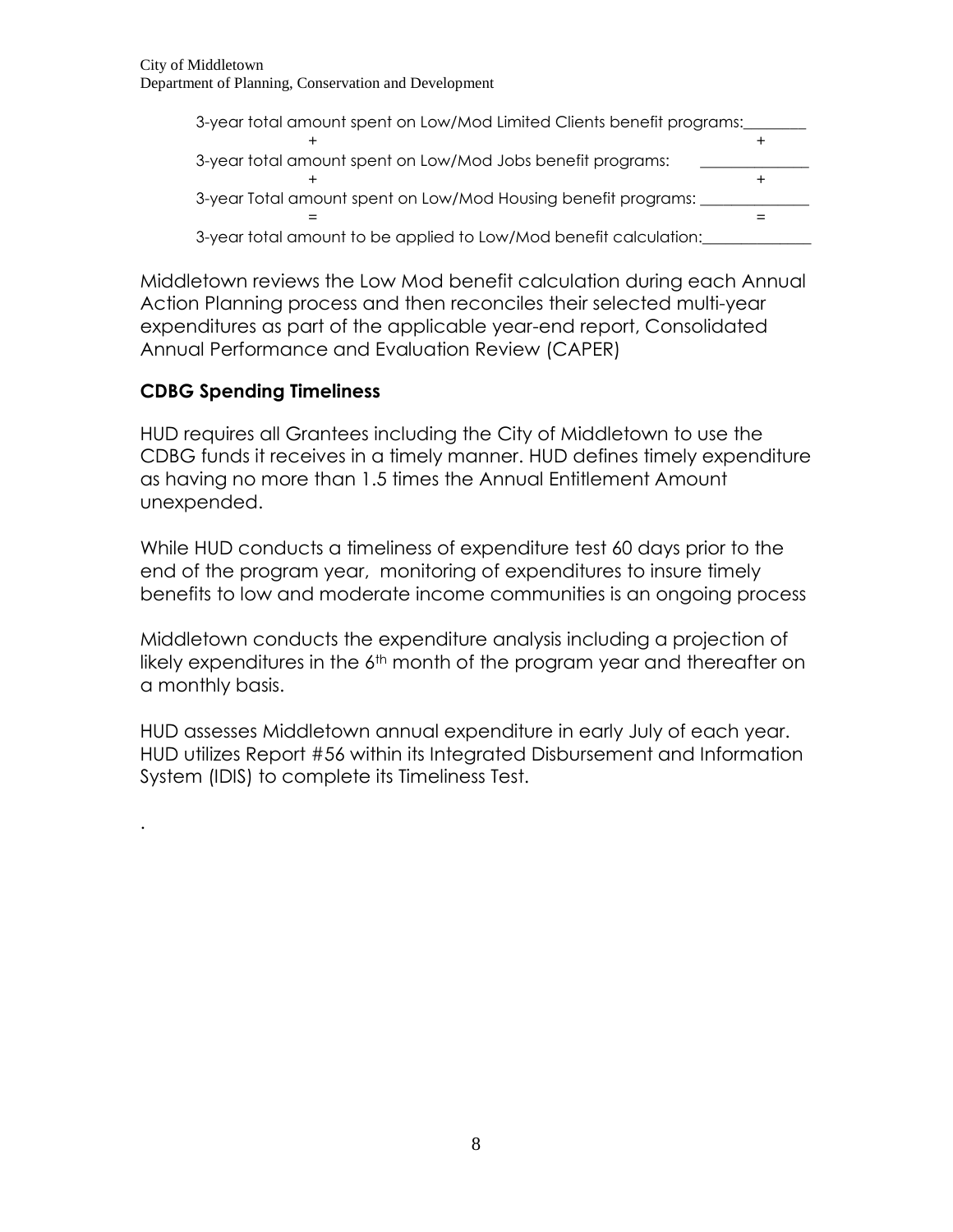# **NATIONAL OBJECTIVES**

As previously stated, the CDBG program authorizing statute requires that each activity funded, except for program administration and planning activities, must meet one of three national objectives. The three national objectives are:

- 1. Benefit to low- and moderate- income (LMI) persons; –
- 2. Aid in the prevention or elimination of slums or blight; and –
- 3. Meet a need having a particular urgency (referred to as urgent need).

# **Low Moderate Income National Objective**

This is usually spoken of as the most important national objective of the CDBG program because of the related requirement that the vast majority of CDBG expenditures must be for activities that meet this objective.

Activities found eligible under the Low Moderate Income Eligibility (LMI) must fail within one of four categories. Specifically,

- 1. Area benefit activities- An area benefit activity is one that benefits all residents in a particular area, where at least 51 percent of the residents are LMI persons.
- 2. Limited clientele activities; For these purposes, an Area Benefit activity is an activity that is available to benefit all the residents of an area that is primarily residential. In order to qualify as addressing the national objective of benefit to L/M income persons on an area basis, an activity must meet the identified needs of L/M income persons residing in an area where at least 51 percent of the residents are L/M income persons. The benefits of this type of activity are available to all residents in the area regardless of income.

it is not the LMI concentration of the service area of the activity that determines whether the activity will qualify or not, but rather the actual number of LMI persons that benefit from the activity.

3. Housing activities are undertaken for the purpose of providing or improving permanent residential structures which, upon completion, will be occupied by LMI households. In order to meet the housing LMI national objective, structures with one unit must be occupied by a LMI household. If the structure contains two units, at least one unit must be LMI occupied. Structures with three or more units must have at least 51percent occupied by LMI households.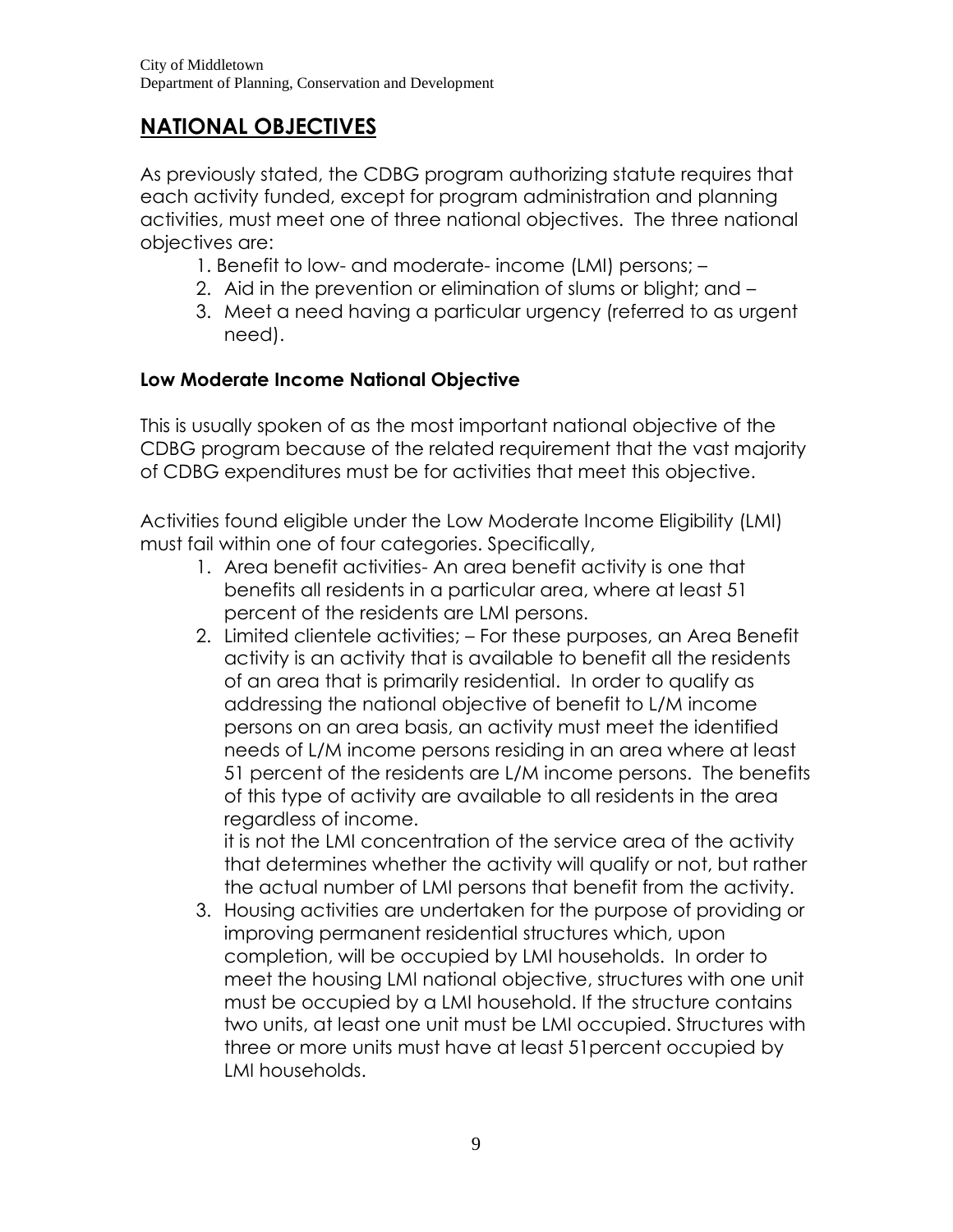4. Job creation or retention activities Job Creation - activities designed to create or retain permanent jobs, at least 51 percent of which (computed on a full-time equivalent basis) will be made available to or held by LMI persons.

HUD generated income limits on an annual basis. The following link will provide updated income limits:

http://www.huduser.org/portal/datasets/il.html

It is important to note that, for all but one of the subcategories under this national objective, the test of meeting the objective of Benefit to L/M Income Persons is to be met based on L/M Persons. Only with the subcategory of L/M Income Housing must the test be met based on L/M Households.

#### **Presumed Benefit**

Some activities do not require collection of individual client or household income data. The following income categories should be used for the following presumed benefit categories.

| <b>Presumed Benefit Category</b>           | <b>Income Category</b>      |
|--------------------------------------------|-----------------------------|
| Abused Children                            | <b>Extremely Low Income</b> |
| <b>Battered Spouses</b>                    | Low Income                  |
| <b>Severely Disabled Adults</b>            | Low Income                  |
| <b>Homeless Persons</b>                    | <b>Extremely Low Income</b> |
| <b>Illiterate Adults</b>                   | Low Income                  |
| Persons with AIDS                          | Low Income                  |
| <b>Migrant Farm Workers</b>                | Low Income                  |
| Senior Center Elderly                      | Moderate Income             |
| <b>Elderly- Non Senior Center Activity</b> | Low Income                  |

#### **Fair Market Rents**

Any CDBG activities involving rental housing must take steps to deed restrict these units to charging not more than fair market rents to be eligible for CDBG funds. Fair market rents are determined by the number of bedrooms a rental unit has.

The following link will provide updated fair market rents: http://www.huduser.org/portal/datasets/fmr.html

#### **CDBG Assist and Number of Housing Units Requirements**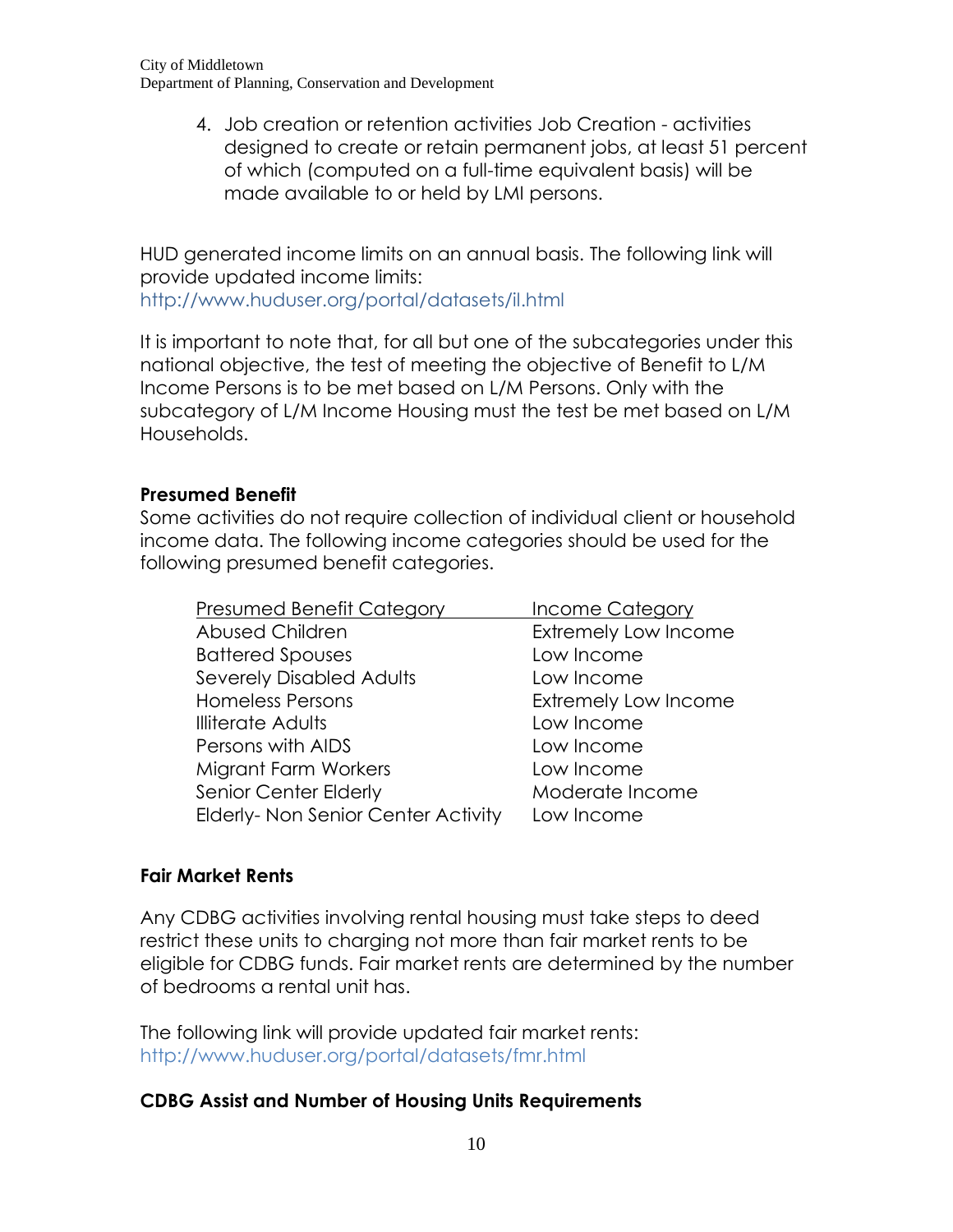Mixed income properties may be assisted provided that at least one unit is occupied by a low and moderate income household for two unit structure and at least 51% of the units are occupied in structures with three of more units. Structures with less than 51% of the units occupied by low and moderate income households may be assisted in a proportion no greater than the proportion of units. However structures with less than 20% of the units occupied by low and moderate income households may not be assisted with CDBG funds.

| Total Number of Housing Units Number Affordable |                | <b>CDBG Funding</b> |
|-------------------------------------------------|----------------|---------------------|
| Level                                           |                |                     |
|                                                 |                | 100%                |
| 2                                               |                | 100%                |
| 3                                               |                | 33%                 |
| 3                                               | $2 - 3$        | 100%                |
| 4                                               |                | 25%                 |
| 4                                               | $\overline{2}$ | 50%                 |
| 4                                               | $3 - 4$        | 100%                |
| 5                                               |                | 20%                 |
| 5                                               | $\overline{2}$ | 40%                 |
| 5                                               | $3-5$          | 100%                |
| 6                                               |                | 0%                  |
| 6                                               |                | 33%                 |
| 6                                               | 3              | 50%                 |
| 6                                               | $4 - 6$        | 100%                |

#### **CDBG Benefit/Affordability Timeframe Requirements**

CDBG that fund project must ensure that those activities continue to carry out the intended benefit for a minimum number of years depending on the type of activity and the amount of funding allocated. The City of Middletown may determine longer benefit or affordability timeframes are need.

#### Homebuyer Projects

| Funds provided        | Minimum Affordability Period |
|-----------------------|------------------------------|
| Less than \$15,000    | 5 years                      |
| \$15,000 to \$40,0000 | 10 years                     |
| More than \$40,000    | 15 years                     |

Rental Housing Projects- Rehabilitation or Acquisition of Existing Housing Funds provided Minimum Affordability Period

| Less than \$15,000<br>5 years |  |
|-------------------------------|--|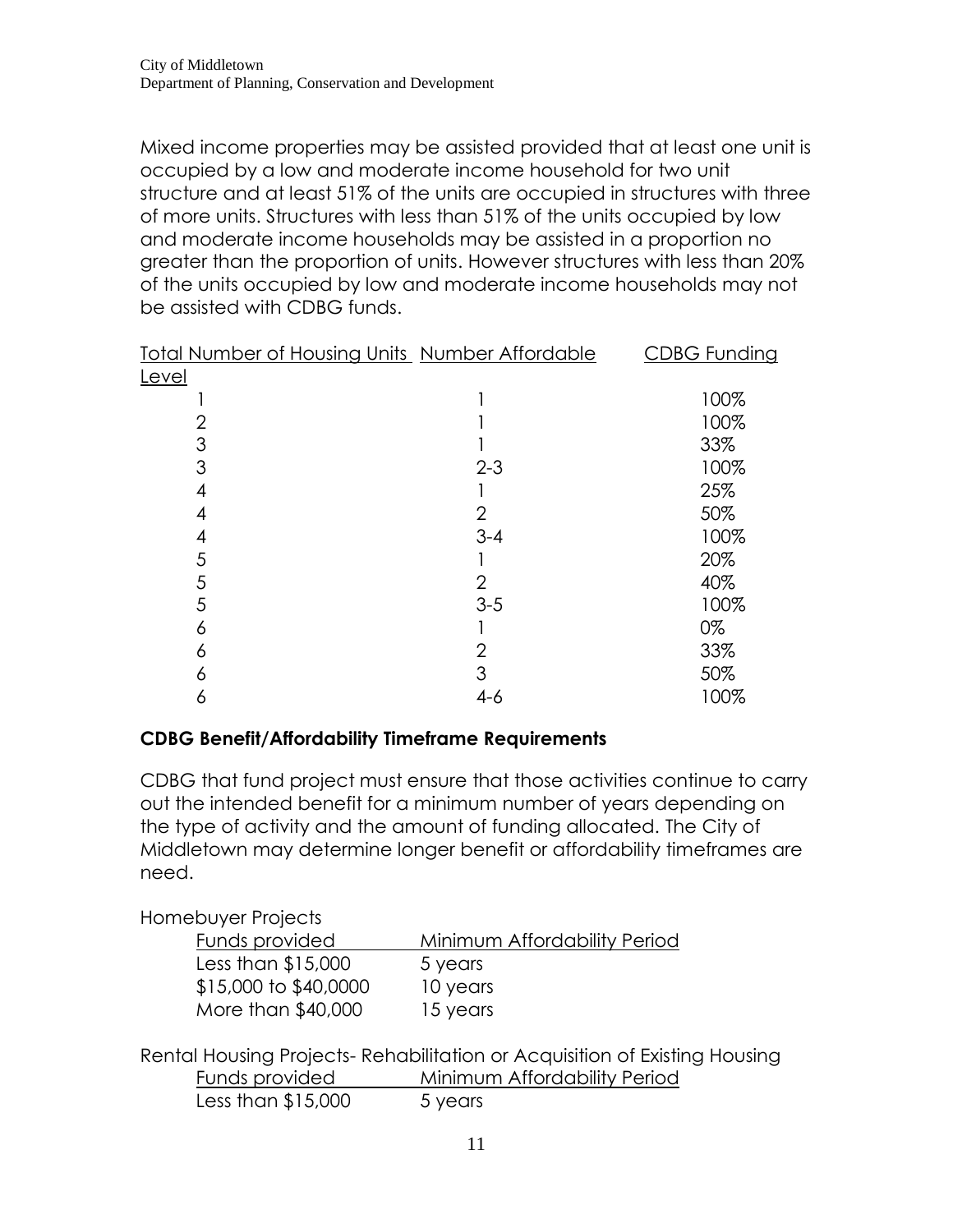| \$15,000 to \$40,000 | 10 years |
|----------------------|----------|
| More than \$40,000   | 15 years |
| Long-term Lease      | 15 years |

Public Facilities- Acquisition, Rehabilitation, or Improvement

| Funds provided  | Minimum Benefit Period |
|-----------------|------------------------|
| Any Amount      | 5 years                |
| Long-term Lease | 15 years               |

Economic Development- Create or Retain Jobs Funds provided Minimum Benefit Period Any Amount 2 years

# **Slum Blight National Objective**

The second of the CDBG national objectives has its roots in the Urban Renewal program, one of the major federal programs that were terminated and replaced with the CDBG program upon its formation in 1974.

To qualify under the national objective of slums/blight on an **area basis**, an activity must meet all of the following criteria:

1. The area must be officially designated by the grant recipient and must meet a definition of a slum, blighted, deteriorated, or deteriorating area under State or local law. (For these purposes, it is not necessary to formally designate/declare the area to be blighted, but the area must meet the definitions for designation.)

2. The area must exhibit at least one of the following physical signs of blight or decay:

A. There must be a substantial number of deteriorated or deteriorating buildings throughout the area. As a "safe harbor," HUD will consider this test to have been met if either:

(1) The proportion of buildings in the area that are in such condition is at least equal to that specified in the applicable State law for this purpose; or

(2) In the case where the applicable State law does not specify the percentage of deteriorated or deteriorating buildings required to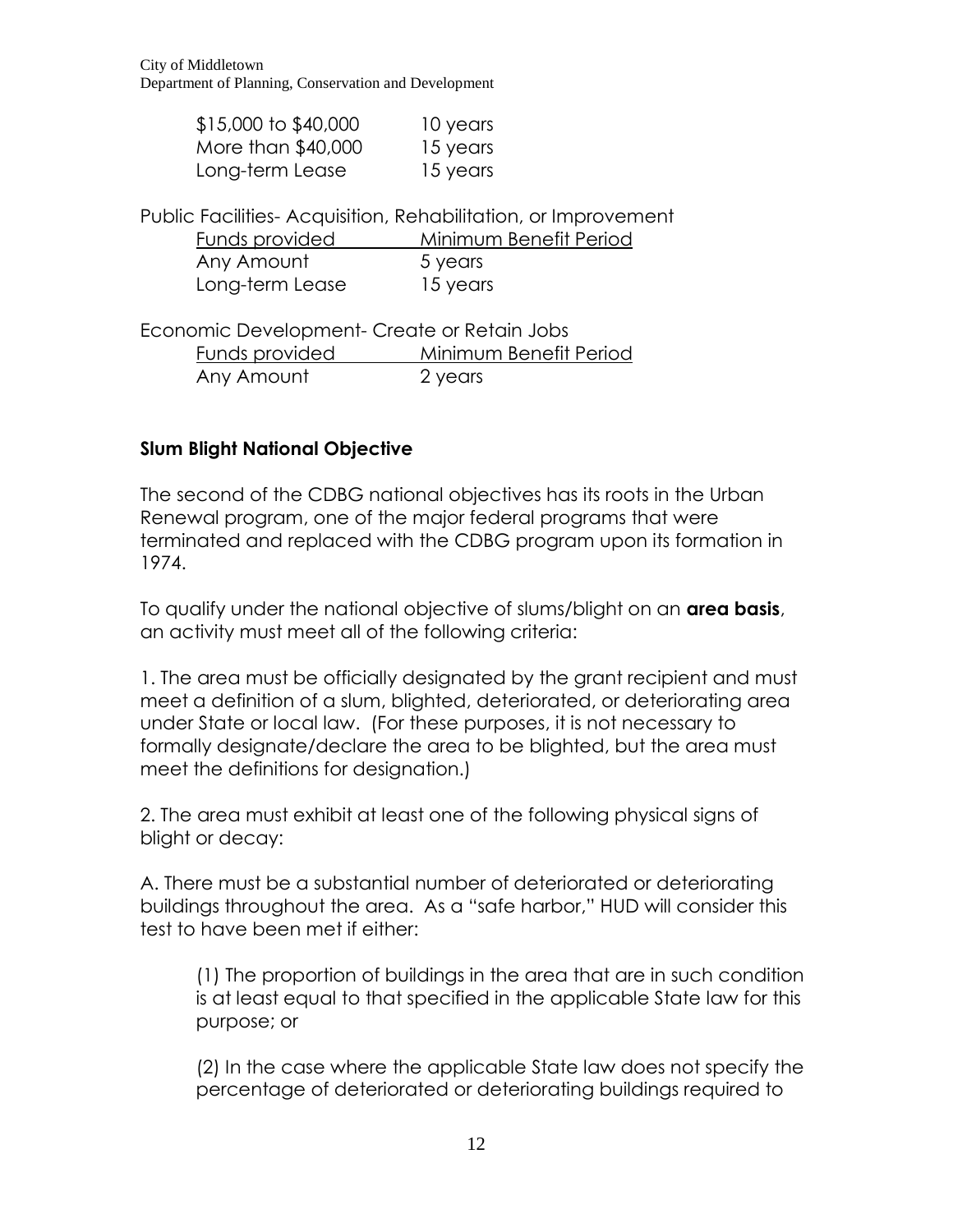qualify the area, then at least one quarter of all the buildings in the area must be deteriorated or deteriorating.

B. The public improvements throughout the area must be in a general state of deterioration. (For this purpose, it would be insufficient for only one type of public improvement, such as a sewer system, to be in a state of deterioration; rather, the public improvements taken as a whole must clearly exhibit signs of deterioration.)

Activities to be assisted with CDBG funds must be limited to those that address one or more of the conditions that contributed to the deterioration of the area

The elimination of specific conditions of blight or deterioration on a spot basis is designed to comply with the statutory objective for CDBG funds to be used for the prevention of blight, on the premise that such action(s) serves to prevent the spread to adjacent properties or areas.

To comply with the national objective of Elimination or Prevention of Slums or Blight on a **Spot Basis**, i.e., outside a slum or blighted area, an activity must meet the following criteria:

 The activity must be designed to eliminate specific conditions of blight or physical decay not located in a designated slum or blighted area and

The activity must be limited to one of the following:

- 1. Acquisition
- 2. Clearance;
- 3. Relocation;
- 4. Historic Preservation; or

5. Rehabilitation of buildings, but only to the extent necessary to eliminate specific conditions detrimental to public health and safety.

# **Urgent Need National Objective**

To comply with the national objective of meeting community development needs having a particular urgency, an activity must be designed to alleviate existing conditions which the local government certifies and state determines:

✓ Pose a serious and immediate threat to the health or welfare of the community,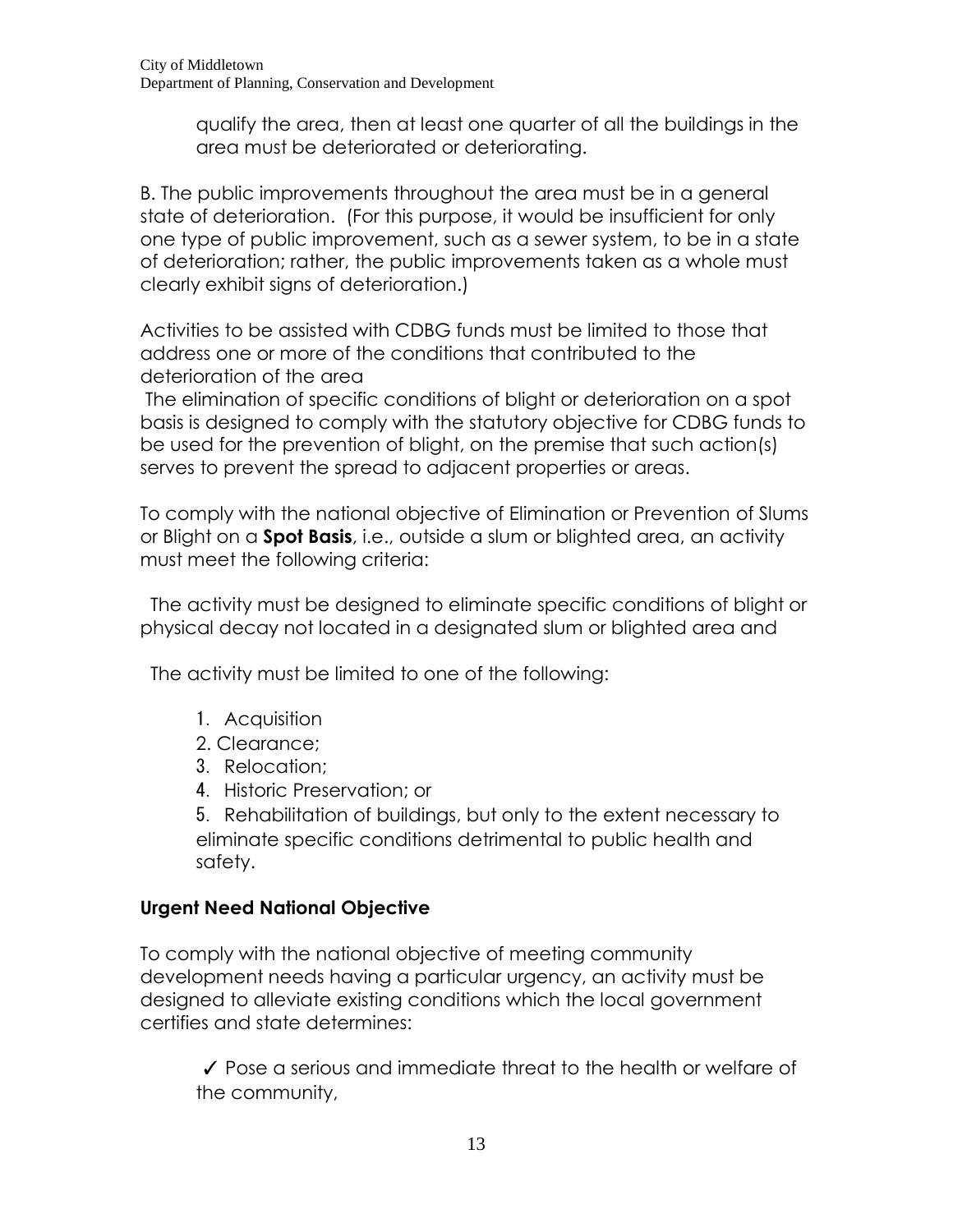- ✓ Are of recent origin or recently became urgent,
- ✓ The grant recipient is unable to finance the activity on its own, and
- ✓ Other sources of funding are not available to carry out.

A condition will generally be considered to be of recent origin if it is developed or became critical within 18 months preceding the grant recipient's certification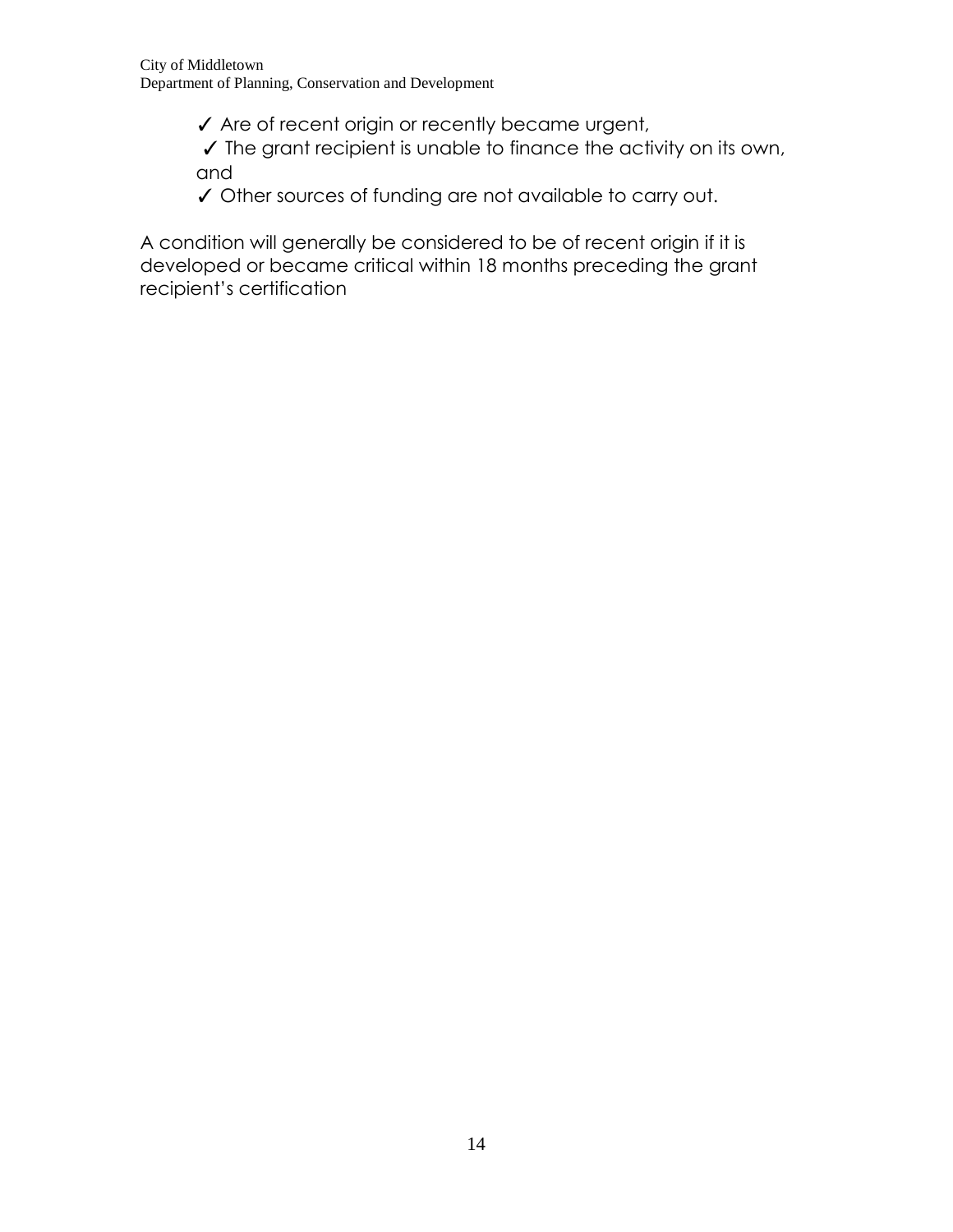# **Middletown's CDBG Program Organizational Structure**

# **Responsible City Staff**

The City of Middletown's Community Development Block Grant program is Staff involved with the administration consists of six Departments coordinating efforts to comply with federal regulation under 24 CFR 570, 24 CFR 85, 24 CFR 91, OMB circular A-87 (2 CFR Part 225), OMB circular A-122 (2 CFR Part 230), OMB circular A-133 and other associated rules.



The following is a summary of the positions and responsibilities:

Mayor- Final approval for all financial request and submissions to HUD.

- Approves and signs contracts;
- Approves check requests;
- Certifies the Environmental Review Record;
- Certifies Annual Action Plan, CAPER and Consolidated Plan;
- Nominates appointments to fill vacancies on the Citizens Advisory **Committee**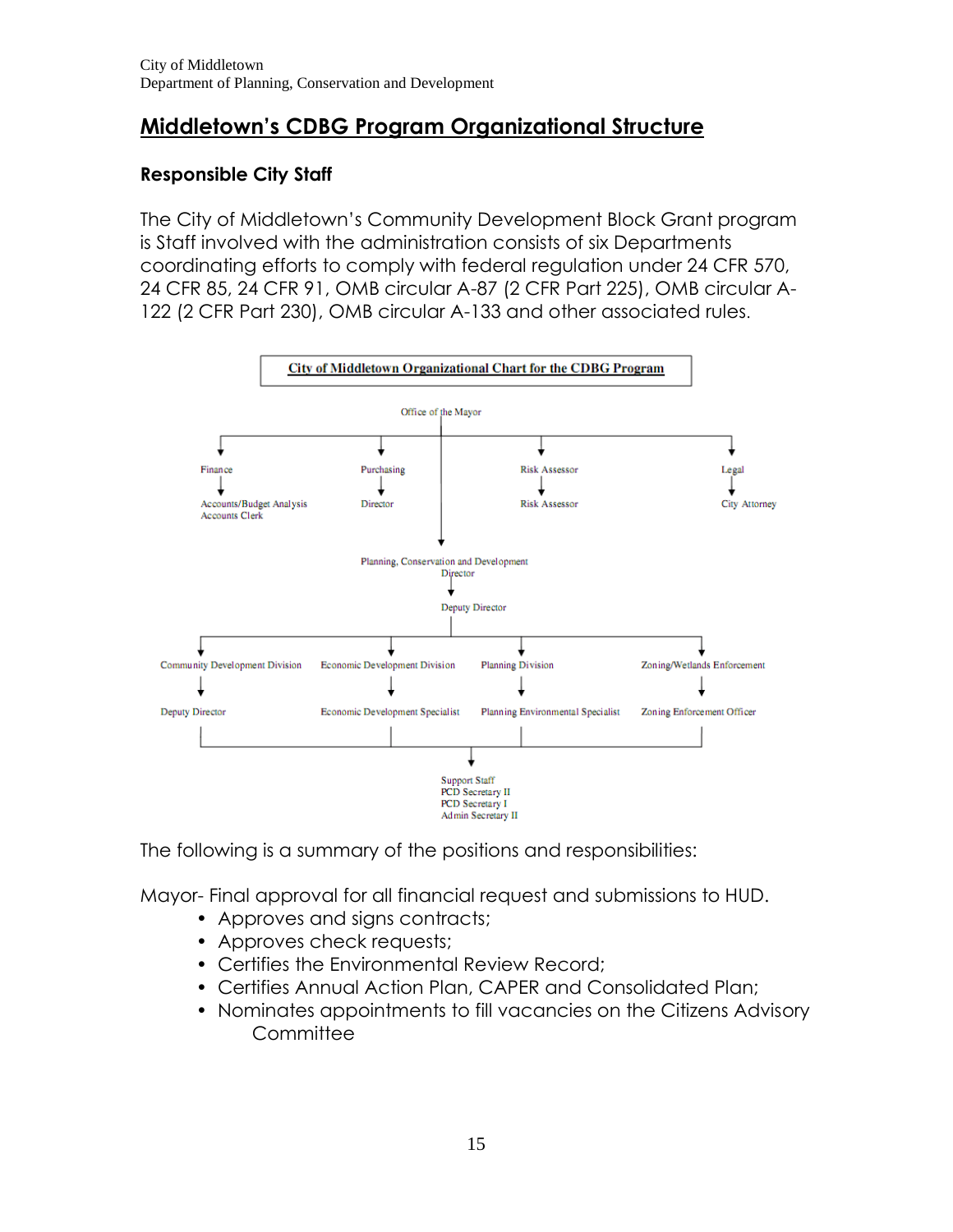The Community Development Specialist- Oversees the day-to-day activities of the Community Development Block Grant program for Middletown which includes the following:

- Handles drafting of contracts;
- Processing of check requests;
- Reviews quarterly reports;
- Conducts NEPA review for all CDBG activities;
- Develops the Environmental Review Record:
- Drafts public notices required for the CDBG program, Annual Action Plan, ERR,

CAPER and Consolidated Plan;

• Drafts narrative documents for the CDBG program, such as the Annual Action

Plan, CAPER and Consolidated Plan;

• Staff to the Citizens Advisory Committee

PCD Secretary I and II- Provides administrative support for the Community Development Block Grant program for Middletown which includes the following:

- Processes check requests
- Process contracts prior to review by Finance and the Purchasing **Office**
- Process Purchase Orders requests
- Processes any program income from outstanding loans.

Director of Planning, Conservation and Development- Provides oversight for the Community Development Block Grant program for Middletown which includes the following:

- Oversees the Community Development Specialist, PCD Secretary II, PCD Secretary I and the CDBG program
- Signs off on all contracts
- Signs off on all check requests

Accounts Clerk- Provides financial processing support for the Community Development Block Grant program for Middletown which includes the following:

- Process check requests
- Process Purchase Orders requests
- Review Contracts
- Establish new line-items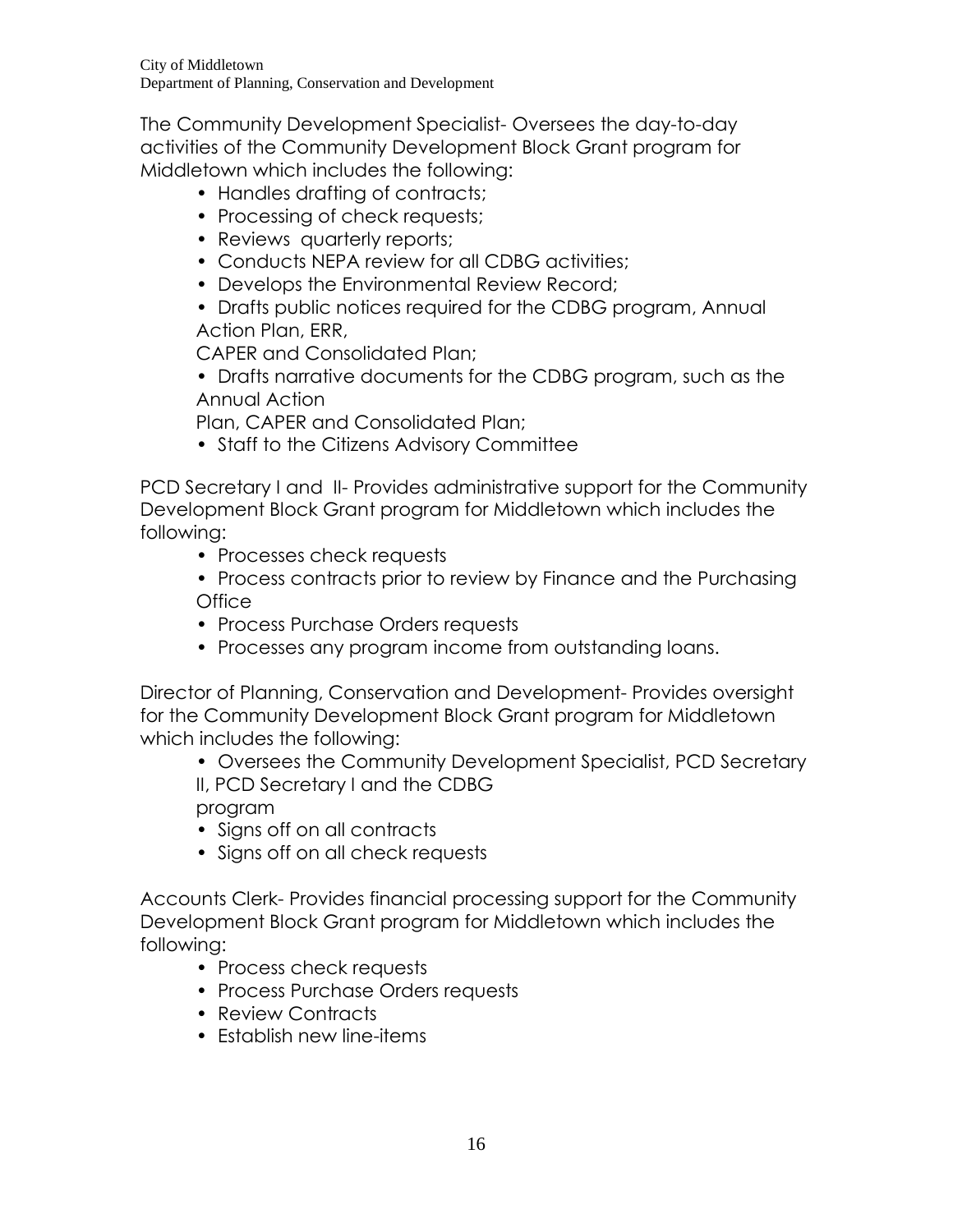Accounts/Budget Analysist- Provides financial oversight for the Community Development Block Grant program for Middletown which includes the following:

- Reviews check requests
- Reviews Purchase Orders requests

City Attorney- Provides legal support for the Community Development Block Grant program for Middletown which includes the following:

• Contract review

City Purchasing Officer- Provides purchasing support for the Community Development Block Grant program for Middletown which includes the following:

- Reviews and approves Purchase Orders requests
- Reviews contracts with recipients

# **Citizen Advisory Committee**

The Citizen Advisory Committee of the City of Middletown, Connecticut primary responsibility is to assist City staff in the accomplishment of the citizen participation requirements of the Housing and Community Development of 1974, as amended, and Public Act No. 75-443, as amended. Further, it shall: prepare and recommend grant applications for CDBG funding to the Mayor and Common Council; monitor the progress of all funded programs; and; make recommendations to the Mayor and Common Council regarding the implementation of CDBG funded programs.

A. Structure of Citizens Advisory Committee (CAC)

1. A community-wide CAC shall be appointed by the Mayor with the approval of the Common Council. The membership shall consist of fifteen (15) citizens of the City of Middletown.

2. Membership to the CAC should represent the following interest groups in order to advise in affairs of the Community Development Block Grant Program (CDBG) as authorized by the Housing and Community Development Act of 1974, as amended:

| Common Council (one from each political party) |   |
|------------------------------------------------|---|
| At-Large                                       | ႒ |
| Middletown Housing Authority                   |   |
| Planning and Zoning Commission                 |   |
| Low/Moderate Income                            |   |
| Elderly                                        |   |
| <b>Disabled</b>                                |   |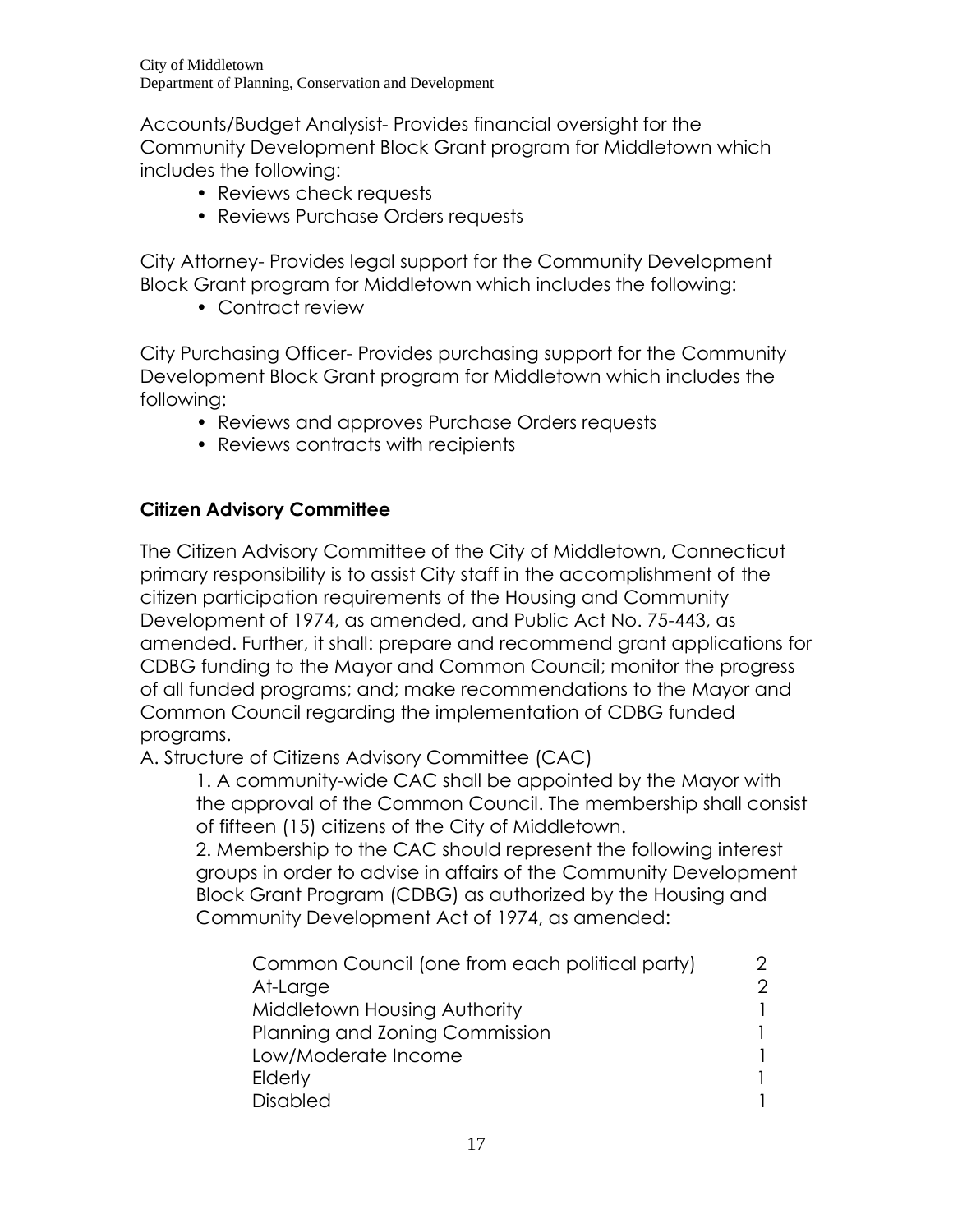| Census Tracts 5412, 5413, 5414             |  |
|--------------------------------------------|--|
| Census Tracts 5411, 5415, 5416, 5417       |  |
| Census Tracts 5418, 5419, 5420, 5421, 5422 |  |

3. Terms - the term of the Common Council members shall run concurrently with the term of their office. The term of the remaining thirteen (13) members shall be as follows: four (4) shall serve for one (1) year; three (3) shall serve for two years; three (3) shall serve for three (3) years; and, three (3) shall serve for four (4) years. Thereafter, members shall be appointed annually to serve for four

(4) years. Each member shall serve until his successor is appointed and has qualified and any vacancy shall be filled for the unexpired term.

4. In the event that any CAC member misses three (3) consecutive meetings and upon the recommendation of the Citizen Advisory Committee Chair person, the Mayor may remove that member and fill the vacancy. Generally, if any such member represents a specific interest group, he/she shall be replaced by a person representing the same group. Voluntary resignations shall be handled in a similar manner.

B. Organization of the CAC

1. The Committee shall select a Chair person, a Vice-Chair person and a Secretary. An annual organizational meeting for the purpose of electing officers shall be conducted each January.

2. Regular meetings of the CAC shall be held on the third (3rd) Wednesday of each month at 7:00 p.m. at a place specified with the City and Town Clerk.

3. The office of the CAC shall be with the Community Development Division of the Department of Planning, Conservation, and Development.

# C. Role of the CAC

1. The CAC shall be responsible for encouraging of citizen participation, as required by the Plan, all citizens, public agencies and other interested parties including minorities, low/moderate income persons and non-English speaking persons, as well as persons with disabilities at its meetings.

2. The CAC shall be responsible for citizen participation prior to making recommendations to the Mayor and Common Council on the following items, including but not limited to:

a. The Five-year Consolidated Plan, including the identification of community development and housing needs and the setting of priorities.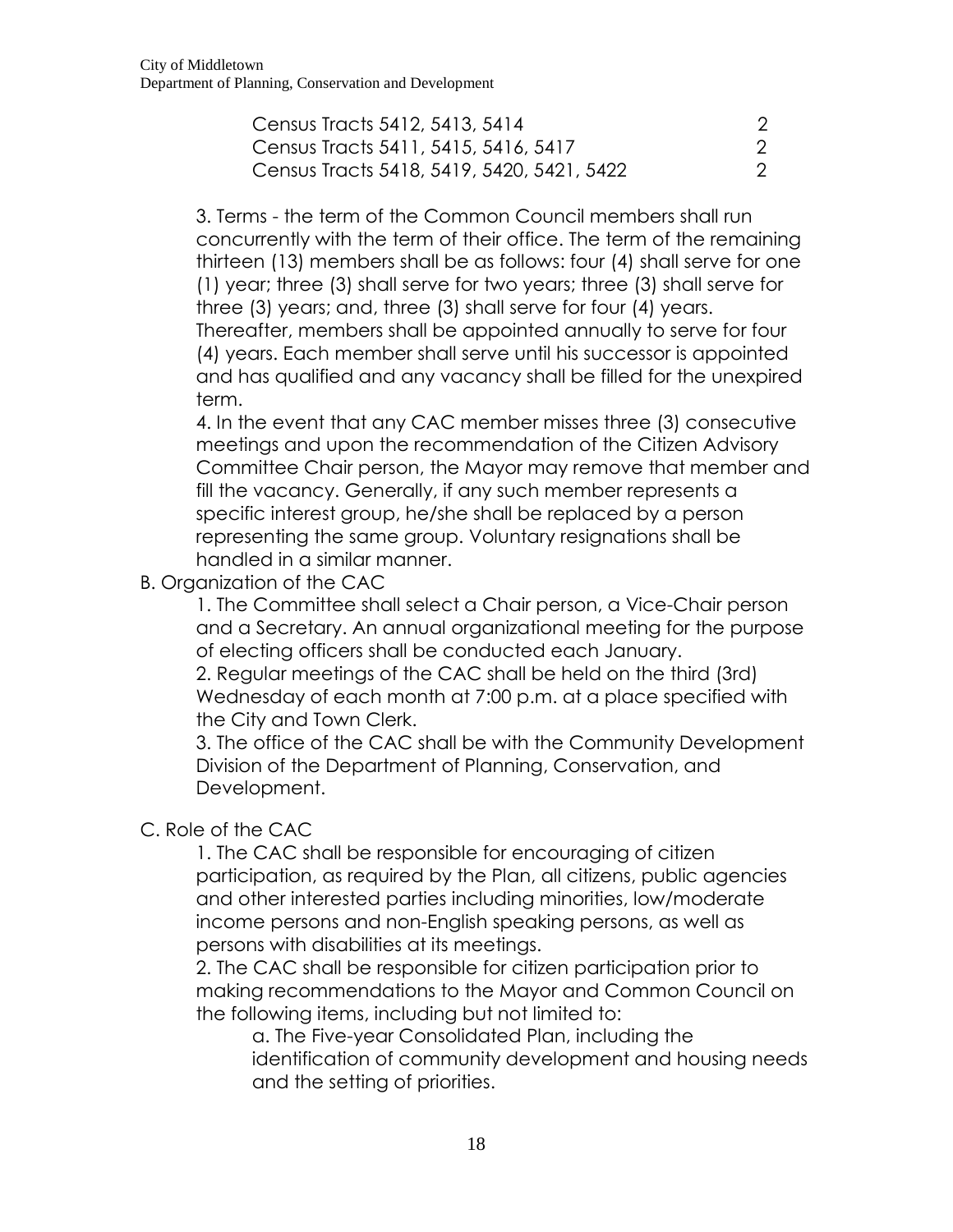b. Annual Action Plan of projects that are consistent with the Consolidated Plan.

c. The annual CDBG Program and CDBG budget.

d. Subsequent minor amendments and other significant changes/amendments to previously approved programs in the Consolidated Plan.

3. The CAC shall be responsible for recommending to the Mayor and Common Council, policy and methods of implementing CDBG projects.

4. The CAC shall participate in the preparation of the Consolidated Annual Performance and Evaluation Report (CAPER) by soliciting views concerning the effectiveness of various CDBG projects.

5. All meetings of the CAC shall be conducted in an open manner, with freedom of access to all interested persons. Dates, times and locations of all meetings shall be posted with the City and Town Clerk in a manner consistent with the Connecticut Freedom of Information Act, as amended.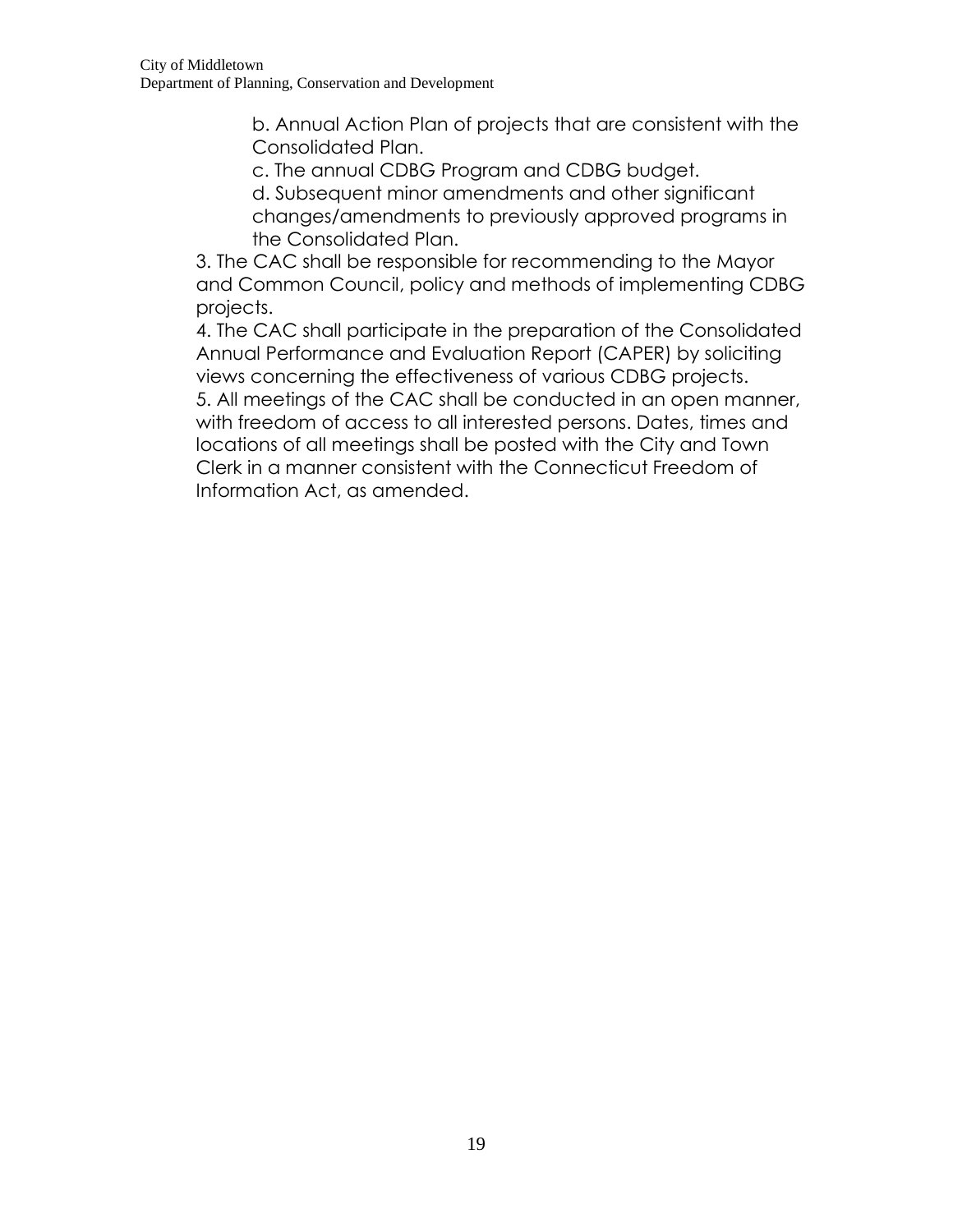# **Consolidated Plan and Annual Action Plan**

In 1995 HUD has mandated that all CDBG recipients prepare a Consolidated Plan every five years and an Annual Action Plan every year. The regulations governing these activities, which were revised in 2006, can be found at [24 CFR Parts 91 and 570.](http://portal.hud.gov/hudportal/documents/huddoc?id=20393_finalrule.pdf) In May 2012, HUD introduced the [eCon Planning Suite,](https://www.hudexchange.info/consolidated-plan/econ-planning-suite/) including the Consolidated Plan template in IDIS OnLine and the CPD Maps website. By creating a more cohesive planning and grants management framework and providing better data and a tool for analysis, the eCon Planning Suite supports grantees and the public to assess their needs and make strategic investment decisions. HUD grantees are now required to submit their Consolidated Plan and year one Annual Action Plan using the Consolidated Plan template in IDIS OnLine. Information about the Consolidated Plan and IDIS can be found at

[http://portal.hud.gov/hudportal/HUD?src=/program\\_offices/comm\\_plann](http://portal.hud.gov/hudportal/HUD?src=/program_offices/comm_planning/about/conplan/cp_idis) [ing/about/conplan/cp\\_idis.](http://portal.hud.gov/hudportal/HUD?src=/program_offices/comm_planning/about/conplan/cp_idis)

The purpose of the Consolidated Plan is to encourage Grantees to make longer-term strategic decisions based on current market conditions in consultation with all important stakeholders. The document lays out the City's plans for using federal CDBG funds in the following programs:

While the Consolidated Plan lays out a broad vision of need and funding priorities, HUD also requires Grantees to submit Annual Action Plans. These plans identify anticipated funding resources for the upcoming year, City's plans for allocating the identified funding, and the anticipated outcomes of the funding. Detailed information about the Annual Action Plan requirements can be found at [24 CFR 91.220](http://cfr.vlex.com/vid/91-220-action-plan-19925378)

HUD requires that the public be given the opportunity to comment on the Consolidated and Annual Action plans for no less than 30 days (24 CFR Parts 91.200). To fulfill this requirement, the City, following the procedures in its Citizen Participation Plan, publishes notice of the plan in the local newspaper(s) and posts notice at highly visible locations.

Public hearings will be held in venues accessible for those with disabilities. Upon request non-English speaking residents will be met in the case of a public hearing where a significant number of non-English speaking residents can be reasonably expected to participate, where practical.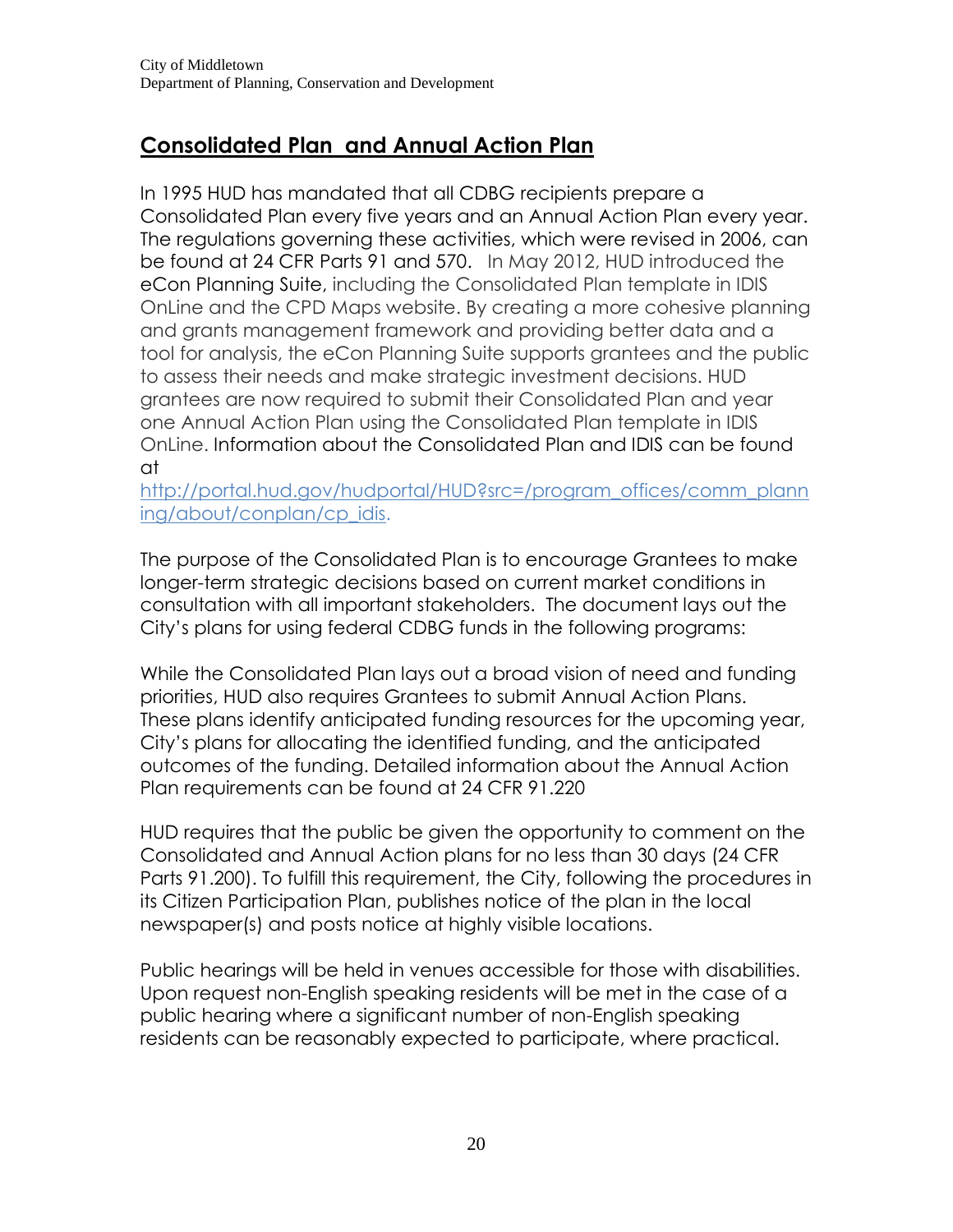.

At a minimum, the full documents are available on the City's website www.middletownplanning.com. , in libraries, the Department of Planning, Conservation, and Development, ,Russell Library, Town Clerks Office, Middletown Housing Authority, Middlesex Chamber of Commerce, Midstate Regional Agency, Community Action for Greater Middlesex County and Community Health Center.

The Five Year Consolidated Plan is required to include following elements:

- Information that includes the amount of grant funds and program income it expects to receive.
- The range of activities that may be undertaken.
- The estimated amount that will benefit persons of low and moderate income.

• Set forth plans to minimize displacement of persons and to assist any person displaced, specifying the types and levels of assistance that will be made to persons displaced and by whom the assistance will come from.

• Publication of the proposed Consolidated Plan in a manner that affords all citizens a reasonable opportunity to examine its contents and submit comments.

The Annual Plan is required to include the following elements:

- Form Application Standard Form 424
- Federal and Other Resources Available
- Activities to Be Undertaken
- Geographic Distribution
- Homeless and Other Special Needs Activities
- Other Actions:
	- Address obstacles in meeting underserved needs, such as foster and maintain affordable housing, remove barriers to affordable housing, evaluate and reduce lead-based paint hazards, reduce the number of poverty level families, develop institutional structure and enhance coordination between public and private housing and social service agencies and foster public housing improvements and resident initiatives.
	- Reference to the annual revisions of the action plan prepared for the CDBG funds expected to be available during the program year including any program income that will have been received before the start of the next program year and that has not yet been programmed.
	- Amendments to the Consolidated Plan.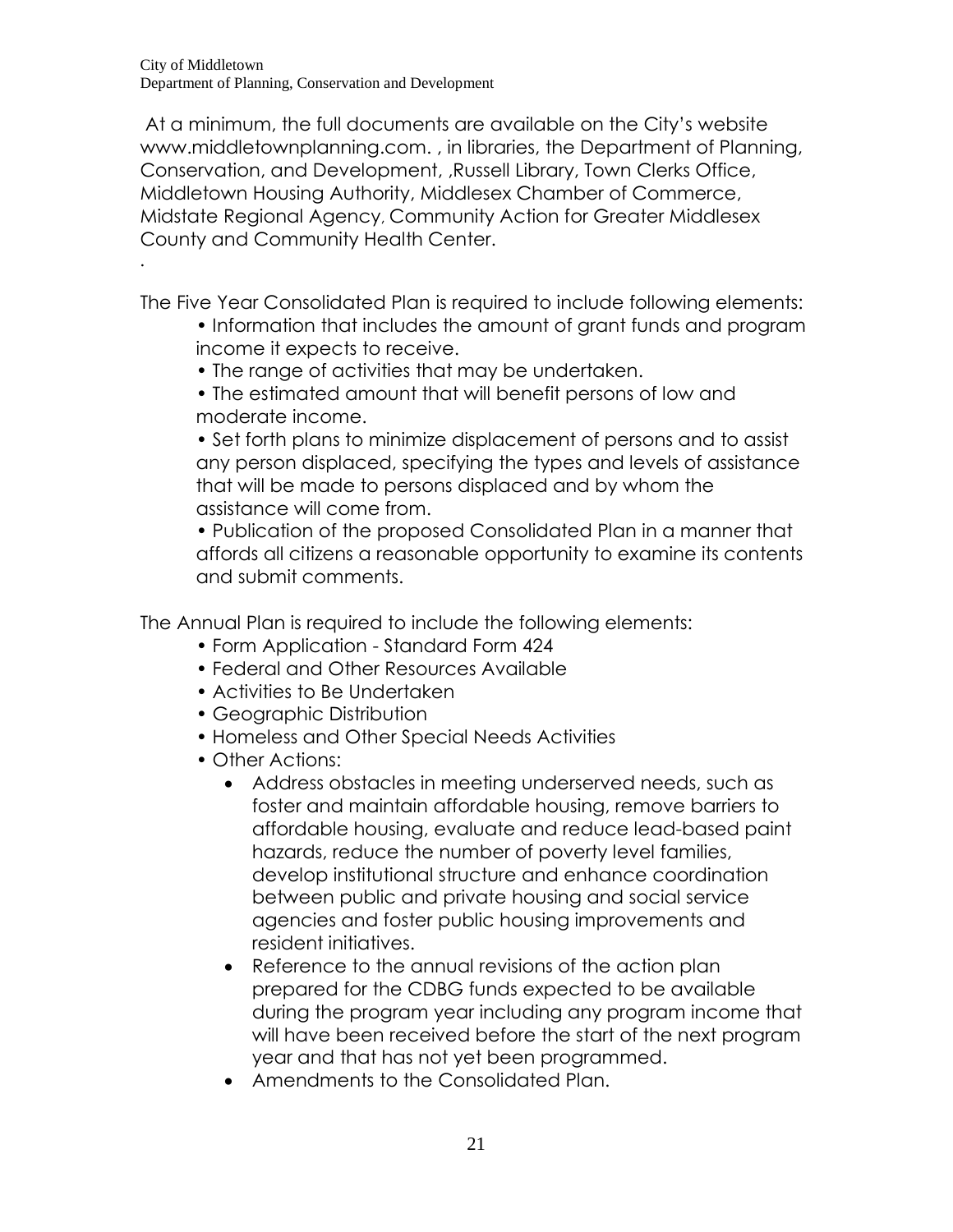#### *CONSOLIDATED PLAN AND ACTION PLAN WORKFLOW*

#### *Step 1 Initiate Plan Process*

The Consolidated Planning and Annual Action process shall start at least six months in advance of the date that the new Plan is due. Under the Director's leadership, the Community Development Specialist coordinates the technical aspects related to the preparation of the Consolidated Plan/Action Plan and prepares a project timeline.

# *Step 2 Analyze Relevant Community Data*

The assembles relevant community data including Census data, accomplishment data, PHA waiting list, Homeless point-in-time counts, and Community/Municipal Planning documents. The material is reviewed to generate preliminary priority needs. To the greatest extent possible the City relies upon existing planning documents and HUD's economic planning data.

# *Step 3 Identify Available Resources*

The Director in coordination with the Community Development Specialist and the relevant staff develops an assessment of resources that are likely to be available for projects in the next five program years, including an estimate of program income by program area as well as carry over funding. The program income estimate is based on a review of the loan portfolio to determine loans that are likely to repay in the upcoming program year

# *Step 4 Calculation of Funding Allocation*

The CAC shall determine, based on the Consolidated Plan goals and prior year accomplishment, what portion of the Entitlement Funding will be:

# a. Discretionary,

b. what funds will be set-aside for an request for proposals project, as described under number 4 of this section, and c. what funds are were earmarked for previous commitments, such as Section 108 Loan repayments or multi-year projects.

# *Step 5 Conduct Internal Consultations*

The Community Development Specialist conducts internal consultation with a list of relevant departments. The consultations include a discussion of any housing and community development related projects, identification of barriers including lack of available resources, analysis of whether existing data will allow the City to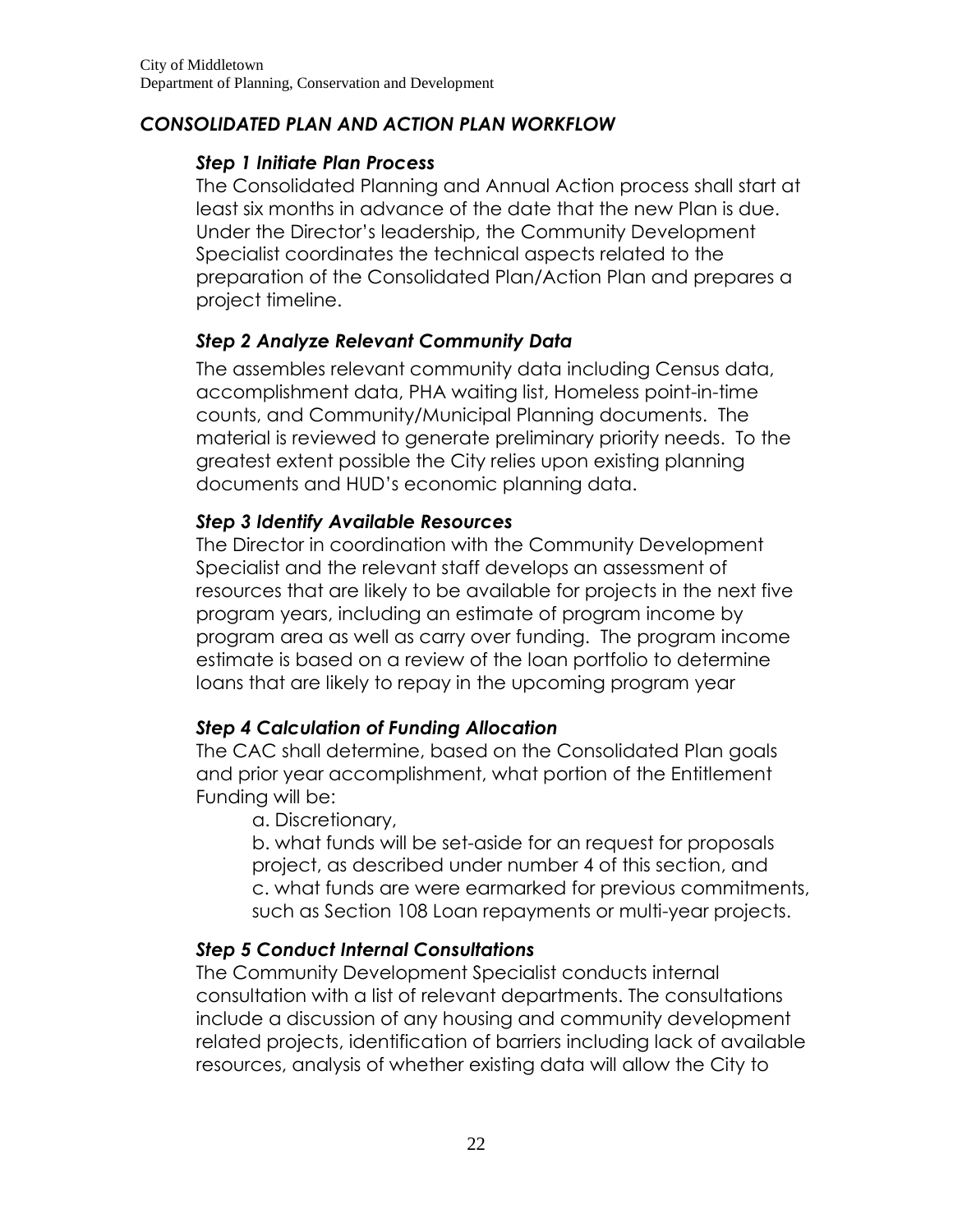designate a Neighborhood Revitalization Strategy Area, and/or apply for designation of a Slum and Blight Area(s).

# *Step 6 Conduct External Consultations*

The Community Development Specialist conducts consultations with additional agencies to obtain information on community needs and to maximize coordination and communication between and among agencies. The consultations with the Housing Authority and a list of agencies are mandated by HUD

The CAC will solicit views from citizens, agencies and other interested parties, particularly low and moderate income persons.

# *Step 7 Facilitate Focus Group Meetings*

Community Development Specialist facilitates focus group meetings as recommended by the Director and individual Program Managers. The purpose is to seek input on emerging needs and program and partnership opportunities. Information gathered from Community Organizations during the consultations is utilized to prioritize goals and funding allocations.

# *Step 8: Conduct Public Hearing*

The CAC will schedule a public hearing to solicit proposals. At least fifty (50) days prior to a public hearing, the City shall publish a notice in easily readable format. The notice shall include the following information:

1) The total amount of CDBG funds available to the City for all eligible activities.

2) The range of activities that may be undertaken and the kind of activities previously funded in Middletown.

3) The application process to be followed.

4) The role of citizens in the program and process.

5) A summary of other important program requirements.

6) Date, time and place of hearing.

7) Place to obtain additional information and assistance.

8) Consideration of any amendments to the Five Year Consolidated Plan which is dated September 1 - August 31 and any amendments to the Citizen Participation Plan. b. Technical assistance in developing proposals will be available to a group representative of low and moderate income persons.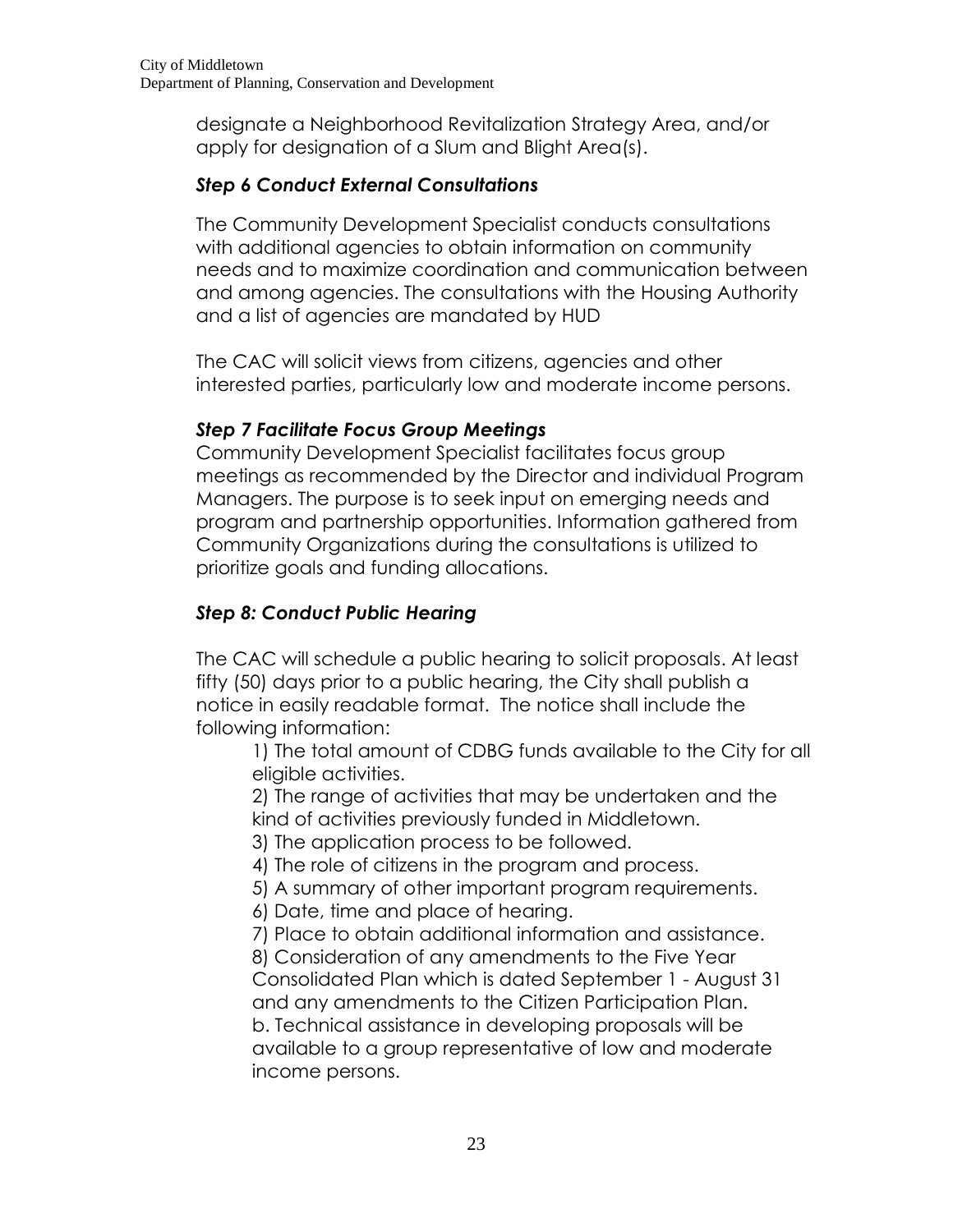c. The application shall be due to the City's Community Development Division of the Department of Planning, Conservation and Development at least thirty (30) days prior to the public hearing date. The purpose of this time frame is to give the CAC and staff sufficient time to review and justify approval of the applications. In evaluating each application, the following criteria should be used:

- eligibility of the activity under CDBG
- compliance with the CDBG national objective
- consistency with priorities and specific objectives established in the Consolidated Plan
- prior experience with CDBG
- Prior experience in the community
- prior experience in the type of project/activity being proposed
- organization administrative and financial capacity to carry out the proposed activity.

Prior to the public hearing, from date of advertisement in the paper to date that proposals are due, news media coverage shall be sought prior to a public hearing in order that additional program information may be publicized. Public service announcements/press releases on the availability of the Entitlement funds may be placed in the Middletown Press, Hartford Courant and on the local radio station(s).

Notices of public hearings will be posted in the City of Middletown Town Clerk's Office and will be made available to organizations such as Middletown Housing Authority, Community Health Center and The Connection, Inc. for distribution into low/moderate income areas.

Public hearings will be held in venues accessible for those with disabilities.

Upon request non-English speaking residents will be met in the case of a public hearing where a significant number of non-English speaking residents can be reasonably expected to participate, where practical.

#### *Step 9 Needs Presentation to Mayor and CAC*

The Director and present the findings from the initial consultations to the Mayor and other senior management, who discuss the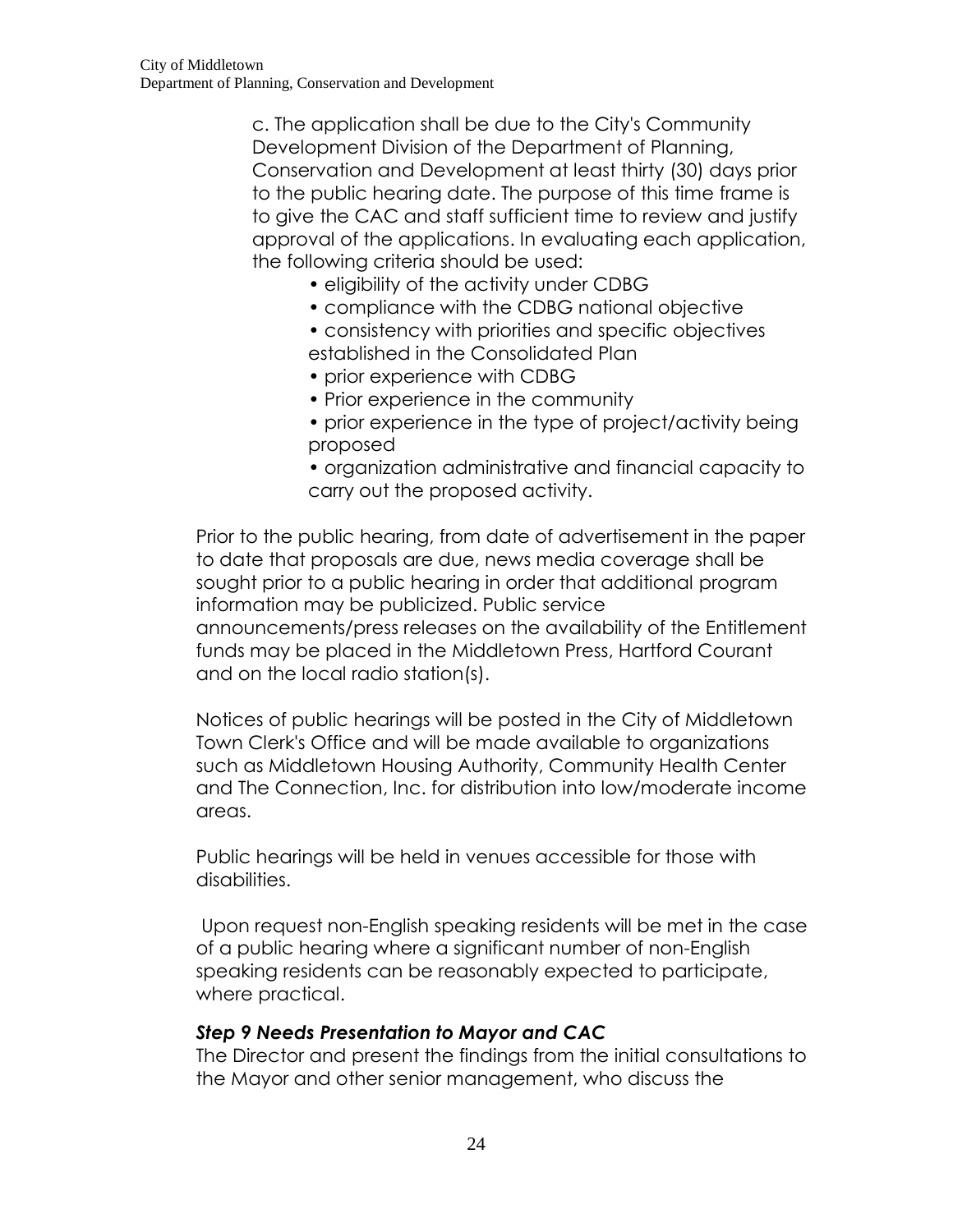implications of the data and findings on the Departments funding priorities.

# *Step 10 Solicit program and project proposals (Action Plan)*

The Director in coordination with the CAC releases a Request for Proposal for annual projects. The RFP sets forth the eligible activities, priority initiatives, and available funding. Through the RFP process, the City seeks to identify eligible projects with strong community support that are ready to proceed. The application process solicits sufficient information to evaluate the applicant's capacity, project viability, implementation timeframe, and proposed beneficiaries.

The solicitation process will be consistent with the following procedure:

> i. At least thirty (30) days prior to a public hearing, the City shall publish a notice in easily readable type in the legal section of the Middletown Press and Hartford Courant. The notice shall include the following information:

- i. The total amount of CDBG funds available through the request for proposal.
- ii. The range of activities that may be undertaken.
- iii. The application process to be followed.
- iv. The role of citizens in the program and process.
- v. A summary of other important program requirements.
- vi. Date, time and place of hearing.
- vii. Place to obtain additional information and assistance. ii. The application shall be due to the City's Community Development Division of the Department of Planning, Conservation and Development at least twenty-one (21) days prior to the public hearing date. The purpose of this time frame is to give the CAC and staff sufficient time to review and justify approval of the applications. In evaluating each application, the following criteria should be used:
	- 1. Capacity to meet the special requirements of the Request for proposal
	- 2. Capacity to carry out the project and
	- 3. eligibility of the activity under CDBG
	- 4. compliance with the CDBG national objective
	- 5. consistency with priorities and specific objectives established in the Consolidated Plan
	- 6. prior experience with CDBG
	- 7. organization administrative and financial capacity to carry out the proposed activity.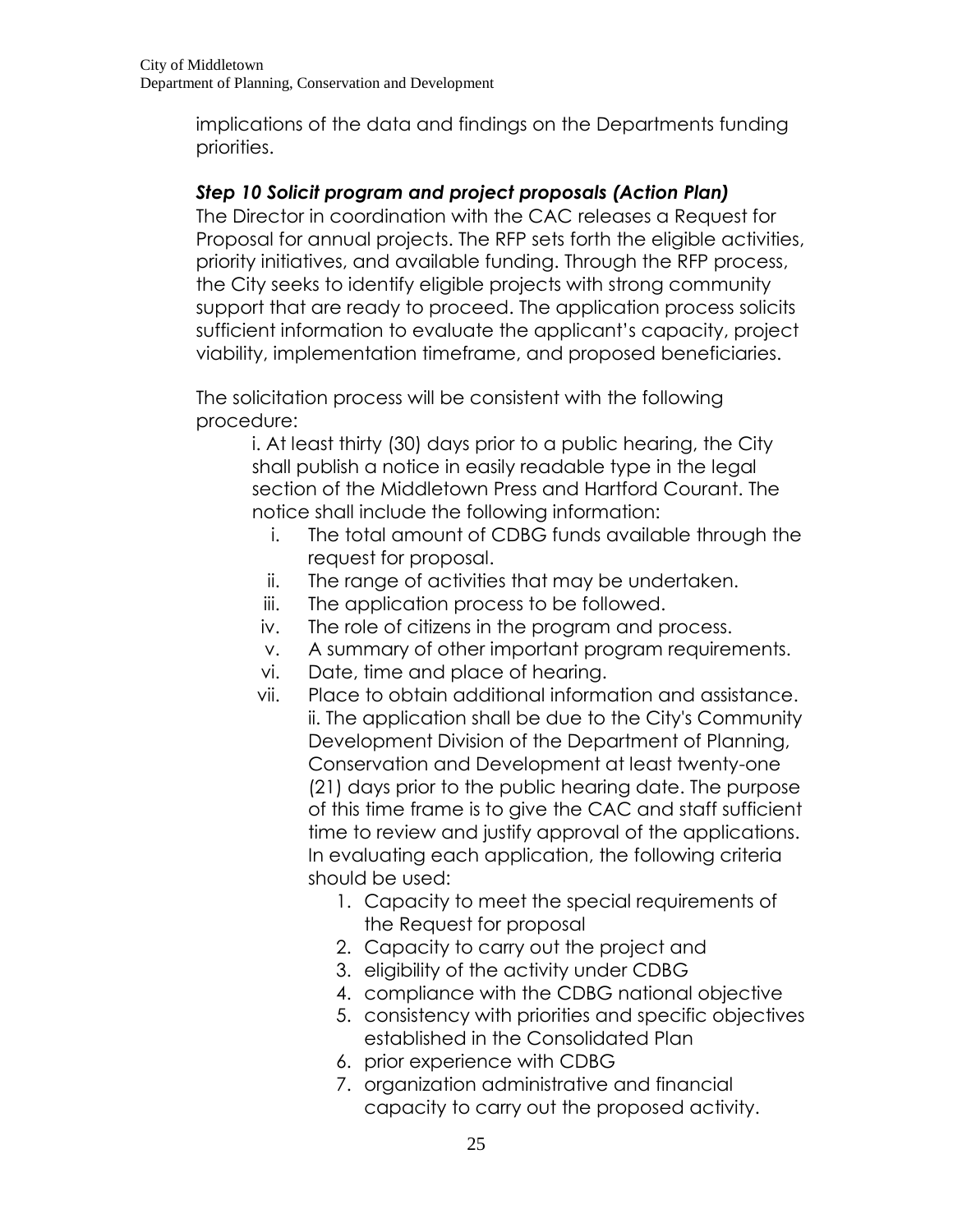- 8. Prior experience in the community
- 9. prior experience in the type of project/activity being proposed

The City with the CAC reserves the right to issue a request for proposals at any time during the program year. The solicitation process will be consistent with the process detailed above.

#### *Step 10 Conduct Completeness Review*

The assigned staff reviews the applications for completeness. If incomplete, the staff person generates a list of missing materials and consults with the Community Development Specialist. The Department policy is to advise applicants regarding minor nonsubstantive application corrections in writing via email notification.

#### *Step 11 Conduct Application Review*

The assigned staff review the application, its eligibility, it compliance with priority goals, and applicable federal requirement such as cost reasonableness and expenditure timeliness are reviewed.

Staff will underwrite each proposal prior to a funding commitment. Underwriting additionally must evaluate the project'/feasibility at on-set and during the period of compliance. The elements of underwriting to be undertaken and documented by the assigned OCD staff person are:

Project Eligibility- Project eligibility shall include a review of the proposal 's National Objective, Eligibility, Outcomes, and Outputs/Accomplishments (special economic development activities, including those public facility projects that fit under this category per the regulations will be reviewed to ensure they meet independent and overall public benefit standards.) CDBG projects will be reviewed for soundness of proposal including but not limited to :

CDBG public facility and economic development projects will be reviewed to ensure the dollar amounts of sources and uses match and that firm funding commitments are in place for all funding sources. Further, projects will be reviewed to confirm: (a) the accuracy of the financial projections for the project, (b) the need for the CDBG funding (CDBG funds will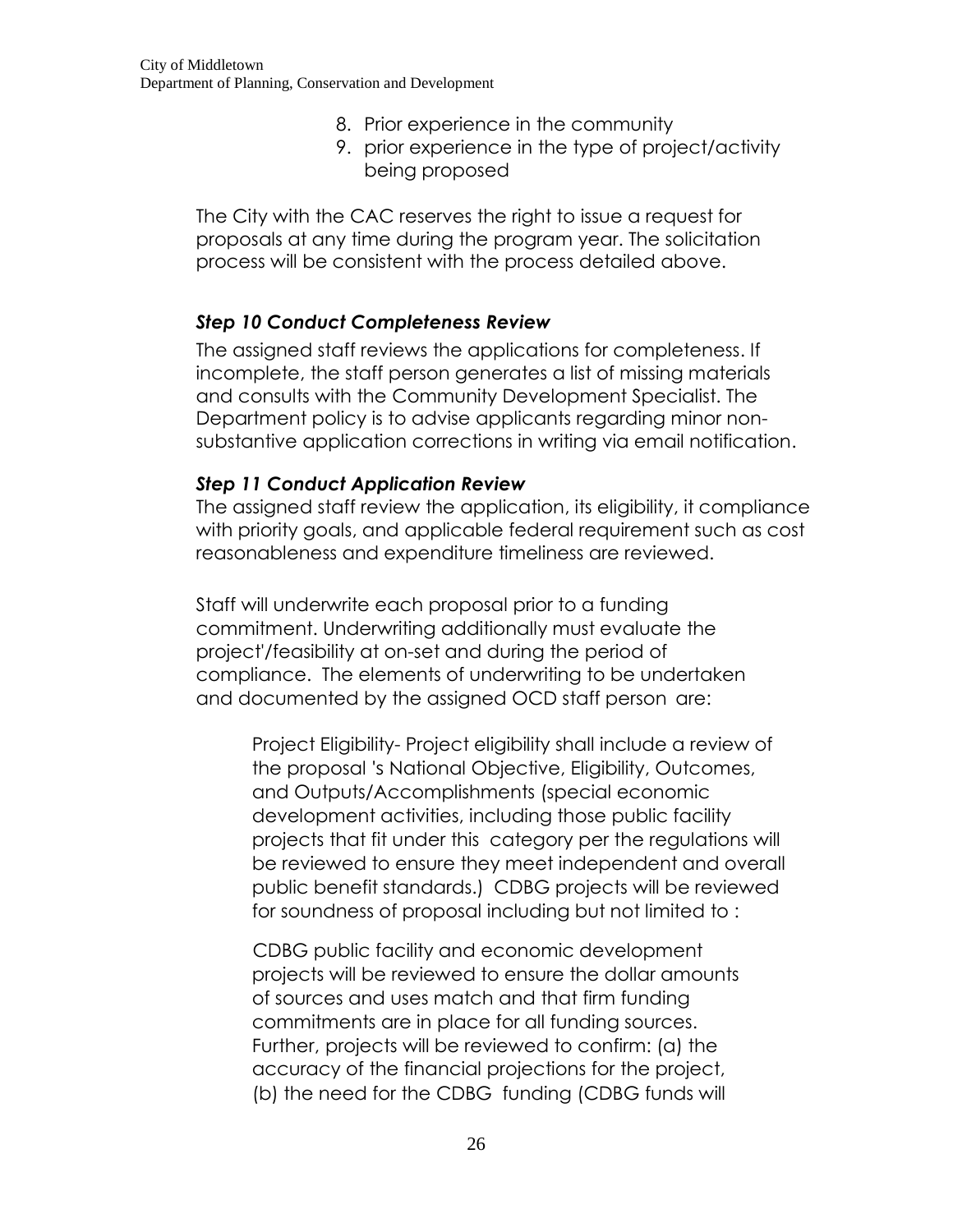not be used if other non-federal funding is available), (c) the reasonableness of anticipated fee revenues and/or return on equity, and (d) where possible, that CDBG funds are distributed on a schedule that is on according to a schedule that is parallel to those of other funding sources for the project.

Eligible Cost Determination - In accordance with OMB Circular A- 87, OCD will evaluate if all costs for CDBG and HOME programs are necessary, reasonable, and directly related to the program. The review shall include an assessment of basis for cost including cost allocation plans and indirect cost rates.

In accordance with 24CFR Section 85.36, the Deputy shall perform a cost or price analysis. If the project will lack adequate price competition, as in the case of single source procurement, related party transactions, and identity of interest developer(s), a cost analysis will be required. The cost analysis will include verification of costs comply with applicable cost principles, a comparison of proposed costs with independent professional estimates, a comparison of historical actual cost from proposed for the subject applicant, and a comparison of proposed cost items with published catalogue cost and market.

Regulatory Compliance- The regulatory review of projects and programs shall include but not be limited to the applicability of Davis-Bacon provisions, bonding requirements, and procurement methodology, environmental review, Equal Employment Opportunity, Section 3 compliance, fair housing-including fair housing for persons with disabilities, and Women and Minority Business Enterprise compliance.

Cost Allocation- Accepted accounting practices are used in calculating and segregating the costs for the federally assisted activities from the non-federally assisted activities. The allowable cost is allocable to the CDBG, programs, meaning that the costs are equitably divided and that the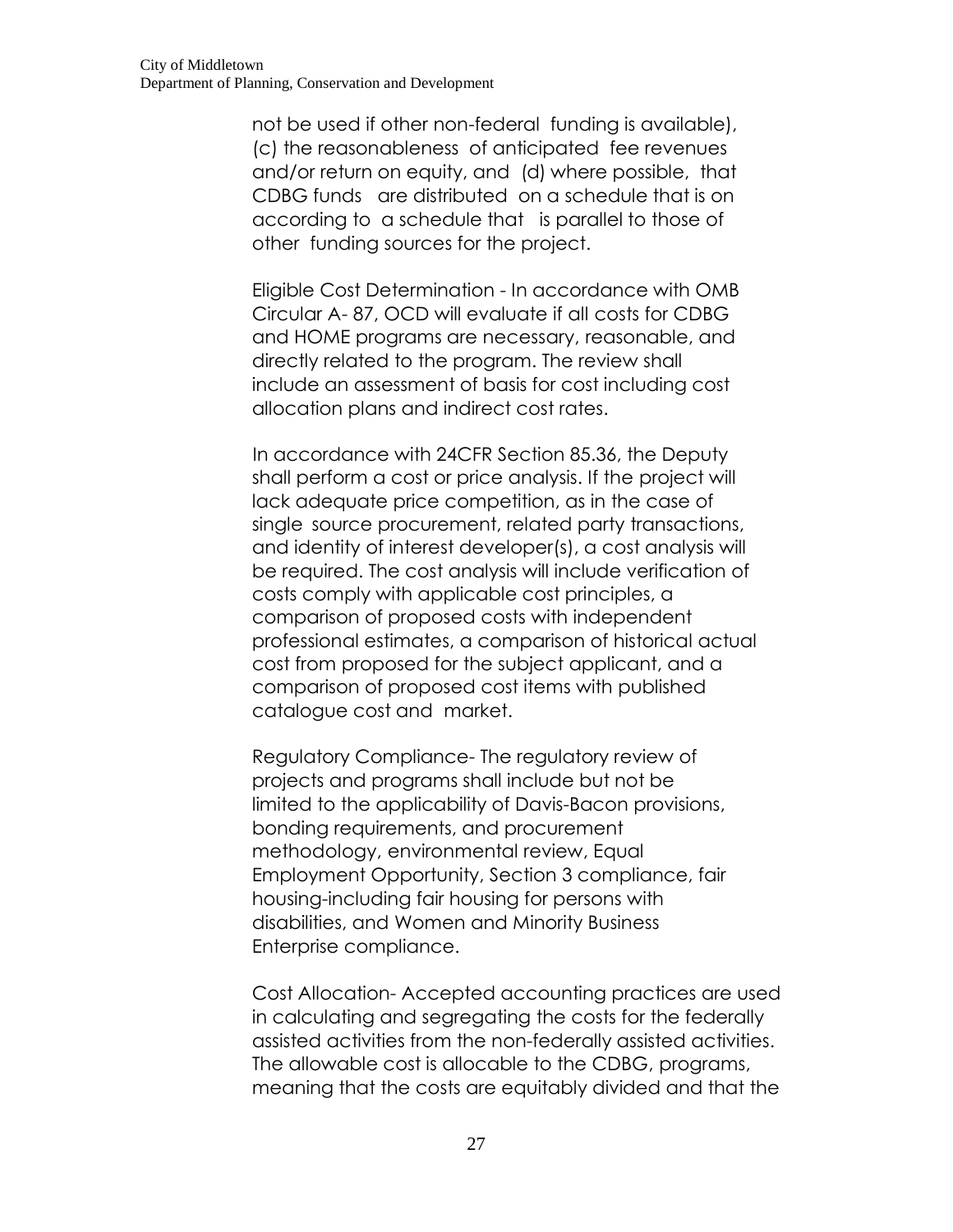same expense is not claimed against more than one grant.

Performance Review- the applicant's past performance, including-- timeliness, adherence to scope and budget, conformity of actual project with that described in contract- -will be evaluated. The project feasibility will be evaluated to determine if as proposed it is feasible at the on-set and during any period of compliance.

The Community Development Specialist identifies if the proposed project would be eligible to meet more than one national objective. If more than one national objective is possible, the Director makes a determination of the most appropriate national objective.

The Director is responsible for providing quality control throughout the application review process, confirming the applicable national objective, determining whether a conflict of interest exists, and verifying the applicability of eligible line item costs, as appropriate.

#### *Step 12 Project Recommendations*

Upon review of the proposals submitted at the public hearing for the Entitlement Program, the CAC may, at its discretion hold special meetings in order to discuss the proposals that were submitted.

The CAC will then, at its next regular meeting, make recommendations to the Common Council of funding allocations for the Entitlement Program.

The Director reviews the Summary Recommendation with the Mayor's Office. The focus of this review is to examine the Summary Report's: (1) alignment with the City's priorities; (2) address concerns related to budget line items; (3) provide data regarding the applicant's current compliance standings; and (4) assess the project "readiness" to proceed.

#### *Step 13 Determine Final Funding Allocations*

The Community Development Specialist reconciles the funding allocations for compliance with LMI expenditure requirements, public service spending cap, and program planning and administration.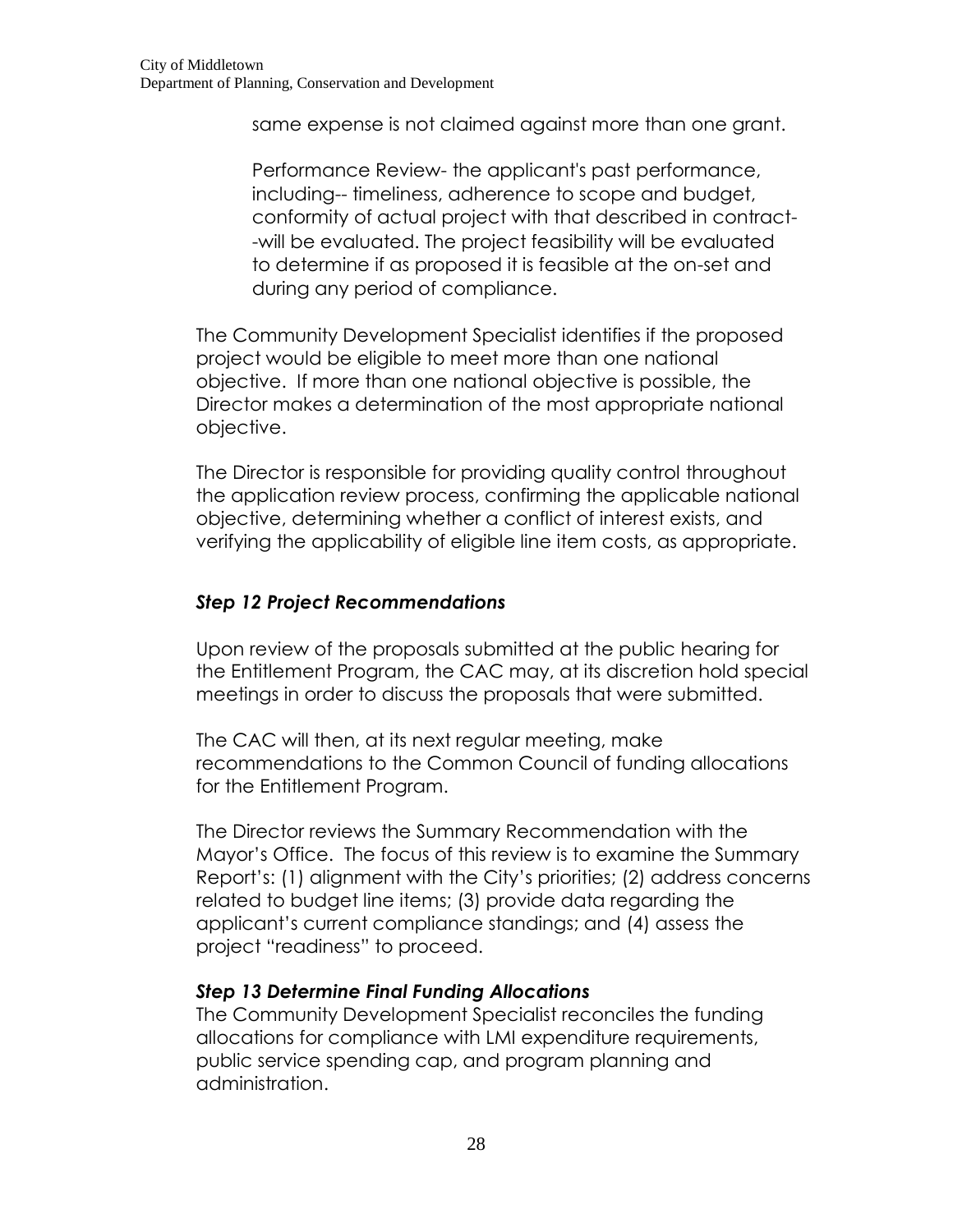#### *Step 14 Prepare Draft Plan*

Upon approval of the Common Council, staff in the Community Development Division of the Department of Planning, Conservation, and Development will prepare the Annual Plan for the current year. Amendments to the Consolidated Plan will also be included in the submission of the Annual Plan to HUD

The Director assigns staff to draft sections of the Consolidated Plan/ Action Plan. Staff submits drafts to the Community Development Specialist, who insures that all the information reflects HUD and City rules, and synthesizes the draft into one document in HUD's [eCon](https://www.hudexchange.info/consolidated-plan/econ-planning-suite/)  [Planning Suite.](https://www.hudexchange.info/consolidated-plan/econ-planning-suite/)

#### *Step 15 Public Comment Consolidated Plan/ Action Plan*

The Community Development Specialist makes the Draft Consolidated Plan/ Action Plan available for public comment in compliance with the City's Citizen Participation Plan. According to the terms of the City's current citizen, participation plan, copies of public notifications are made available on the City's website, in CD office, and the Planning Department. The City retains the right to amend the notification process, with HUD's concurrence, after analysis of effectiveness of notification methods.

#### *Step 16 Submission of Consolidated Plan/ Action Plan to HUD for Approval*

Upon conclusion of the Public Comment Period, the Director submits a copy to HUD. The HUD Field Office reviews the submitted plan and approves or rejects. HUD has up to 45 days to approve or reject the plan.

# **Consolidated Plan /Action Plan Amendments**

Prior to making any additions, deletions, or changes to the Community Development Block Grant Program Consolidated Plan or Annual Action , the following determination will be made on the amendment:

1. If the proposed change is a minor amendment defined as an amendment to the program that costs less than 10% of the total current year grant and only affects an activity previously described in the Consolidated Plan and Annual Plans.

OR

If the proposed change is a substantial amendment when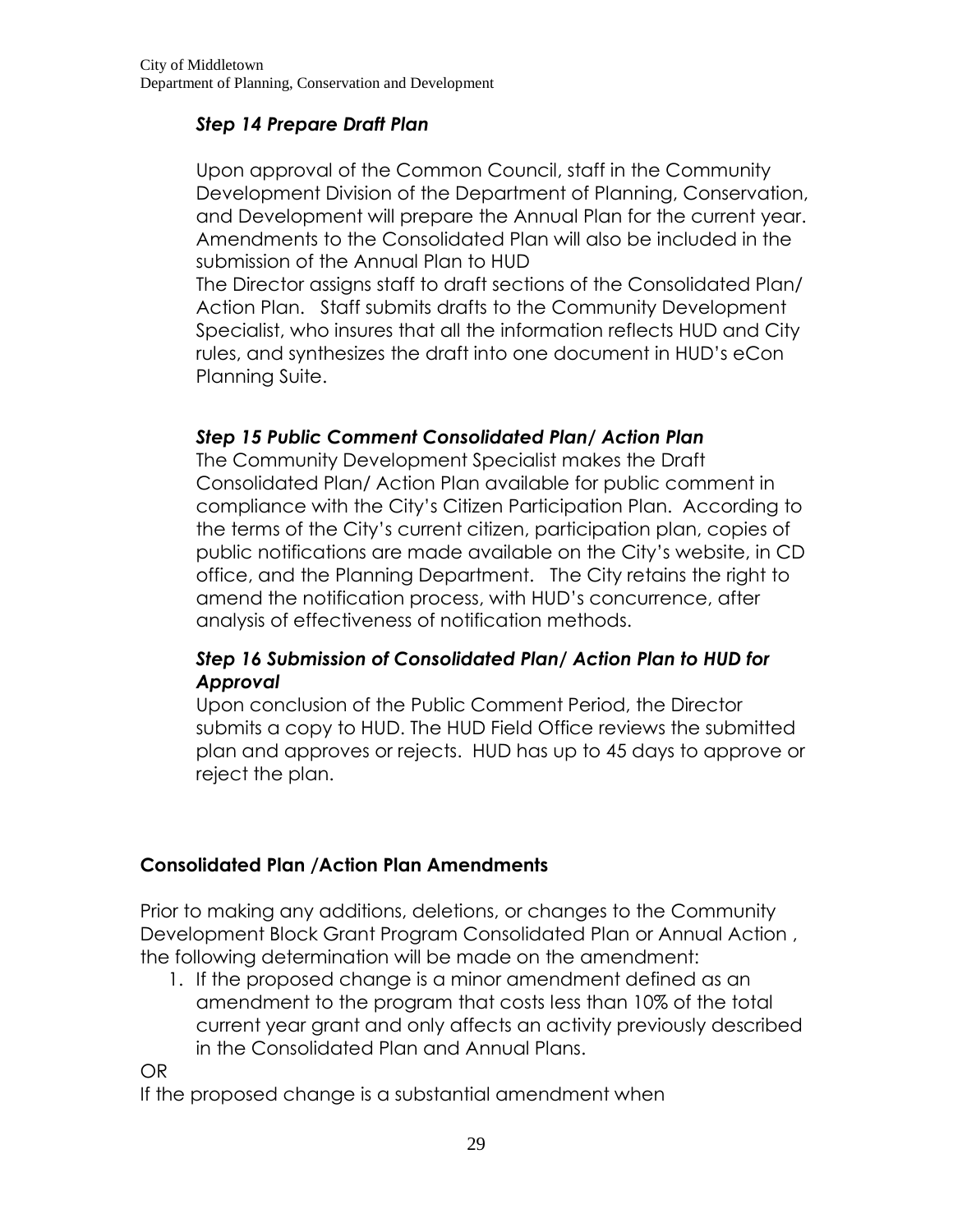a) the amendment makes changes in its allocation priorities or a change in the method of distribution of funds; b) the amendment carries out an activity, using funds from any program covered by the consolidated Plan (including program income), not previously described in the action plan; or c) the amendment changes the purpose, scope, location or beneficiaries of an activity.

# *Consolidated Plan/Annual Plan Amendment Workflow*

Once a determination has been made, based on the above criteria, one of the two following procedures will be undertaken:

1. Minor Amendment

The Community Development Specialist will seek an approval from the CAC; and, subsequent to the CAC's decision, a final approval shall be sought from the Common Council for any minor amendment to the City's Entitlement Program and will be noted in the Annual Plan.

2. Substantial Amendment

The Community Development Specialist will, pursuant to the Community Development Block Grant Regulations (24 CFR 91.105 and 24 CFR Part 570), undertake the following amendment process for any proposed substantial amendment to the Consolidated Plan:

a. Provide a reasonable notice of public hearing on the proposed amendment to the Consolidated Plan by publishing a legal notice in the Hartford Courant.

1) The notice shall provide a description of the amendment.

2) Be published at least thirty (30) days prior to the public hearing.

b. Allow citizens, agencies and/or groups the opportunity to comment on the proposed amendment in writing and/or verbally at a public hearing which will be held by the CAC. Public hearings will be held in venues accessible for those with disabilities. Upon request non-English speaking residents will be met in the case of a public hearing where a significant number of non-English speaking residents can be reasonably expected to participate, where practical.

c. Consider interested citizens, agencies and/or groups' comments when finalizing the proposed amendment.

d. Seek approval from the Citizen Advisory Committee on the proposed activity(ies) which comprise the proposed amendment; and, seek subsequent approval from the Common Council.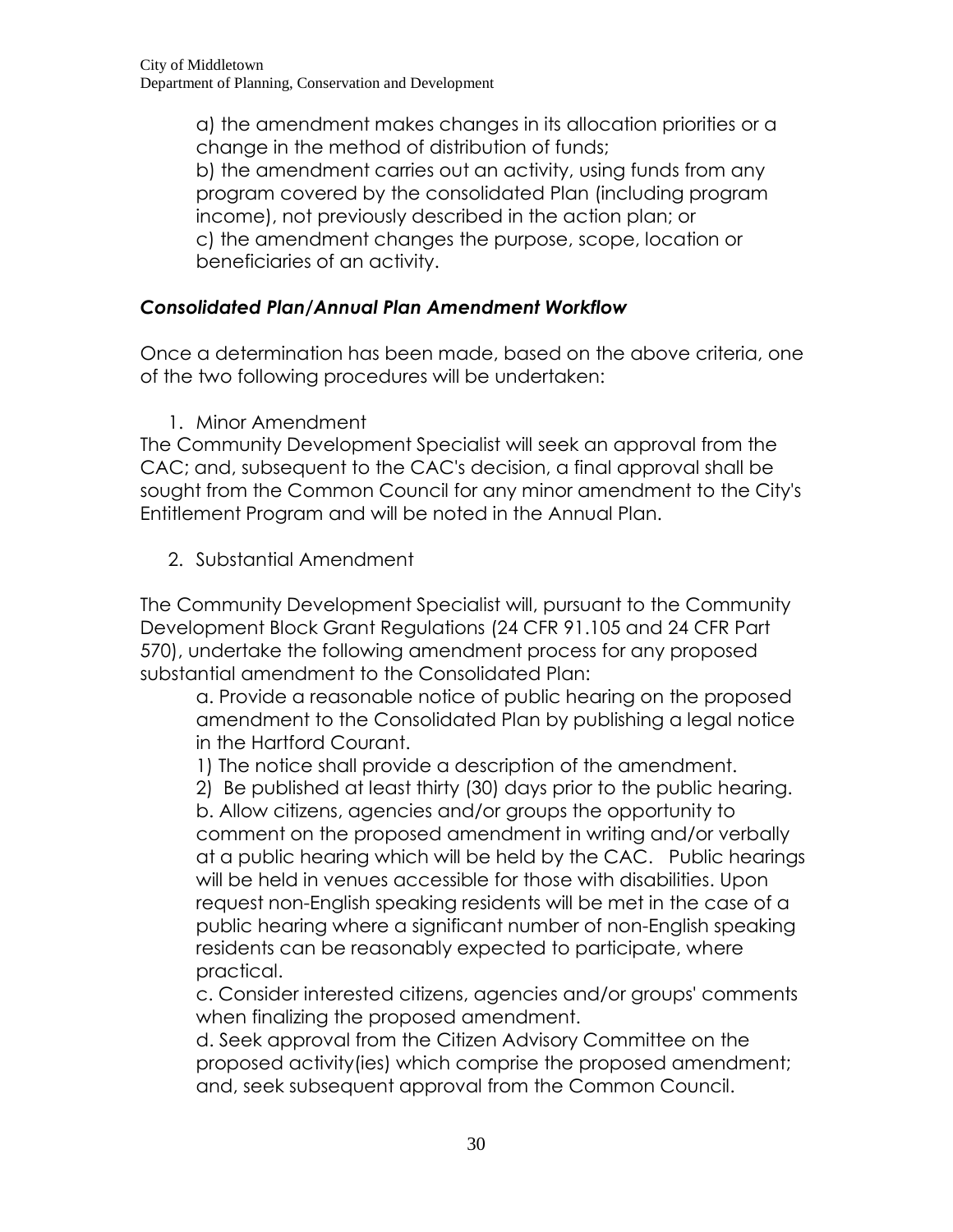e. Forward a descriptive amendment to the Consolidated Plan on the adopted amendment with a signed transmittal letter signed by the Mayor to the HUD.

- 3. Changes that do not require Common Council approval and may be approved only by the CAC are minor amendments such as:
	- minor additions or changes of the scope of services in a contract which is not a substantial amount of allocated funds and which would require a contract amendment and not a line item change;
	- extensions to the time of performance of approved activities;
	- change of language in an executed contract for an approved activity.

# **Environmental Review Record**

An Environmental Review Record (ERR) must be completed on each activity that is identified in the Annual Plan. CDBG funds cannot be spent prior to approval from HUD on a Release of Funds.

Activities fall into five categories that require different levels of review, public notification and HUD review.

# **58.34(a) Exempt Activities**

The following activities require only a written determination of the exemption in the environmental review record:

- 1. Environmental and other studies; resource identification; plans and strategies;
- 2. Information and financial services;
- 3. Administrative and management activities;
- 4. Public services that have no physical impact or result in physical change;
- 5. Inspections and testing;
- 6. Purchase of insurance;
- 7. Purchase of tools;
- 8. Engineering, design or training;
- 9. Technical assistance or training;
- 10. Temporary or permanent improvements limited to protection and restoration to control or arrest effects from disasters; and,
- 11.Payment of principal and interest on loans made or guaranteed by HUD.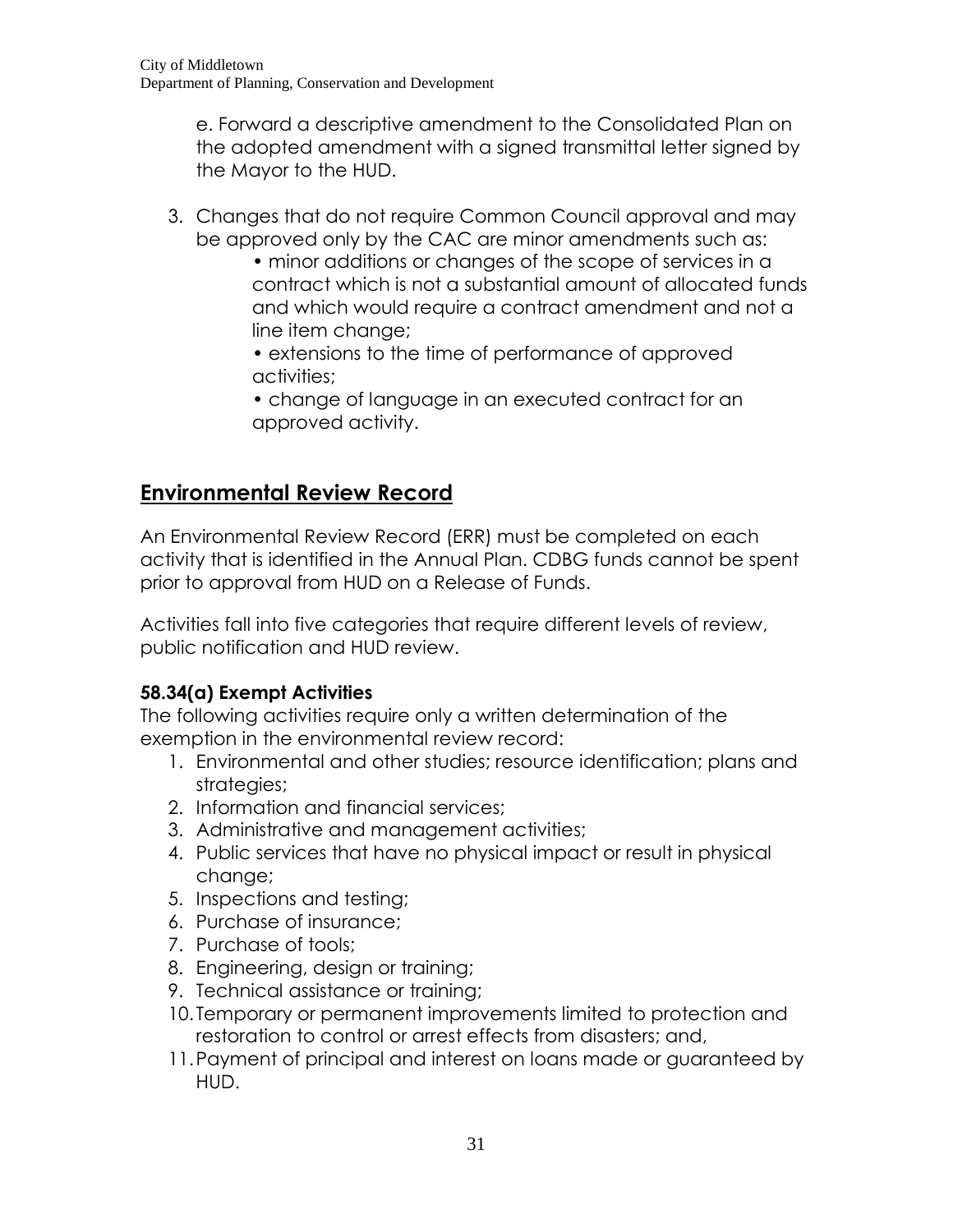# **58.35 Categorical Exclusions (b) Excluded Activities**

The following activities require a written determination of the exclusion with documentation in the environmental review record:

- 1. Tenant based rental assistance;
- 2. Supportive services such as health care, day care, housing placement, etc.;
- 3. Operating costs, maintenance, utilities, furniture and equipment;
- 4. Economic development activities such as equipment purchase, inventory financing, interest subsidy, operating expenses not associated with construction or expansion;
- 5. Activities to assist homeownership of existing or "new dwelling units not assisted with Federal funds"; and,
- 6. Affordable housing pre-development "soft" costs.

# **58.35 Categorical Exclusions (a) Excluded Activities**

The following activities require a written determination of the exclusion with documentation in the environmental review record, a complete statutory checklist, 7 day Notice of Intent to Request Release of Funds and HUD approval:

- 1. Acquisition, repair, improvement, reconstruction or rehab of public facilities other than building without change in use or increase in size or capacity by more than 20 percent;
- 2. Projects to remove material and architectural barriers that restrict handicap access;
- 3. Rehabilitation of buildings: i) in case of residential if a) unit density not increased by more than 20 percent, b) does not change use from residential to non-residential, and c) cost of rehab less than 75% of total cost of replacement after rehab; ii) in case of nonresidential if a) facilities are in place will not change in size or capacity by more than 20 percent, and b) the activity does not involve a change in land use;
- 4. Individual action on a 1-4 family dwelling or project of 5 or more units on scattered sites if more than 2,000 feet apart or not more than 4 units on one site;
- 5. Acquisition, disposition of existing structure or acquisition of vacant land where use will remain unchanged

# **58.36 Environmental Assessment (EA)**

Required for all other activities that are not considered exempt or categorically excluded and that do not require the completion of an Environmental Impact Statement. Environmental Assessments require a written determination with documentation in the environmental review record, a complete statutory checklist, a complete environmental assessment checklist, a complete Finding of No Significant Impact (FONSI),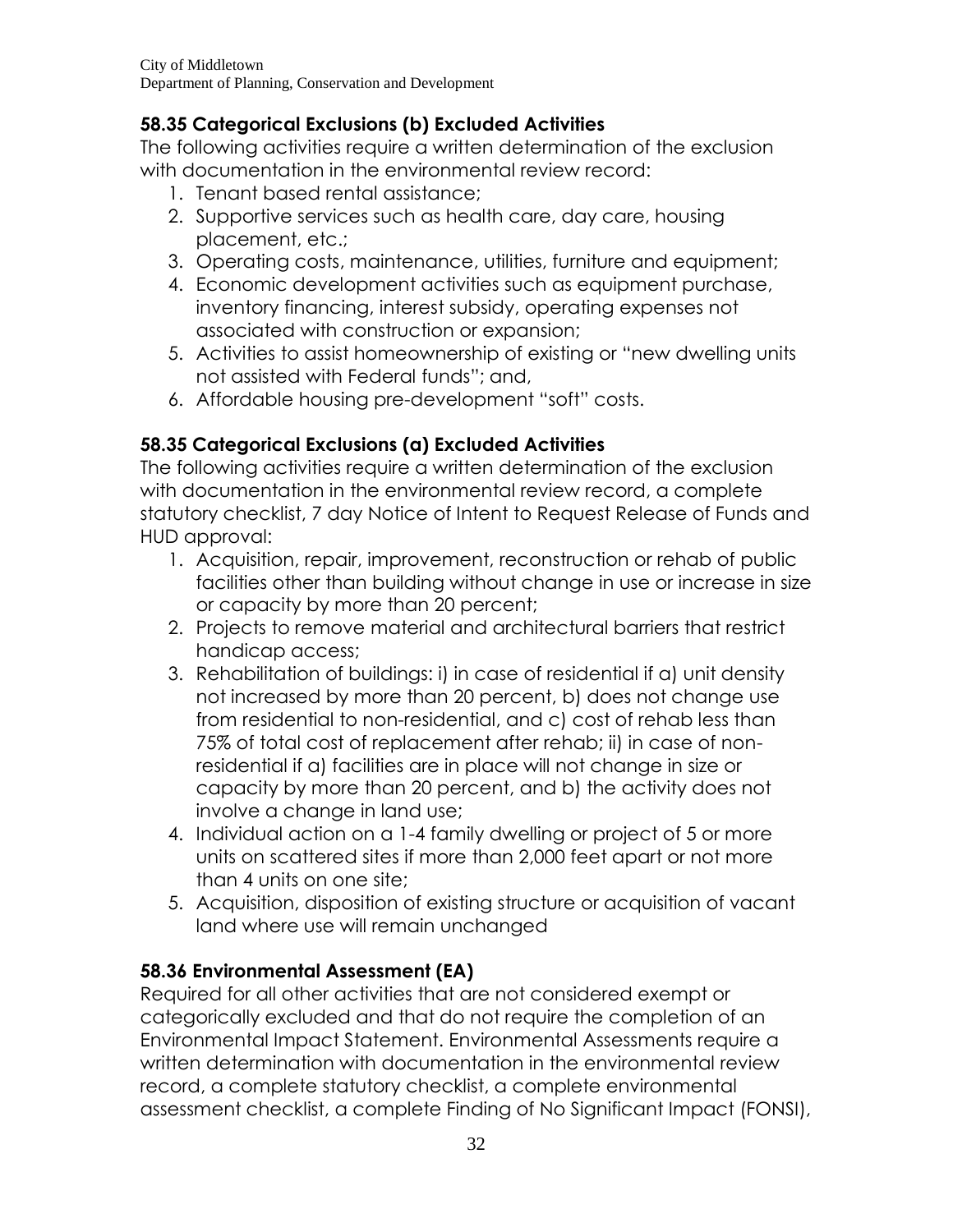a 15 day combined Notice of FONSI and Notice of Intent to Request Release of Funds and HUD approval.

# **58.37 Environmental Impact Statement Determination (EIS)**

Required when activity is determined to have potential significant impact on environment Contact HUD to determine the complete required process under the following circumstances:

- 1. Project provides a site or sites for, results in construction of, hospitals or nursing homes containing 2,500 or more beds;
- 2. Project removes, demolishes, converts, results in construction of or installation of or substantially rehabs, 2,500 or more housing units or housing sites;
- 3. Project would provide additional water and sewer capacity to support 2,500 or more new housing units or comparable development.

# *Step 1 Initiate the ER Process*

Within 30 days from the date of approve the Annual Action Plan, the Community Development Specialist initiates the ERR process through a review of the funded activities that are related either geographically or functionally (Project aggregation).

# *Step 2 Classify activities*

The Community Development Specialist classifies activities and determines the level of review required.

# *Step 3 Follow appropriate review formats*

The Community Development Specialist follows appropriate review formats for each project or group of activities.

# *Step 4 Publish Public Notice of Intent (NOI)*

Projects that are categorically excluded and subject to 58.5 or require an environmental assessment require the publication of a Notice of Intent to Request Release of Funds (NOI-RROF). The Community Development Specialist prepares the NOI-RROF and submits to the Director for review and approval.

Projects that require an Environmental Assessment also need a Finding of No Significant Impact (FONSI). This notice can be combined with the NOI-RROF and follows the same process.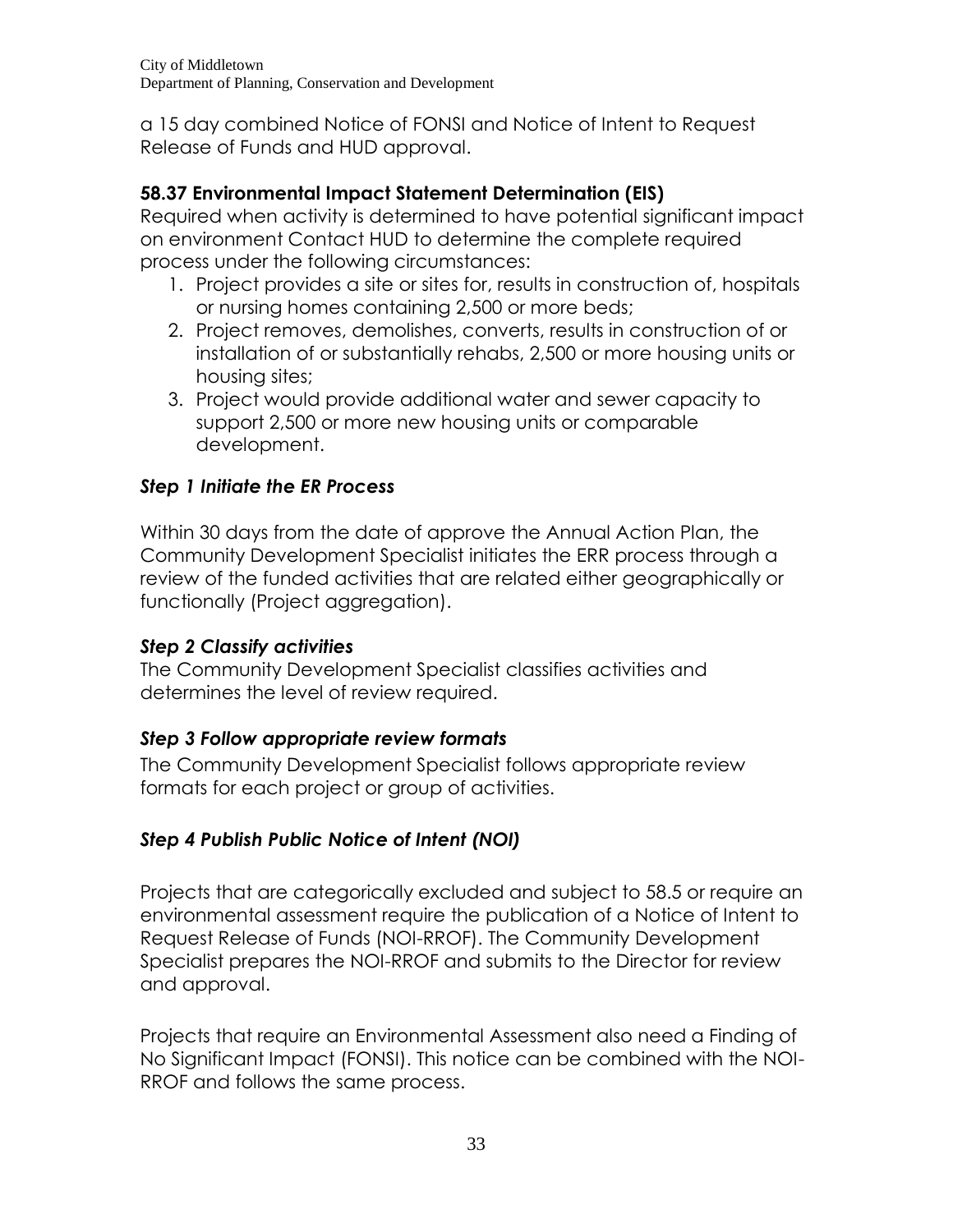Upon completion of the ERR and determination that public notice is required, an legal notice will be placed in the Hartford Courant stating that the ERR is available for review and that comments are encouraged from interested citizens, agencies and/or organizations for a period of fifteen (15) days.

# *Step 5 Request for Release of Funds Form 7015.15*

For Categorically Excluded and subject to 58.5activities, on or after the eighth day after the notice is published, the Community Development Specialist prepares the Request for Release of Funds (RROF) form 7015.15.

For projects that require an Environmental Assessment with the combined NOI-RROF/FONSI, on or after the sixteenth day after the notice is published, the Community Development Specialist prepares an RROF.

The RROF is submitted to the appropriate HUD Field Office. The Community Development Specialist allows for a 15 day Objection Period from the date submitted to HUD. If there are no objections, on the 16<sup>th</sup> day or thereafter HUD will send Authority to Use Grant Funds (AUGF) form 7015.16.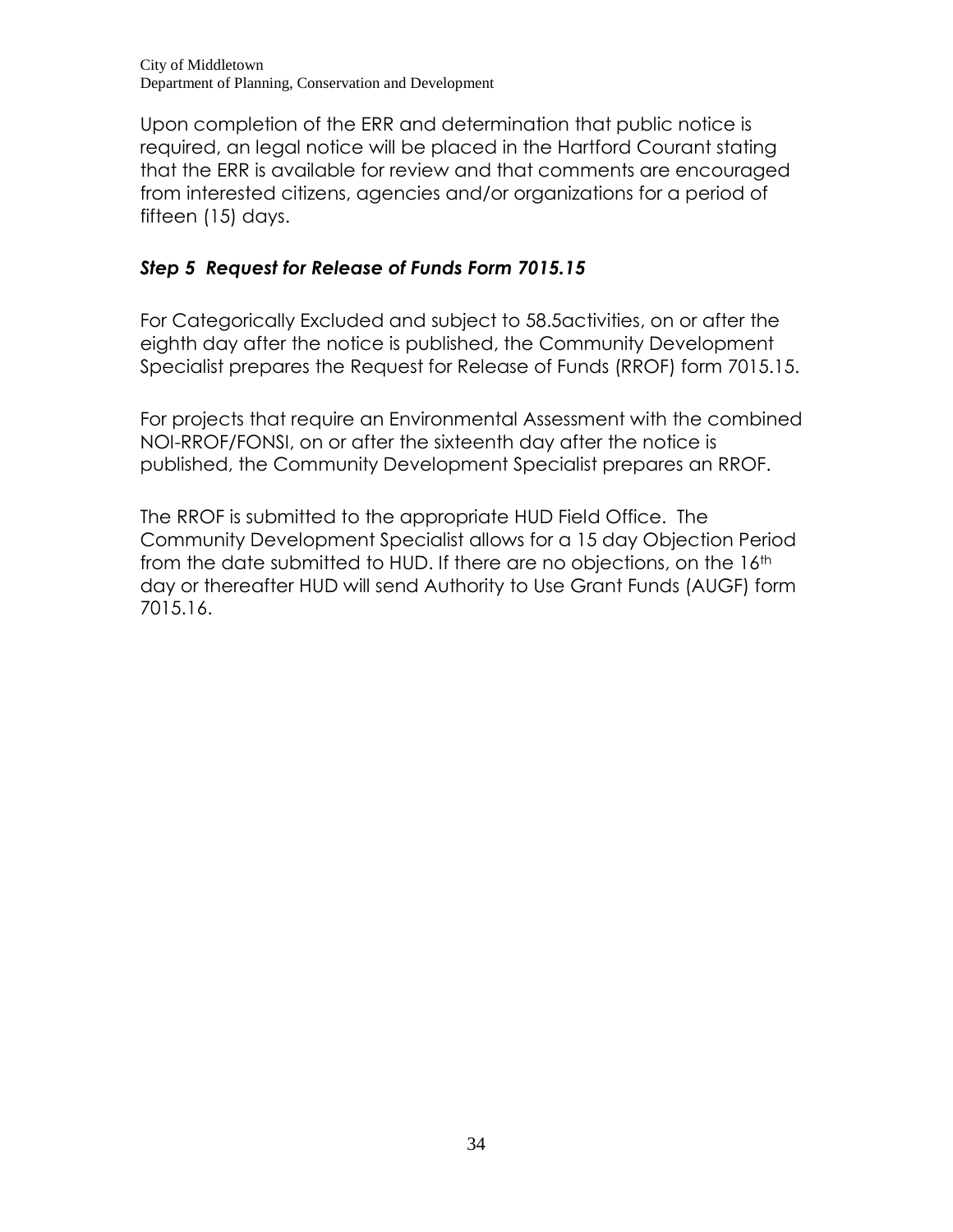# **City Contracting and Purchase Order Process**

Upon completion of the Environmental Review process including the City's receipt of HUD's Authorization to Use Grant funds (HUD 7015.16) Community Development will undertake Contracting Process

#### *Contracting Workflow*

#### *Step 1 Notify Denied Agencies*

The Community Development Specialist prepares denial letters for agencies that were not approved for funding. The Deputy forwards the denial letters to the Director for signature.

#### *Step 2 Notify recipient of Award Amount*

The Community Development Specialist mails notification of the award letter. A proposed project scope, budget, and schedule is generated and reviewed for consistency and quality control purposes ensuring: (1) that the scope; (2) budget; (3) and activity schedule are consistent with the approved Annual Action Plan

#### *Step 3 Finalize contract scope and budget*

The assigned staff completes negotiation of the terms, scope, and budget. The assigned staff drafts the contract using a pre-approved (by the Office of Law) template. The proposed contract is sent to the recipient by the Deputy with approval of the Director.

#### *Step 4 Internal Review*

Upon return of the contract signed by the Awardee, the City Attorney's office checks the contracts for legalities.

The Risk Manager's Office checks to see if the project has the appropriate level of insurance.

The contracts are sent to the Finance department to check for the funds' approved requisitions.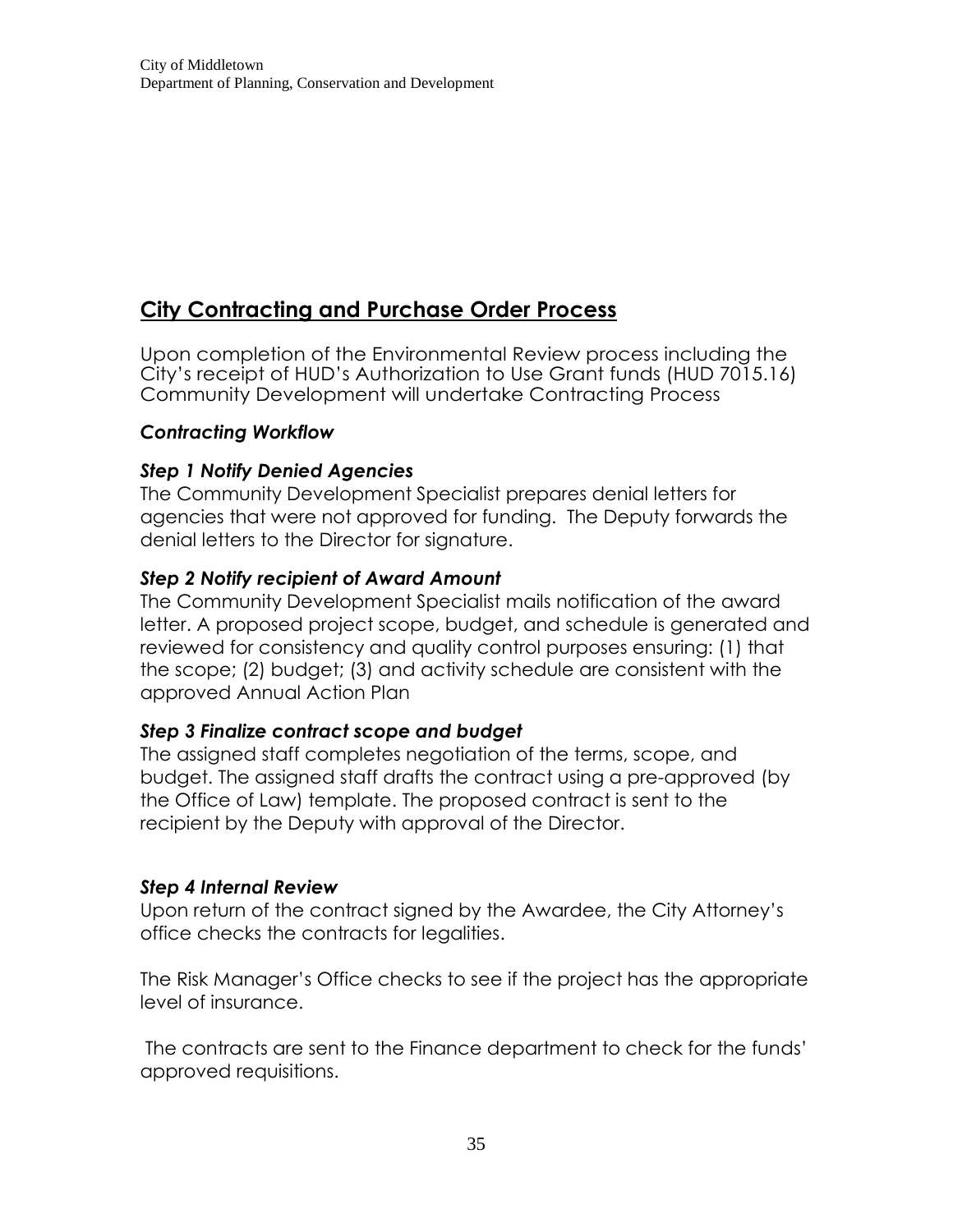City of Middletown Department of Planning, Conservation and Development

#### *Step 5 Internal Processing*

The contracts are sent to the Purchasing office to get the Director of Finance and the Mayor's signature. After which the Purchasing office will encumber the funds and do a Purchase Order and send one copy to the following places:

> The Awardee The City Attorney The Finance Department The CDBG Administrator The Purchasing Department The Mayor

#### *Step 6 Enter and Fund Activity in HUD's IDIS System*

The Deputy sets up the project/ activities in IDIS. Each activity's' IDIS number is recorded on a project spreadsheet. The Deputy additionally funds the activity in IDIS.

#### *Step 7- Authorization to Proceed.*

A copy of the fully executed contract and the purchase order is sent to the Awardee. Based upon the CDBG requirements, the Awardee may be authorized to proceed or ameeting will be schedule to review CDBG requirements prior to commencement of work.

# **Contract Extensions**

The City will consider extending and/ or making amendments to contracts on a case-by-case basis. Extensions and Amendments are considered for valid contracts.

#### *Contract Extension Workflow*

#### *Steps 1: Extension Requested*

The Awardee will request an extension along with justification. The request might be triggered by Community Development if the project has been flagged for schedule, budget, or performance issues.

#### *Step 2 Review Formal Request*

Upon receipt of a formal extension request addressed to the Citizen's Advisory Committee, the Community Development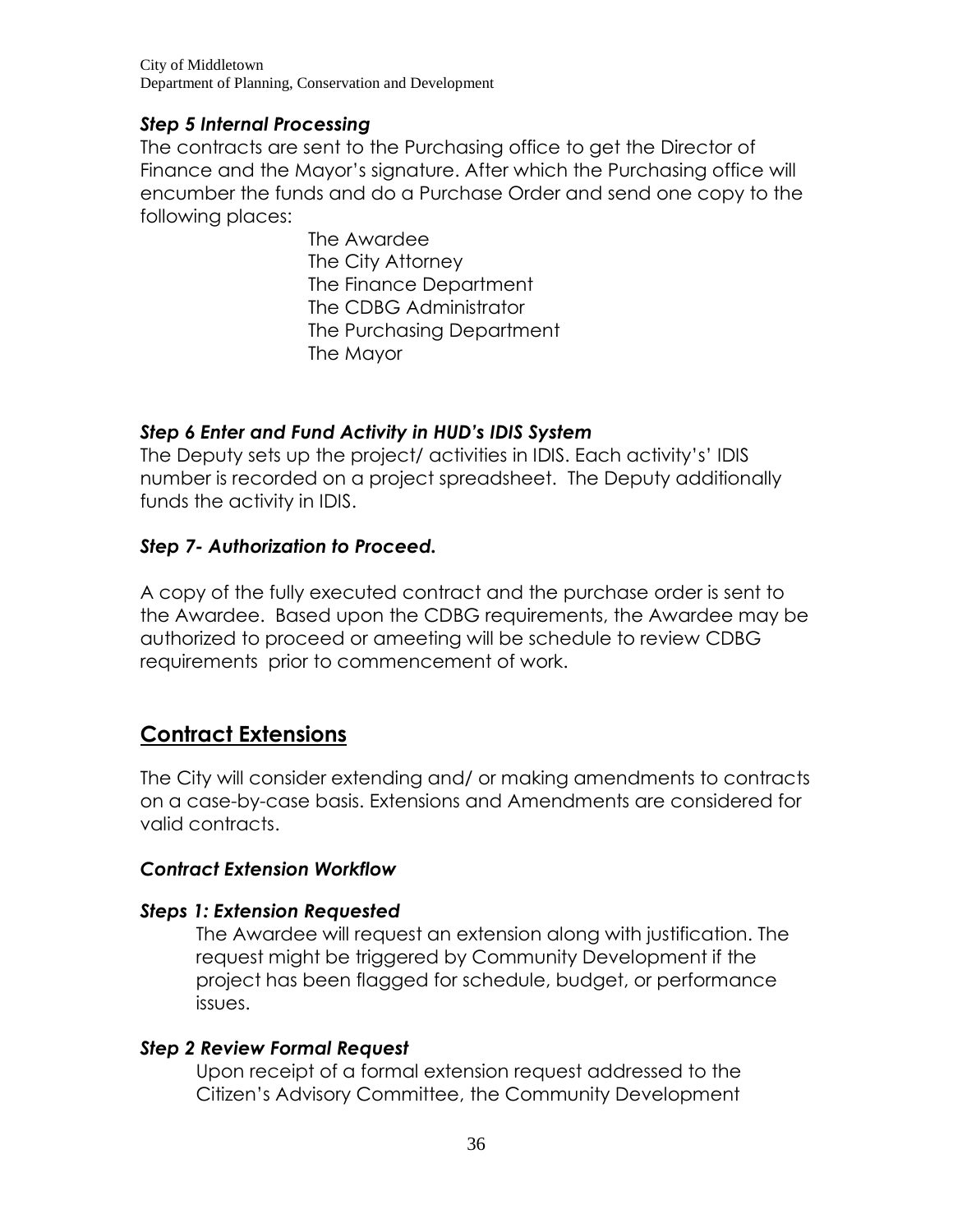Specialist will review the request and consider its implication to the activity as well as toe the overall CDBG program. The Community Development Specialist will summarize findings.

# *Step 3 CAC Review*

If applicable, the proposed changes will be reviewed at the CAC meeting. The CAC meeting will approve or deny your proposal.

# *Step 4 Generate and Execute Contract Amendment*

If the extension is approved, the Community Development Specialist draft the amendment and have the appropriate City departments review it.

# *Step 5 Update Monitoring System*

The Community Development Specialist will update the internal systems including the monitoring systems.

The Finance department will update or reissue purchase orders.

# **Insurance Requirements**

The City of Middletown requires that all Awardees have insurance coverage for the life of any CDBG contract in amounts cited below.

Workers' Compensation Insurance – The Awardees shall provide Statutory Workers' Compensation Insurance, including Employer's Liability with limits of:

\$100,000 Each Accident \$500,000 Disease, Policy Limit \$100,000 Disease, Each Employee

Commercial General Liability Insurance - The Awardees shall carry Commercial General Liability insurance (Insurance Services Offices Incorporated Form CG-0001 or equivalent). A per occurrence limit of \$1,000,000 is required. The Aggregate Limit will be not less than \$1,000,000.

The City reserves the right to amend amounts of coverage required and types of coverage provided based on work or service to be performed. If the policy is written on a "claims-made" basis, the policy must be renewed for a minimum of two years from the completion of the CDBG contract.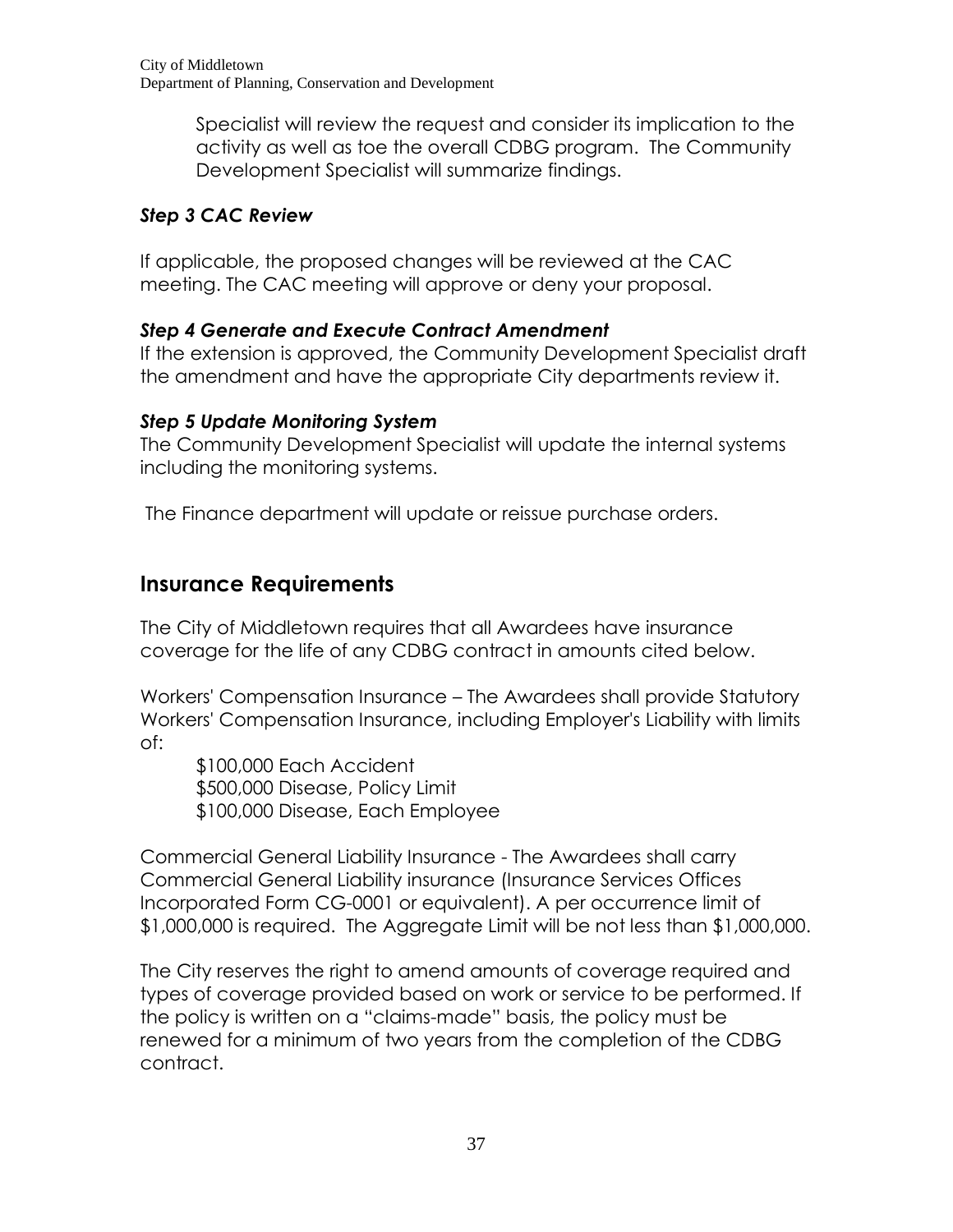Awardees must show proof of insurance coverage from an insurance company with an AM Best Rating of A- VIII or better licensed to write such insurance in the State of Connecticut and acceptable to the City of Middletown. The City of Middletown should be named as Additional Insured on the Awardee's insurance policy.

The insurer shall provide the City of Middletown with original completed Certificates of Insurance signed by an authorized representative of the insurance company prior to purchase order/contract issuance. Any time the insurance coverage is replaced by another insurance company or a policy is renewed, a certificate must be submitted to the City at least thirty (30) days prior to the expiration of each policy.

Awardee will be required that any any subcontractors and independent contractors hired by the Awardee has appropriate level of insurance coverage and obtain Certificates of Insurance before subcontractors and independent contractors are permitted to begin work.

Awardee and all subcontractors and independent contractors and their insurers shall waive all rights of subrogation against the City of Middletown and its officers, agents, servants and employees for losses arising from work performed by each on this contract.

In some limited cases, at the discretion of the Risk Assessor, the City may waive the insurance requirement, or execute an Indemnification & Subrogation Agreement.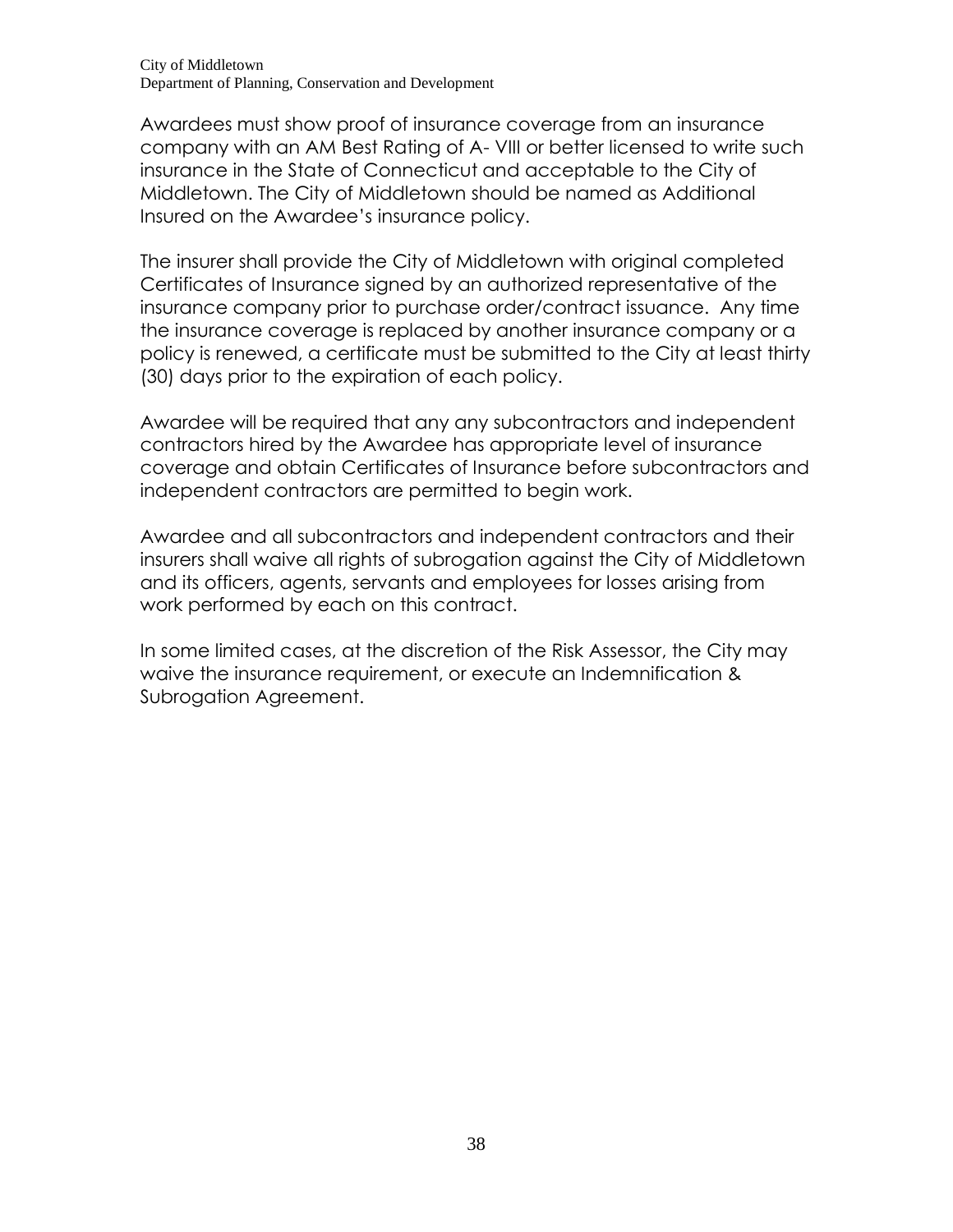# **Process Payment Request**

Using the following guidelines, the Community Development Specialist will review each invoice:

- $\checkmark$  Documentation should explain the basis for the costs incurred, as well as the actual dates and amount of expenditures.
- $\checkmark$  Documentation for salaries should include a copy of detailed time sheets signed by the employee and supervisor for each employee paid with CDBG or HOME funds and a copy of the payroll register for the time period submitted.
- $\checkmark$  For other expenses, proper documentation should include a copy of the invoice for the expense, initialed by the program or project supervisor with the date and check number paid, accompanied by a copy of the paid receipt or copy of the check.
- $\checkmark$  If a purchase is paid in cash, then only a copy of the store sales receipt indicating cash was paid isacceptable for documentation.
- $\checkmark$  If a purchase is charged, then a copy of the charge slip and the store or bank statement showing the posting of the charge is acceptable.
- $\checkmark$  If the reimbursement is for contract services with a contractor, then a copy of the signed contract along with proof of payment paid to the contractor is acceptable.
- $\checkmark$  If a contractor or vendor is being paid directly by the City, the original invoice or store receipt is required along with a current, complete IRS form W-9
- $\checkmark$  Each request for payment will be accompanied by a signed cover ·letter by an authorized individual stating the amount of the reimbursement and to whom the payment will be made.

#### **Payment Process Workflow**

#### *Step 1 Submit Requisition for Reimbursement*

The Awardee submits a CDBG Requisition to the Community Development Specialist using the required form either monthly or quarterly consistent with the terms of the Program Agreement or Contract, as appropriate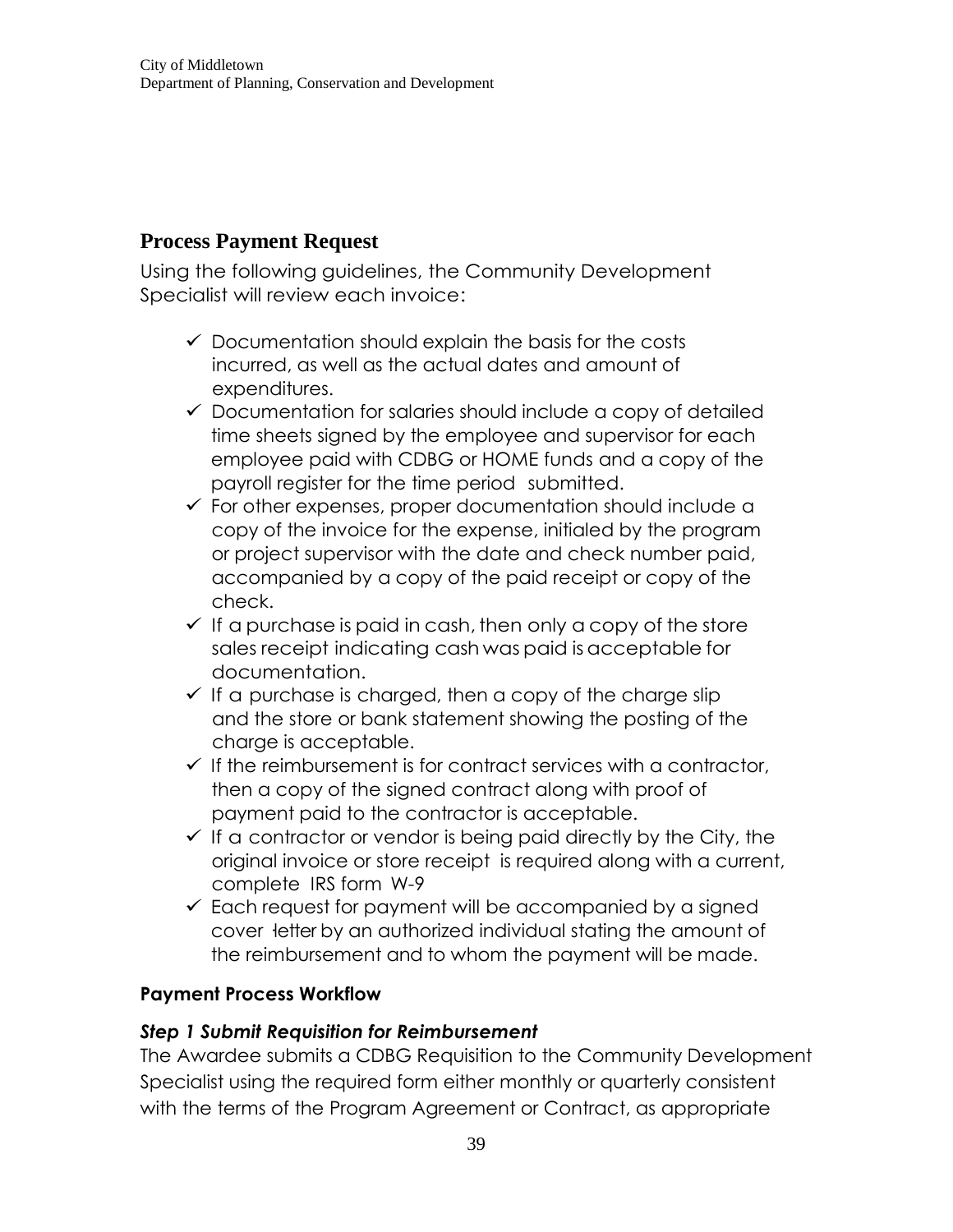# *Step 2 Review Payment Requests*

The Community Development Specialist reviews the request for general correctness. This preliminary review includes verifying the: (1) program year; (2) request number; (3) authorized signature; (4) available balances; and (5) source documents verifying eligible expenses accrued and paid. The source documents should be submitted in the same order as they appear on the request for reimbursement and in the Awardee's approved activity budget.

# *Step 3 Return to Awardee*

In some cases, the Community Development Specialist may determine that a reimbursement package should be returned to the Awardee for correction or clarification and resubmittal. The Community Development Specialist will provide notification, including identification of all deficiencies to the Awardee.

# *Step 4 Assess Overall Compliance*

The Community Development Specialist reviews the Awardee's current compliance standing. If serious compliance issues exist, such as failure to submit activity reports, the Community Development Specialist consults with the Director regarding whether these compliance issues should result in the withholding of payment reimbursement assessing both the seriousness of the compliance issue and the impact on the project if payment is withheld. If there are no compliance and/or monitoring issues, the Community Development Specialist continues the review.

# *Step 5 Determine if Adequate Documentation Exists*

The Community Development Specialist confirms the following are on file: 1) a fully executed and current operating agreement; 2) a fully executed and current contract between the operating agency and the subcontractors; 3) documentation that the requisitioned work was completed during the term of performance; 4) documentation that the requisitioned work was included in the scope of services in the Agreement; 5) documentation that the request is for reimbursement of incurred expenses; 6) adequate back up documentation including a paid invoice, receipt, canceled checks, and/or payroll documentation; 7) the cost incurred does not exceed the amount outlined in budget of the Agreement; and 8) the requisition is dated, sequentially numbered and carries the original signature of the Awardee's authorized representative.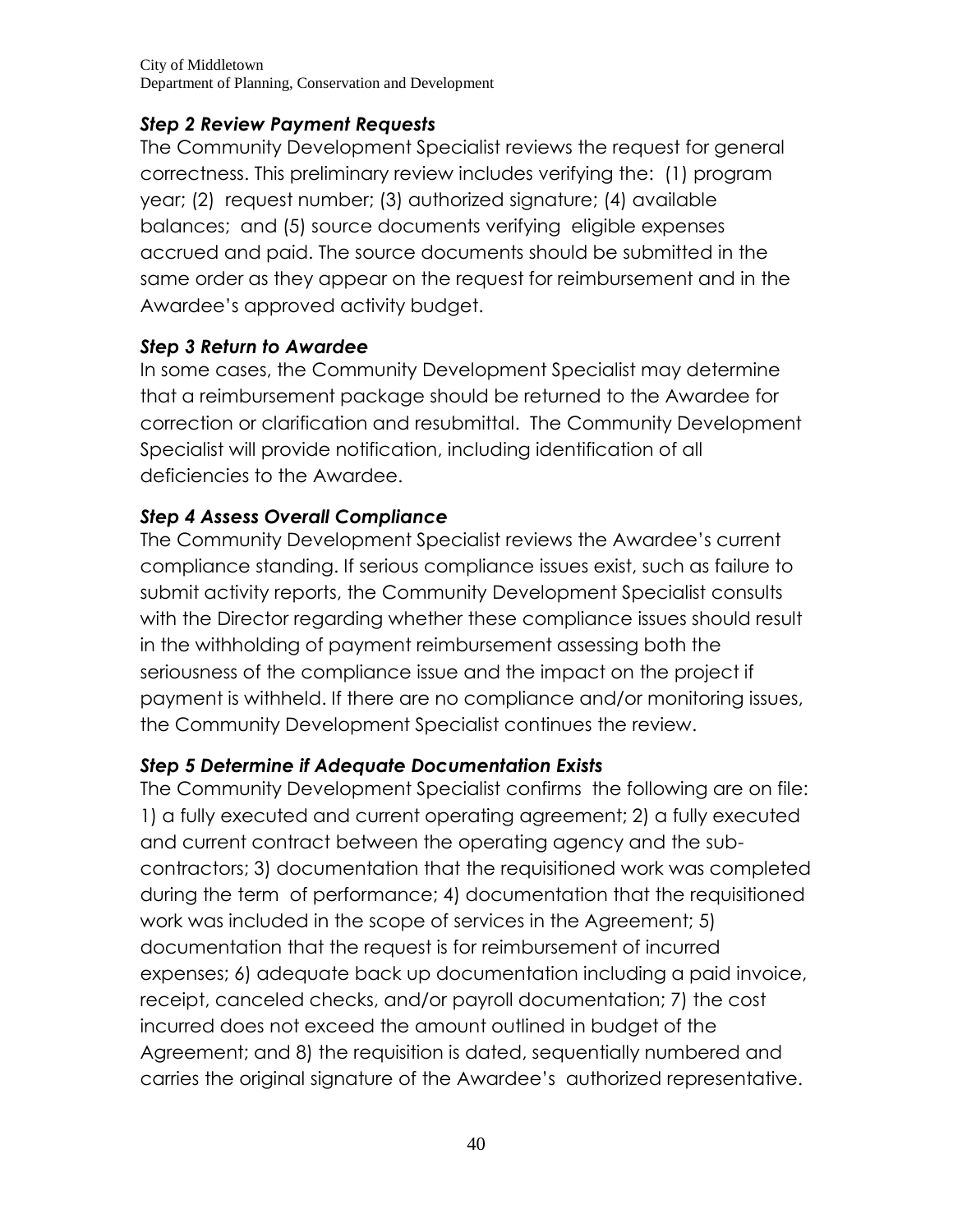City of Middletown Department of Planning, Conservation and Development

#### *Step 6 Forward Requisition to the Director*

If the payment request is complete and valid, the Community Development Specialist forwards the Requisition request to the Director. If the Director determines that the requisition is incomplete or there is an error, the Director returns the payment request to the Community Development Specialist with instructions to cure.

#### *Step 7 Requisition Processing*

Upon review of the invoice and supporting documentation, the assigned Director shall forward the original for payment. The original will then be forwarded to the Finance for processing. A copy of the invoice and documentation shall be retained at the project. The original must be attached to the City's warrant.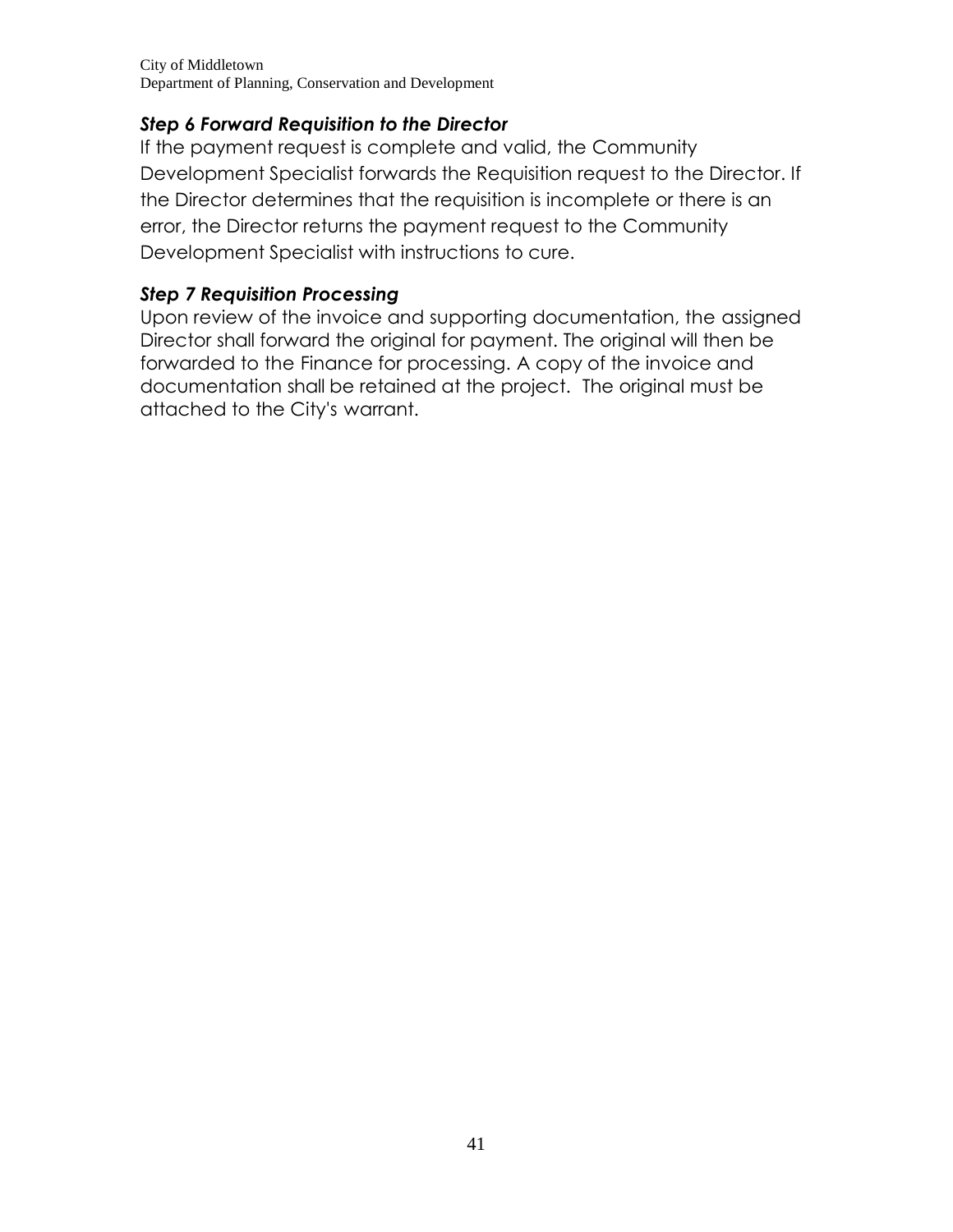# **Program Income**

The City of Middletown has and can use its CDBG entitlement to fund programs that generate income. Typically, program income is generated from issuing loans, but sale of real property and rental income are also considered program income.

When income is generated from activities that are only partially funded CDBG funds, the income must be prorated to reflect the percentage of CDBG funds used.

Any activity that will generate program income must stipulate in a written agreement how the program income will be returned to the City of Middletown or designated representative.

The City of Middletown received program income at period intervals from outstanding loans in repayment and at random from loans that were deferred until transfer of the property assisted. Program income must be deposited into one of two revenue line-items depending on the source of funds:

3960-14000-48200-0000-00000-0000-900 Loan Payments: Down Payment Assistance

3960-14000-48203-0000-00000-0000-900 Loan Payments: Residential Rehab

#### *Processing Program Income Workflow*

Program income on hand must be used for any authorized activity before drawing down additional grant funds.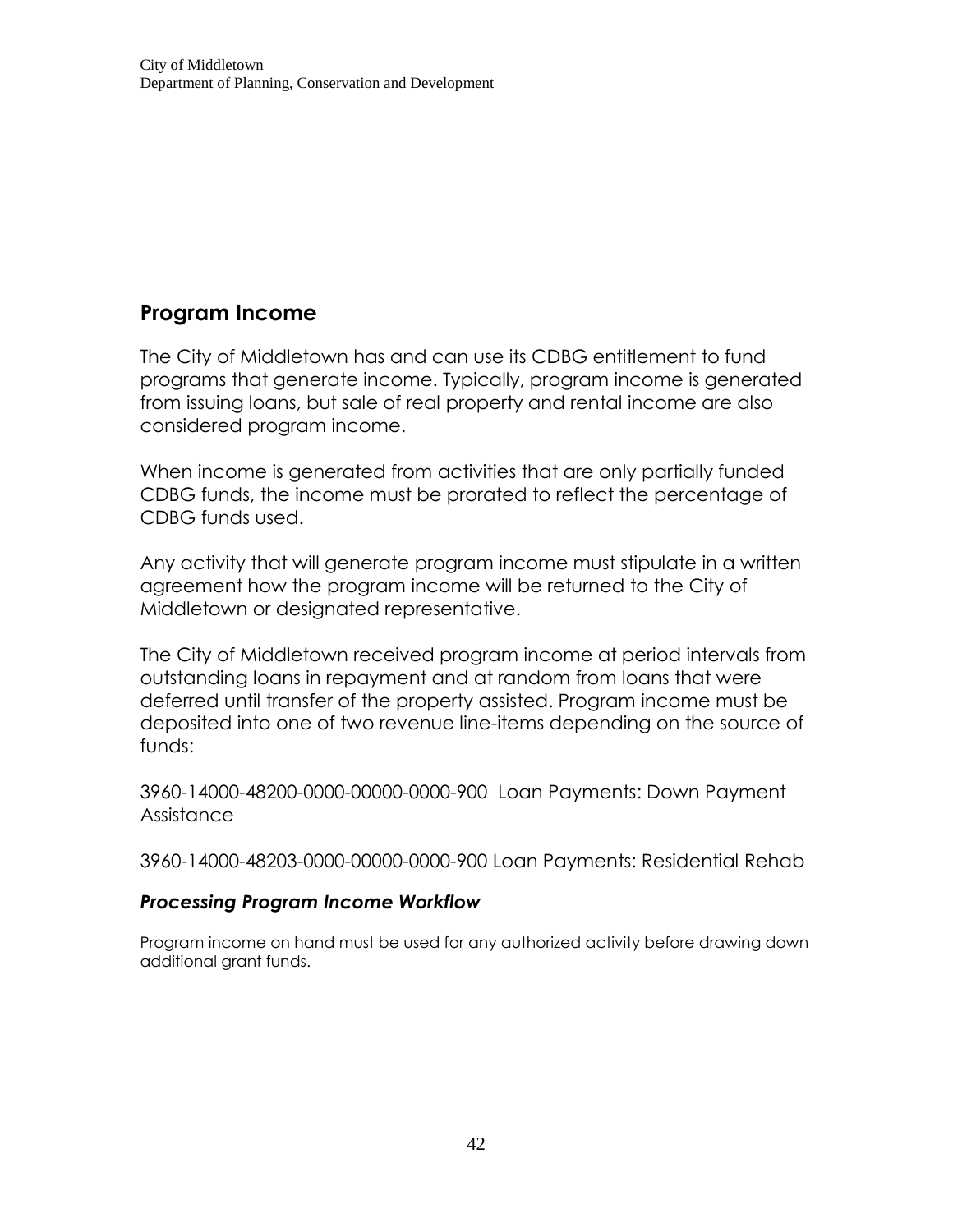#### **Reporting**

The City of Middletown requires all Awardee's to submit quarterly report in accordance to the following schedule:

| September-November | Reports due December 31  |
|--------------------|--------------------------|
| December-February  | Reports due March 31     |
| March-May          | Reports due June 30      |
| June-August        | Reports due September 30 |

The reporting format enables the City to conduct a desk review at each submission. The review includes a programmatic and fiscal component that enable the City to determine if the activity is slated to achieve its projected goal(s) on schedule and on budget.

A desk review will consider the following ;

- i. Review the program file to ensure completeness and compliance
	- 1. Program Benefit
	- 2. Eligible Activities
	- 3. Nation Objective
	- 4. Environmental Review Record
	- 5. Contract
	- 6. Financial Documents
	- 7. Procurement
	- 8. Quarterly Reports
	- 9. Review Expenditures
	- 10.Other Relevant Documents

In addition to a desk review, activities are selected for onsite and /or indepth monitoring based upon a number of factors including

- ii. Amount of CDBG Funding
- iii. CDBG Experience
- iv. Timely Reporting Submissions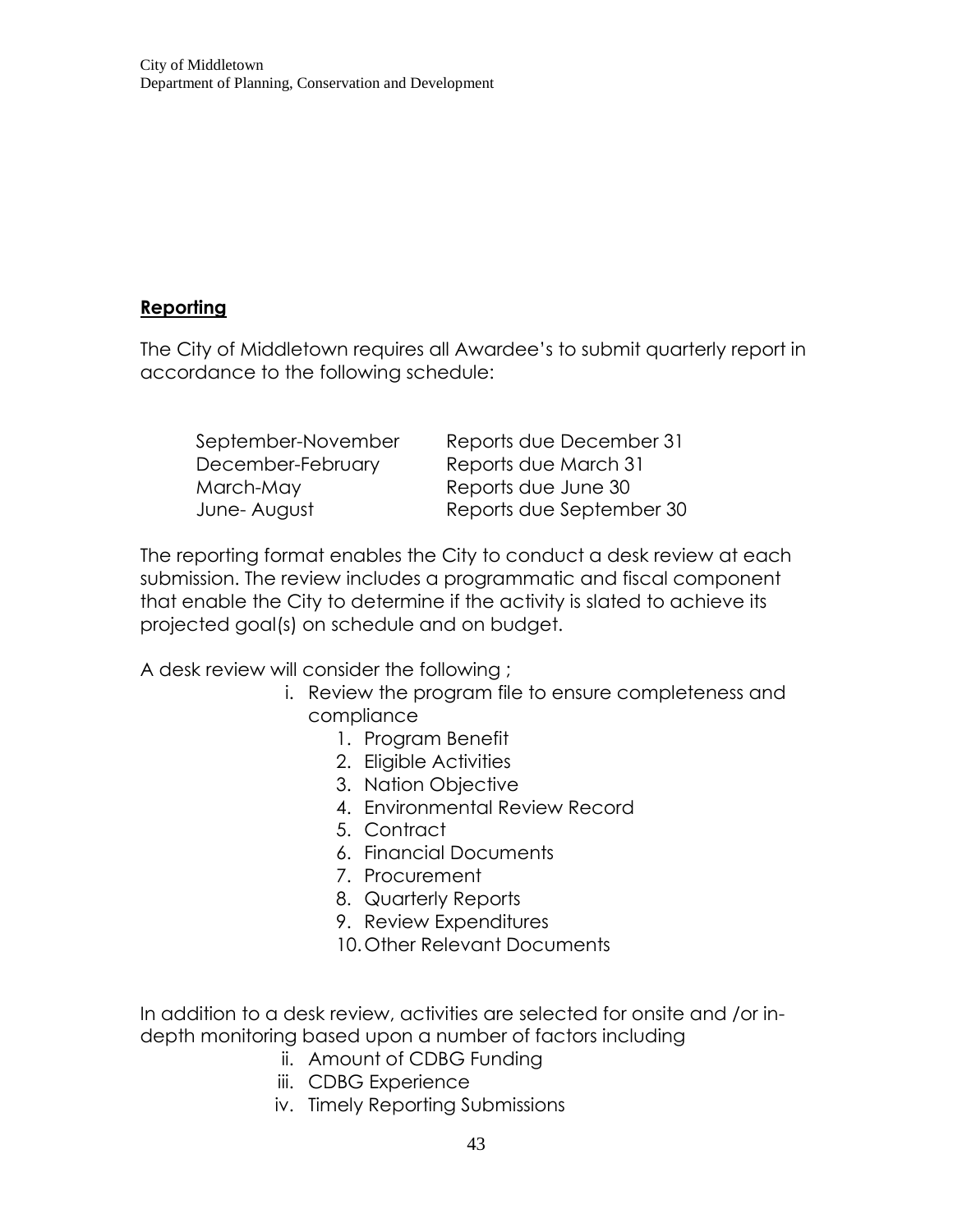v. Activity type

On-Site Monitoring of programs will be triggered for higher risk activities and/or where any problems or concerns become apparent during the course of the grant year.

On-Site Monitoring Workflow

# *Step 1 Send Notification*

The Community Development Specialist sends a Notification Letter will be sent a least week prior to visit. Confirming the following:

- a. Confirm the dates and scope of monitoring visit
- b. Provide a description of the information that will be reviewed.
- c. Provide applicable HUD monitoring checklist

#### *Step 2 Entrance Interview*

.

The Community Development Specialist convenes an entrance interview with the Awarded to review the monitoring process and procedures. The Community Development Specialist uses the HUD Monitoring Checklist to guide the on-site monitoring process

# *Step 2 Conduct Monitoring Review*

The Community Development Specialist leads program and compliance monitoring components (as listed above) for a specific program year(s). The Community Development Specialist completes all of the applicable worksheets, documenting the monitoring review.

#### *Step 3 Exit Interview*

The Community Development Specialist will present tentative conclusions, request information to clarify any concerns, and suggest improvements. Inform them that a formal letter with final conclusion will be sent with 30 days.

# *Step 4 Completion of Monitoring Report*

Within 30 calendar days of the on-site monitoring review, the Community Development Specialist generates a monitoring report that will include any concerns and findings. The monitoring report is reviewed and approved by the Director and then mailed to the Awardee.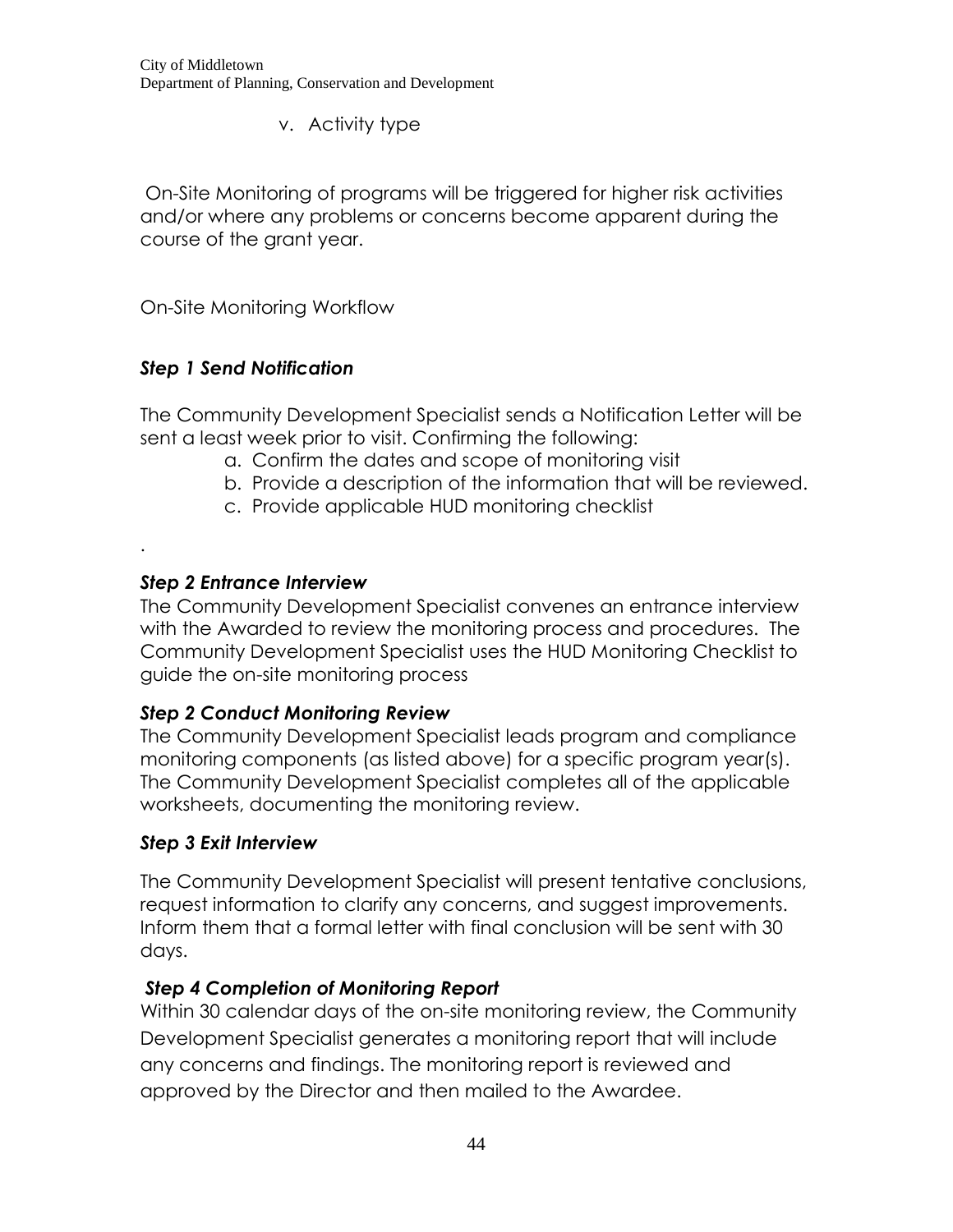City of Middletown Department of Planning, Conservation and Development

#### *Step 5. Obtain written Response*

If there are monitoring findings or concerns, a written response is required from the recipient within 30 days.

#### *Step 6. Close Finding*

If the City is satisfied with the Awardee's response to the concern and/or f findings, it will close out the finding in writing. The Director will report monitoring findings to the Citizens Advisory Committee.

Documenting Income

HUD requires documentation to verify income of households served. Different activities and status of income require different documentation standards. The charts below help determine what type of documentation is required. Using the Middletown Income Documentation Form can assist in complying with documentation requirements.

| Income Documentation Required        | Self-Certification Allowed      |
|--------------------------------------|---------------------------------|
| Business Assistance (Owner-eligible) | Public Service programs         |
| Micro-assistance                     | <b>Public Facility projects</b> |
| Housing Rehabilitation Activities    | Employees (hired or retained)   |
| Homebuyer Assistance Activities      | through Business Assistance     |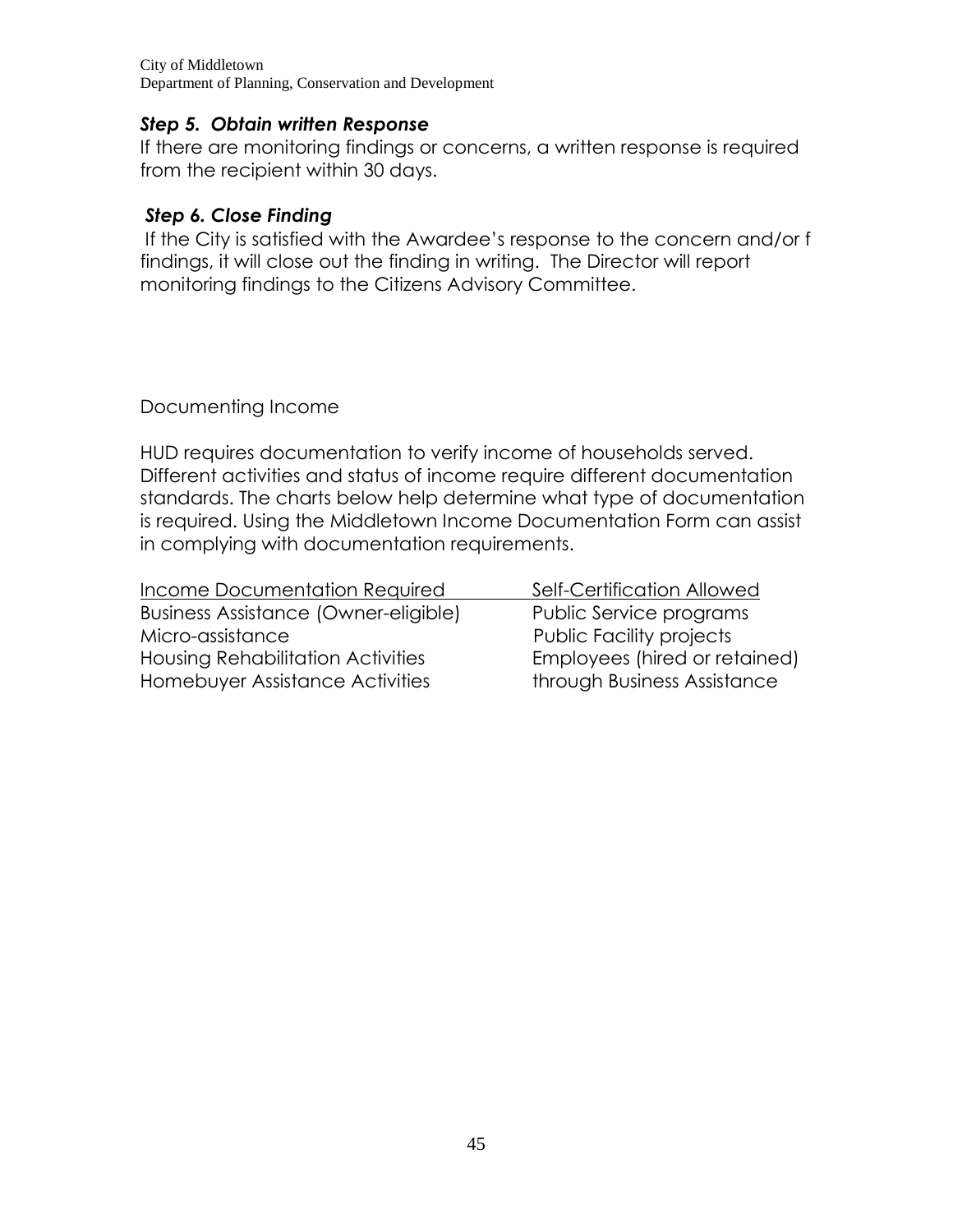# **Required HUD Reports**

#### **Consolidated Annual Performance and Evaluation Report**

The Consolidated Annual Performance and Evaluation Report (CAPER), which is a requirement of HUD pursuant to 24 CFR Part 91, is due for submission at HUD within ninety (90) days of the close of the City's program year . The purpose of the CAPER is to provide the public with a summary of accomplishments and expenditures and to provide HUD with necessary information to assess the City's ability to carry out its programs in compliance with applicable regulations and requirements

In addition to writing general and program narratives, Grantees must use IDIS to capture the information needed to meet CAPER requirements. As IDIS users set up activities, draw funds, and report accomplishments, they are creating a database that contains information required for the CAPER.

#### **Section 3 Summary Report**

HUD's policy is to ensure that employment and other economic opportunities generated by CDBG shall, to the greatest extent feasible, and consistent with existing Federal, State and local laws and regulations, be directed to low- and very low income persons. Section 3 reporting is due to the HUD Field Office annually in October.

#### **Minority Business Enterprise (MBE) report**

An MWBE report is compiled by the Community Development Specialist for all completed applicable activities in the reporting cycle of contracts \$10,000.00 or more and is due to the HUD Field Office by October.

#### **Semi-Annual Labor Standards Enforcement Report**

The Semi-Annual Labor Report is compiled by the Community Development Specialist for all completed applicable activities in the reporting cycle. The report is submitted to the HUD Field Office in April and October.

#### **FFATA -The [Federal Funding Accountability and Transparency Act \(FFATA\)](http://frwebgate.access.gpo.gov/cgi-bin/getdoc.cgi?dbname=109_cong_bills&docid=f:s2590enr.txt.pdf)**

legislation requires that information on federal awards (federal financial assistance and expenditures) are made available to the public via a single, searchable website. Federal awards include grants, subgrants, loans, awards, cooperative agreements and other forms of financial assistance as well as contracts, subcontracts, purchase orders, task orders,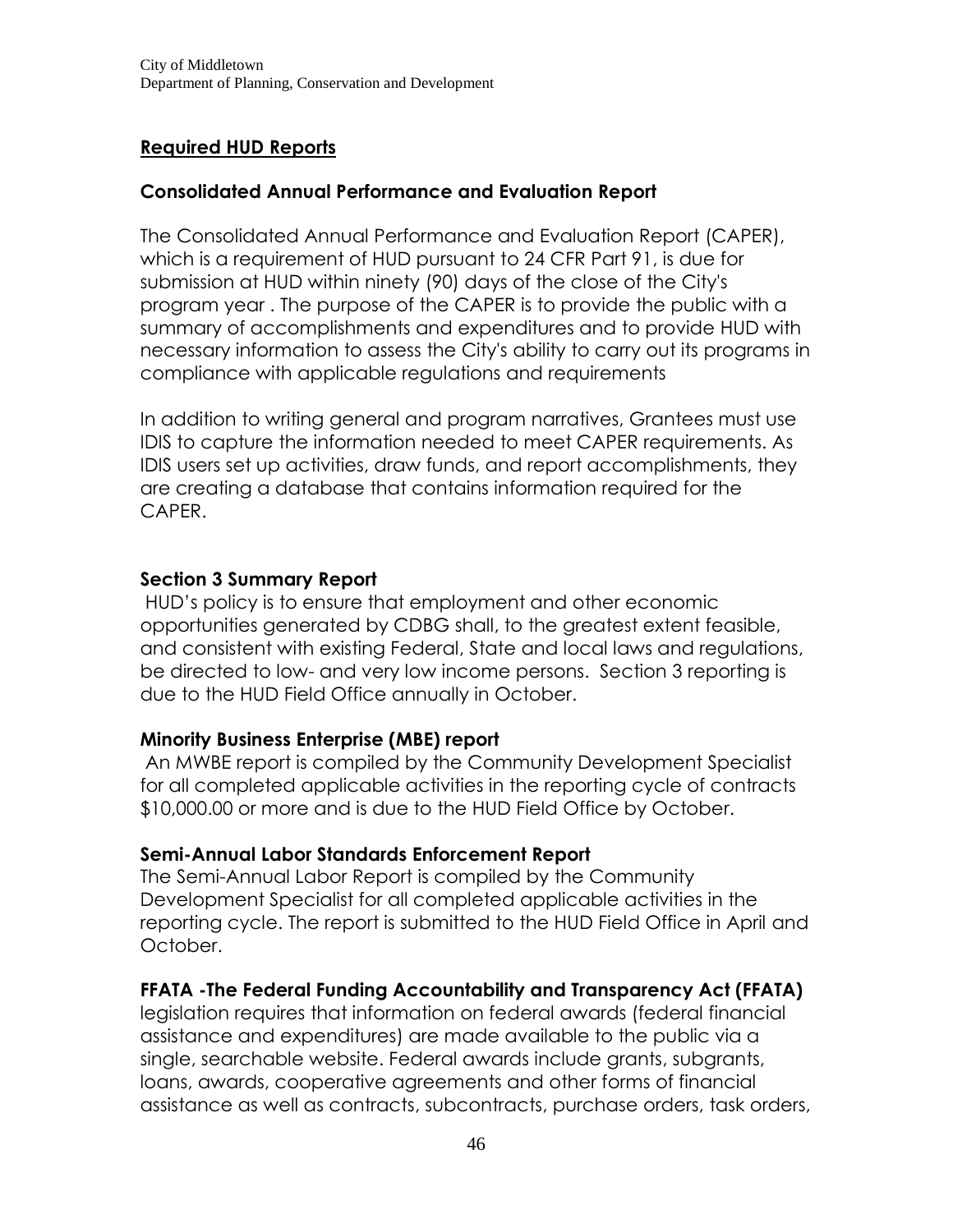and delivery orders. The legislation does not require inclusion of individual transactions below \$25,000 or credit card transactions before October 1, 2008. Based on the FFATA, it is the Department's policy to submit information on the following:

- All new assistance awards (grants and cooperative agreements) over \$25,000 with an award date after October 1, 2010;
- Subawards under \$25,000 later modified to be \$25,000 or greater shall be reported once amendments are executed to meet this threshold; and

All FFATA reporting shall be performed by the Community Development Specialist, as applicable.

# **Federal Cash Transaction Report (HUD Form SF 425)**

The Finance Department is required to submit HUD Form SF-425, Federal Cash Transaction report on a quarterly basis. The reporting periods are: January 1st through March 31st; April 1st through June 31st; July 1st through September 30<sup>th</sup>; and October 1st through December 31st.

The due dates for the quarterly reports are 30 days after the end of the quarter:

- $\bullet$  April 30<sup>th</sup>
- $\bullet$  July 31<sup>th</sup>
- October 31st
- January 31st

# **Annual Reports Workflow**

# *Step 1 Assemble Data*

The Community Development Specialist assembles applicable data for each activity.

# *Step 2 Summary Report Approval Process for All Reports (Listed Above)*

The Deputy prepares the applicable report and submits to the Director.

# *Step 3 Submittal to HUD*

The Director submits to HUD with a copy to the Deputy for office files.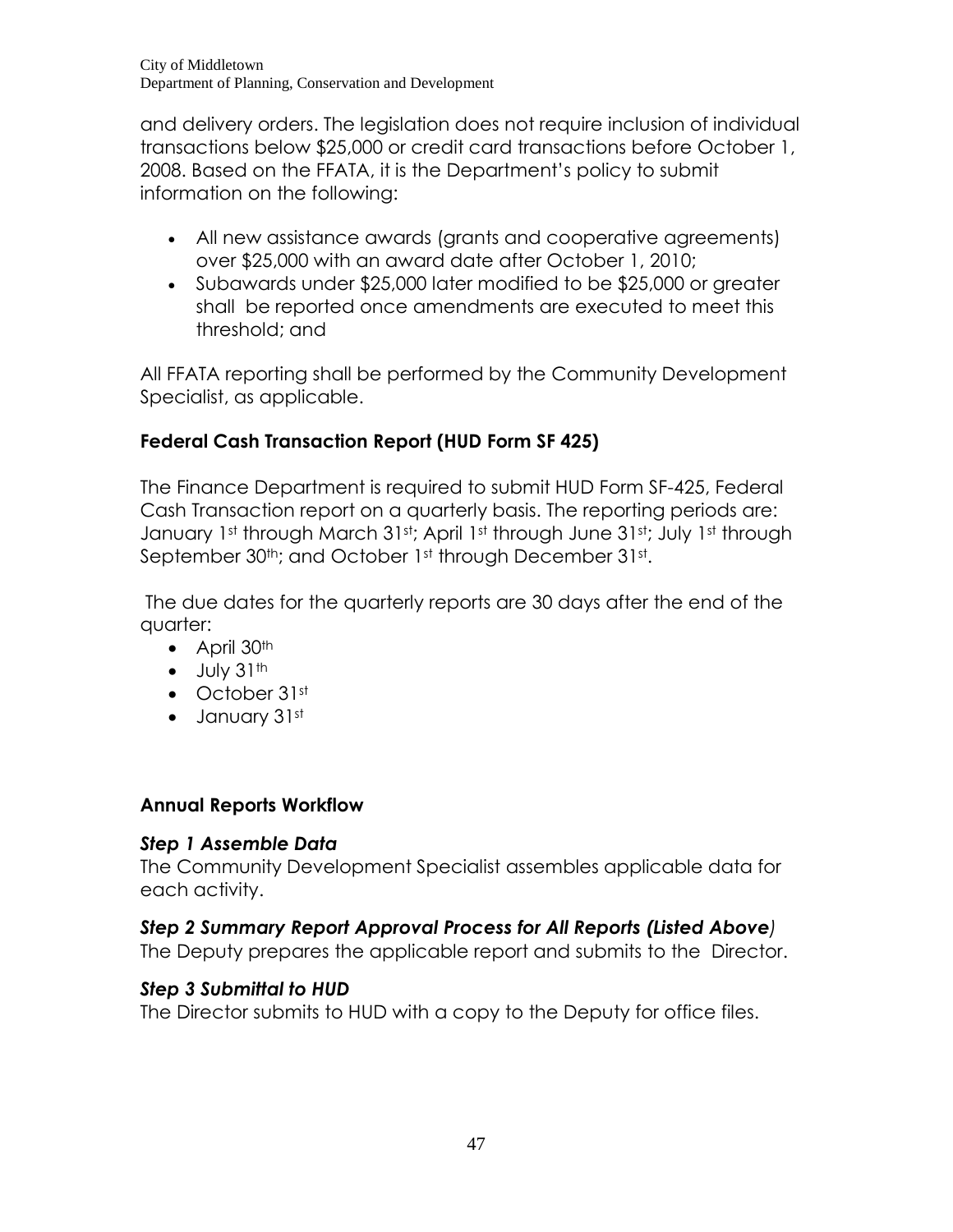#### *CAPER workflow*

#### *Step 1 Establish task, schedule and staff responsibilities*

The Director reviews the CAPER requirements, assigns responsibilities, and determines timeline. The Community Development Specialist identifies any potential program issues and runs current IDIS reports

#### *Step 2 Reconcile IDIS Financial*

The Community Development Specialist runs the financial IDIS report required for the CAPER and reconciles activity by activity expenditures, inconsistencies with departmental financial records, and unexpended balances.

#### *Step 3 Identify Financial Resources Used*

The Community Development Specialist determines the resources used for projects during the program and determine the amount of leveraged resources.

#### *Step 4 Conduct Assessment of Five-Year Goals and Objectives and Annual Goals*

The Deputy assesses annual accomplishments and compares them to the annual goals as well as the five-year goals and objectives.

#### *Step 5 Draft CAPER*

Using information from all proposed community development activities received during the consultation period, the Director leads the development of a draft of the CAPER.

#### *Step 6 Public Comment*

The Community Development Specialist is responsible for making the CAPER available for review and comment for a period of 15 days in accordance with the Citizens Participation Plan. At a minimum HUD requires Entitlement Communities to make certain IDIS reports available to the public for at least 15 days. The IDIS reports that must be made public are called the Financial Summary, Summary of Grantee Activities, and Summary of Accomplishments. Grantees should also send all IDIS reports made available to the public or edited by the Grantee to the local HUD Field Office.

#### *Step 7 Submission of CAPER to HUD for Approval*

The Director finalizes the CAPE R and transmits the documents to HUD.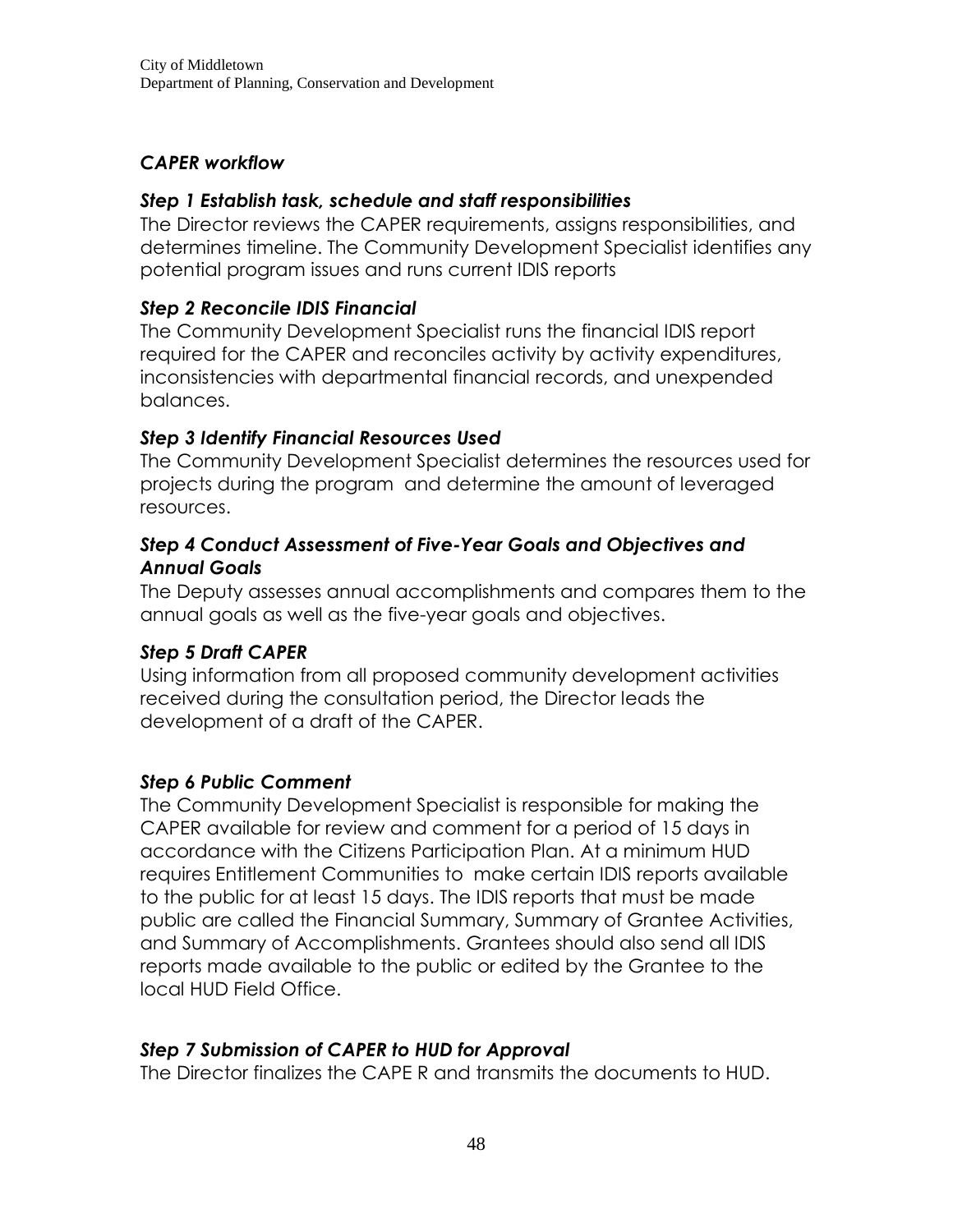# **Conflict of Interest**

City employees and City officials are bound by federal law, 24 CFR 84.42 and 570.611, and the Ethics Ordinance of the City of Middletown that states:

No official or employee shall have a financial or personal interest, directly or indirectly, in any transaction with any City agency as to which he has the power to take or influence official action. A contract in violation of this section may be declared void at the option of the Common Council.

Subgrantees are bound by federal law, 24 CFR 84.42 and 570.611, upon accepting a CDBG award and reiterated in the contract with the City of Middletown that states:

- 1. The [subgrantee] shall maintain a written code or standards of conduct that shall govern the performance of its officers, employees or agents engaged in the award and administration of contracts supported by Federal funds.
- 2. No employee, officer or agent of the [subgrantee] shall participate in the selection, or in the award, or administration of, a contract supported by Federal funds if a conflict of interest, real or apparent, would be involved.
- 3. No covered persons who exercise or have exercised any functions or responsibilities with respect to CDBG-assisted activities, or who are in a position to participate in a decision-making process or gain inside information with regard to such activities, may obtain a financial interest in any contract, or have a financial interest in any contract, subcontract, or agreement with respect to the CDBGassisted activity, or with respect to the proceeds from the CDBGassisted activity, either for themselves or those with whom they have business or immediate family ties, during their tenure or for a period of one (1) year thereafter. For purposes of this paragraph, a "covered person" includes any person who is an employee, agent, consultant, officer, or elected or appointed official of the CITY, the [subgrantee], or any designated public agency.
- 4. All designated "Covered persons" shall:
	- a. ITEMS REQUIRING VOTING

The Covered Person shall include the following language in a motion during any vote or action taken concerning CDBG items:

"With this vote (or action) , each member represents that he or she has no conflict of interest with respect to any program,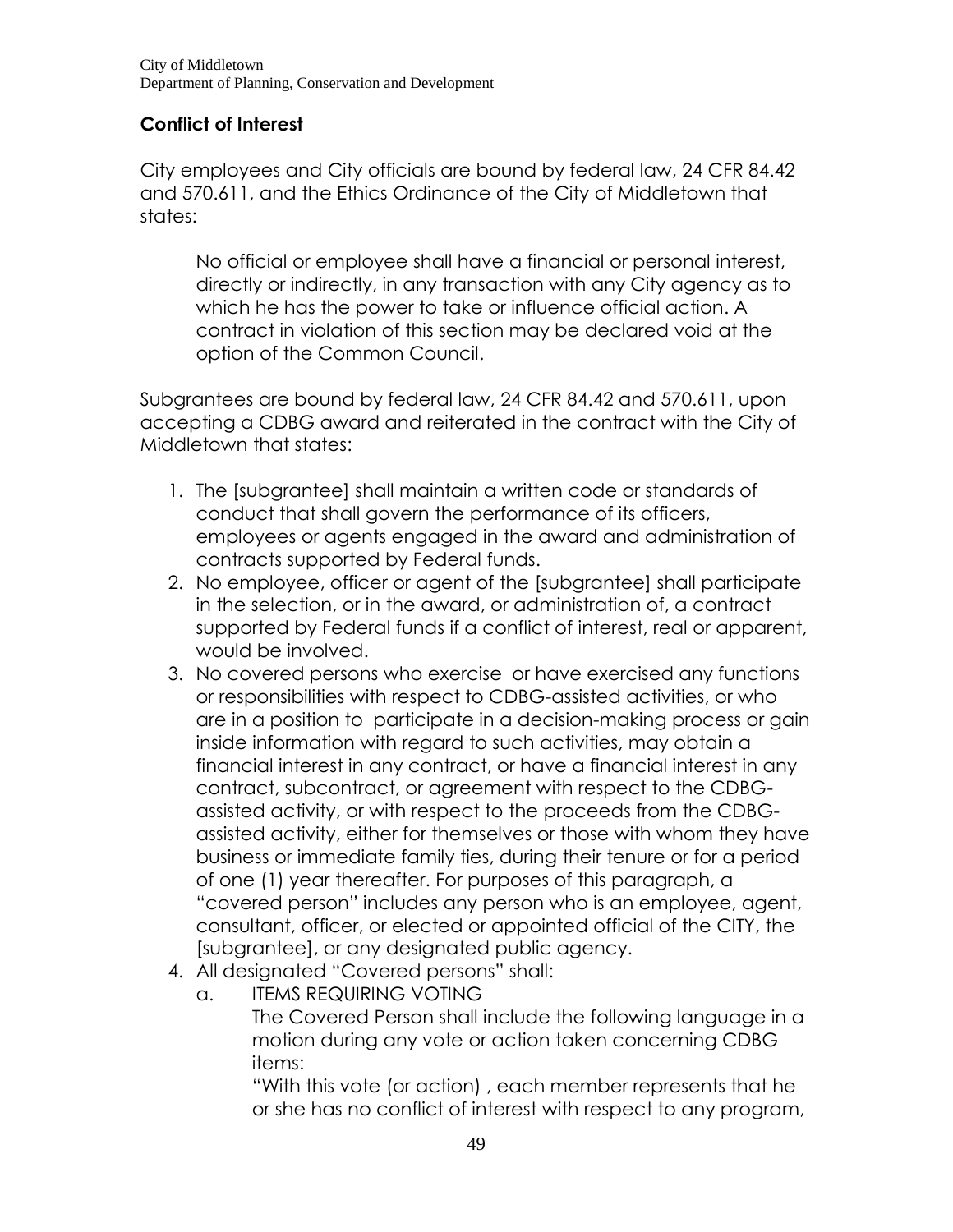project, organization, or appropriation associated with this CDBG proposal."

b. ITEMS NOT REQUIRING VOTING The Covered Person shall sign a "NO CONFLICT OF INTEREST" document which shall state: "With my signature, I hereby represent that I have no conflict of interest with respect to any program, project, organization, or appropriation associated with this CDBG proposal."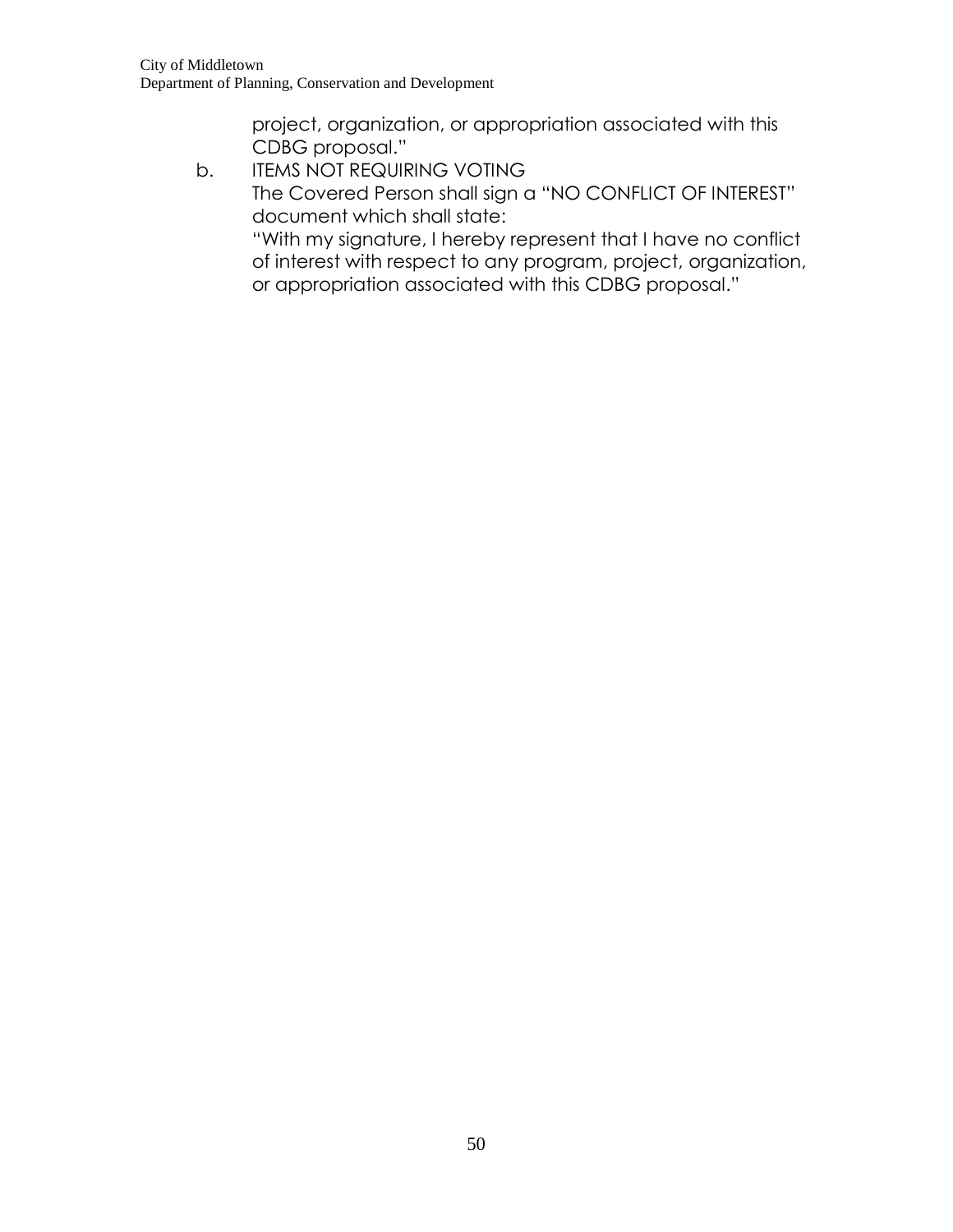# **POLICIES**

# **Retention of Records**

As a general rule records are to be retained for at least 5 years after last expenditure report is submitted (i.e., 5 years after submission of the Consolidated Annual Performance and Evaluation Report [CAPER] in which activity is reported as complete).

This applies to administrative records, financial records and project records. Records must also be accurate, complete and orderly.

Each activity should have a project or case file that includes:

• A full description of the activity, including the location, amount of CDBG funds budgeted, obligated, and expended.

- The provision under which the activity is eligible.
- Records demonstrating compliance with a national objective.
- Characteristics and numbers of beneficiaries.
- Determinations required for eligibility.
- The amount budgeted for the activities.
- Compliance with other program requirements; i.e., lead-based paint, fair housing, and equal opportunity, etc.
- Status of case/project.

# **Recommended Procurement Practices**

In many cases, Awardees have an agency-wide Procurement Policy that governs the procurement of goods and services. At a minimum, Awardees are required to adherence to their Agency's policies and employ procurement efforts that result in an open and fair process that leads to advantageous contracting. In addition, the City will adhere to HUD's federal procurement regulations, Title 24 Part 85 for procurement practices.

To better assist awardees, the City of Middletown has placed the City's Procurement Manual on the Department Website as well as create a General Bidding Template for awardees to use to ensure compliance with HUD's federal procurement regulations. Both items are available through the Planning, Conservation and Development Department.

Additionally, Middletown recommends that Awardees adhere to the essence of good procurement which can be summarized as follows:

- Seek competitive offers to obtain the best possible quality at the best possible price;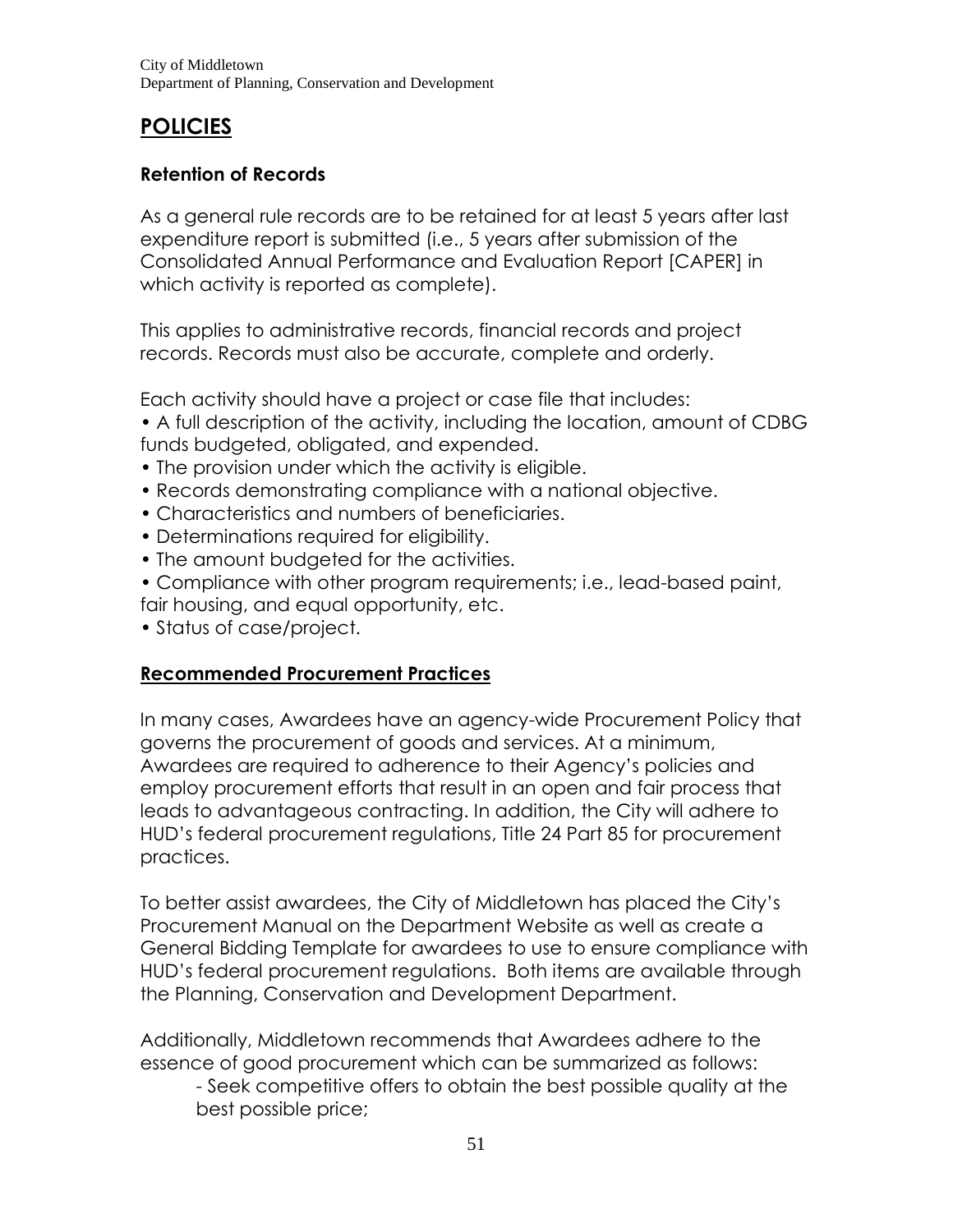- Use a written agreement that clearly states the responsibilities of each party;

- Keep good, clear records; and,

- Have a quality assurance system that helps the grantee or subrecipient get what it pays for.

Recommended Actions include:

Step 1) Check A-122 Circular (2 CFR Part 230)

Make sure that the items or services you wish to purchase are allowed by the Federal Government and if there are any special conditions that govern the purchase. You can do this by checking Attachment B-Selected items of Cost. This is a list of items that are can and cannot be purchased.

Step 2) Ensure that Federal Procurement Standards are followed.

- Ensure that a conflict of Interest does not exist.

- Ensure to the maximum extent practical, open and free competition.

- To the greatest extent possible economic opportunities will be directed to low- and very low-income persons. (Requirement for awards over \$100,000)

- Avoid purchasing unnecessary items

- Preference to the extent practical and economically feasible selection of products that conserve natural resources and protect the environment

- Positive efforts shall be made to utilize small business, minorityowned, and women's business enterprises.

- Contracts will be made with responsible contractors who possess the potential ability to perform successfully under the terms and conditions of proposed procurement.

Step 3) Insure that the procurement specifications are detailed and contain all required elements;

Step 4) Solicit bids or prices from vendors.

Step 5) Ensure that a conflict of Interest does not exist.

A conflict would arise when any of the following has a financial or other interest in a firm selected for award:

- An employee, agent or officer of the grantee or sub-recipient;

- Any member of an employee's, agent's or officer's immediate family;

- Any employee's, agent's or officer's partner; or,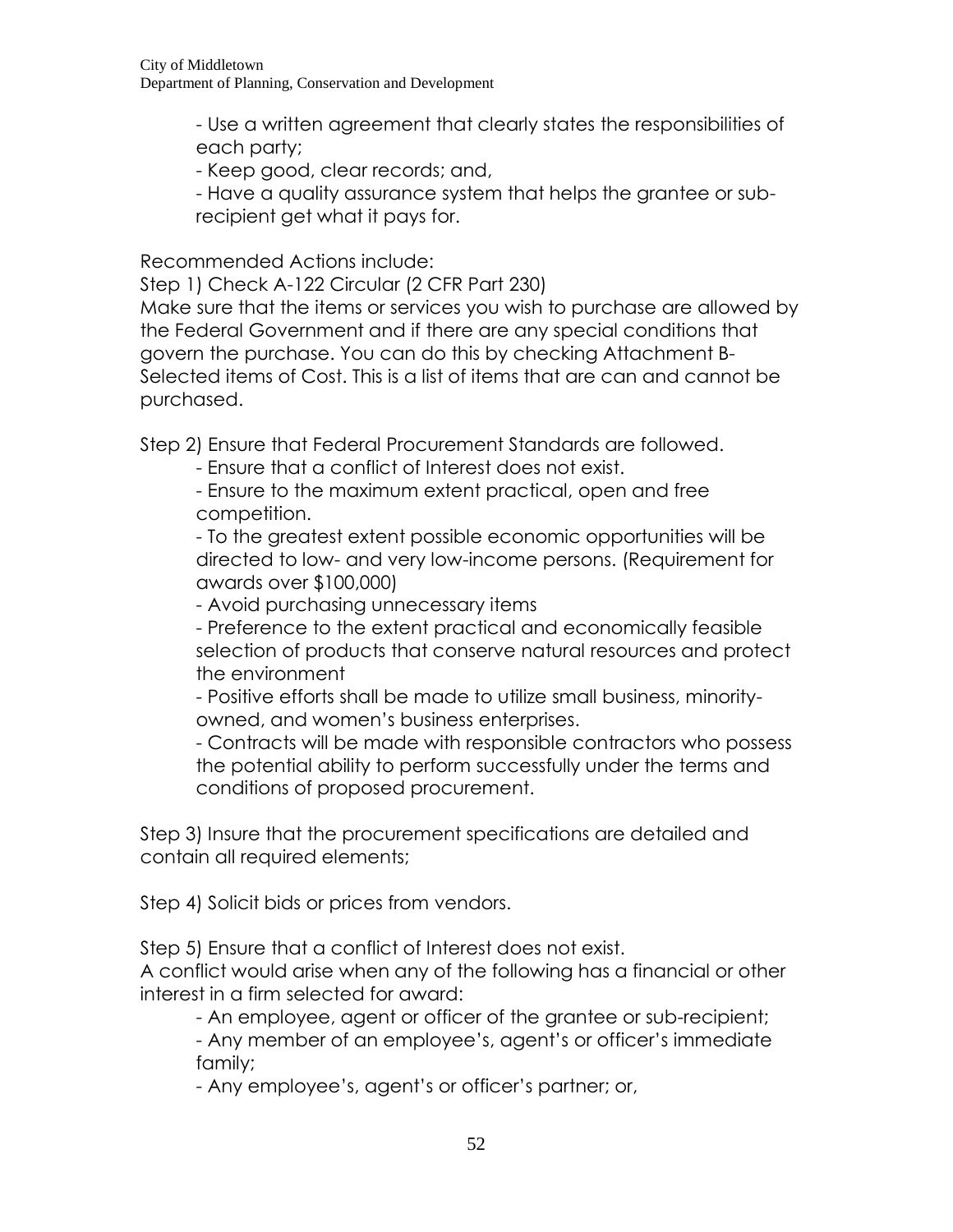- An organization that employs or is about to employ an employee, agent, or officer of the grantee or sub-recipient.

Do not hire or do business with a person or firm where a conflict of interest exists. If you are unsure that a conflict of interest exists, seek an opinion from the City's Ethics Board.

Step 6) Determining whether Debarred Contractor(s) submitted a bid The GSA's Lists of Parties Excluded from Federal Procurement or Nonprocurement Programs (aka Debarred List) is available on-line at:

[http://www.epls.gov](http://www.epls.gov/)

Step 7) Procurement Record keeping.

Make sure that all records and files for purchases include at least the following:

a) Basis for selection

b) Justification that the process was competitive or a justification for lack of competition.

c) Basis for award cost or price

Section 3- Women and Minority Owned Businesses

It is national policy to award a fair share of contracts to small, women and minority business firms. Accordingly, affirmative steps must be taken to assure that small and minority/women businesses are utilized when possible as sources of supplies, equipment, construction and services. Recommended steps include the following:

- 1. Including qualified small and minority/women businesses on solicitation lists.
- 2. Assuring that small and minority/women businesses are solicited whenever they are potential sources.
- 3. When economically feasible, dividing total requirements into smaller tasks or quantities so as to permit maximum small and minority/women business participation.
- 4. Using the services and assistance of the Small Business Administration, the Office of Minority Business Enterprise of the Department of Commerce and the Community Services Administration as required.
- 5. Establishing delivery schedules, where the requirement permits, which encourage participation by small and minority business, and women's business enterprises.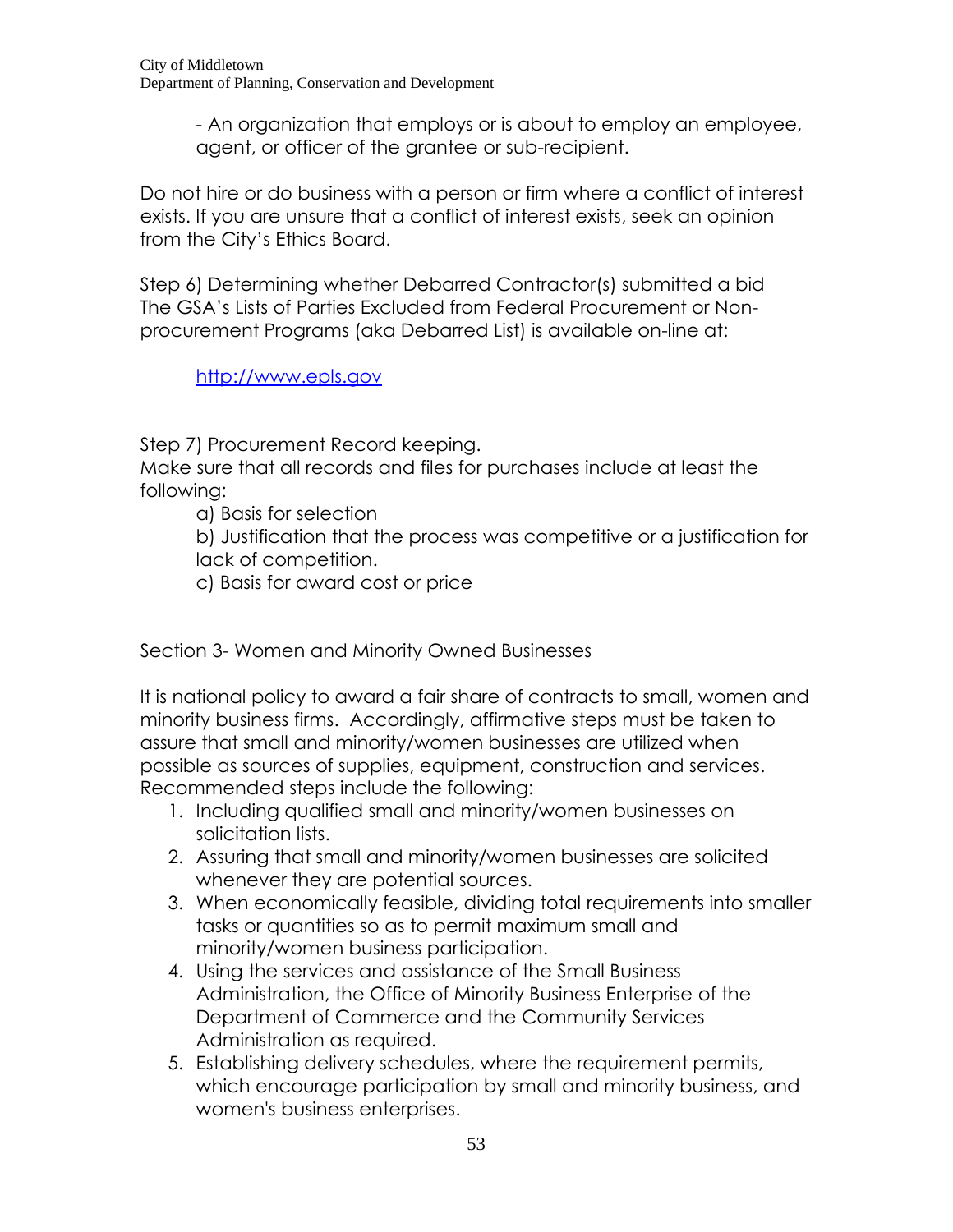6. If any subcontracts are to be let, requiring the prime contractor to take affirmative steps in 1 through 5 above.

# *Definitions*

# Minority Business Enterprise

"Minority business enterprise" is a business in which minority group members own 51 percent or more of the company; or, in the case of a publiclyowned business, one in which minority group members own at least 51 percent of its voting stock and control management and daily business operations. For this purpose, minority group members are those groups of U.S. citizens found to be disadvantaged by the Small Business Administration pursuant to Section 8(d) of the Small Business Act. Such groups include, but are not limited to, Black Americans, Hispanic Americans, Native Americans, Indian tribes, Asian Pacific Americans, Native Hawaiian Organizations, and other minorities.

#### Women Business Enterprise

A women-owned small business concern is a small business that is at least 51% owned by one or more women. In the case of publicly owned businesses, at least 51% of the stock is owned by one or more women and the management and daily operations of the business are controlled by one or more women.

#### Small Business

A business that is independently owned and operated and which is not dominant in its field of operation and in conformity with specific industry criteria defined by the Small Business Administration (SBA).

# Small Disadvantaged Business

A Small Disadvantaged Business is a small business that is at least 51% owned and controlled by a socially and economically disadvantaged individual or individuals.

# Minority Newspapers

In addition to advertising in a newspaper of major circulation, you may also advertise in newspapers targeted to the minority community. This is no longer a DECD requirementListed below are Newspapers targeted to the African-American and Latino communities.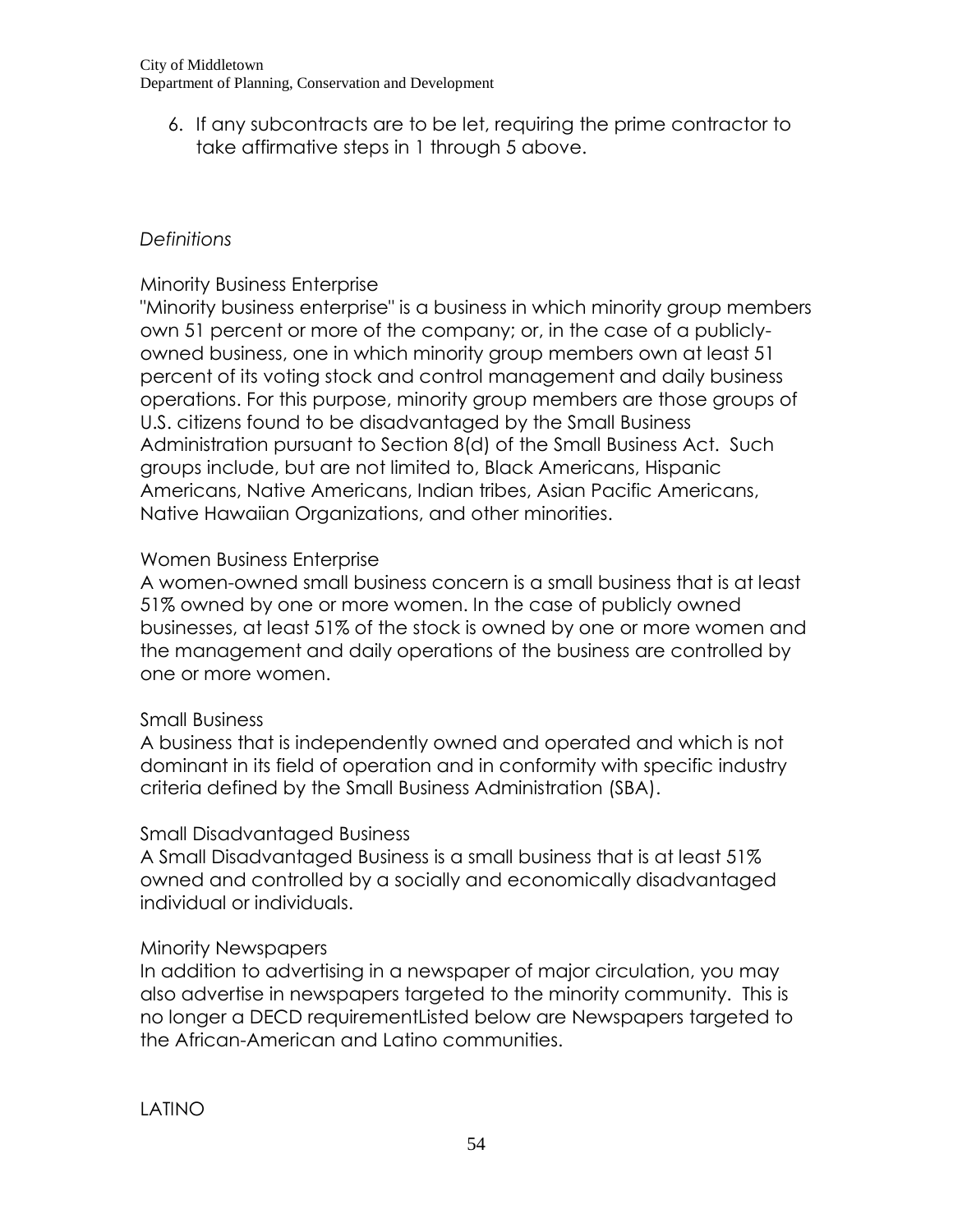City of Middletown Department of Planning, Conservation and Development

> El Canillita 8 West Street Ste 206 Danbury, CT 06810 Phone: 203-798-2120 http://www.elcanillita.com

> El Sol News 1 Bank Street Suite 304 Stamford, CT 06901 Phone: 203-323-8400 http://www.elsolnews.com

Fusion 11 Crown Street Meriden, CT 06450 Phone: 203-317-2236 Email Address: dduran@fusion.com

Identidad Latina P.O. Box 330295 West Hartford, CT 06133 Phone: 860-231-9891 Fax: 860-953-3591 Email Address: news@identidadlatina.com

La Voz Hispana De Connecticut 32 Elm Street New Haven, CT 06510 Phone: 203-752-0218

AFRICAN-AMERICAN

Northeast Minority News, Inc. 3580 Main Street Hartford, CT 06120 Phone: 860-249-6065

Inner City 50 Fitch Street New Haven, CT 06515 Phone: 203-387-0354

Inquiring News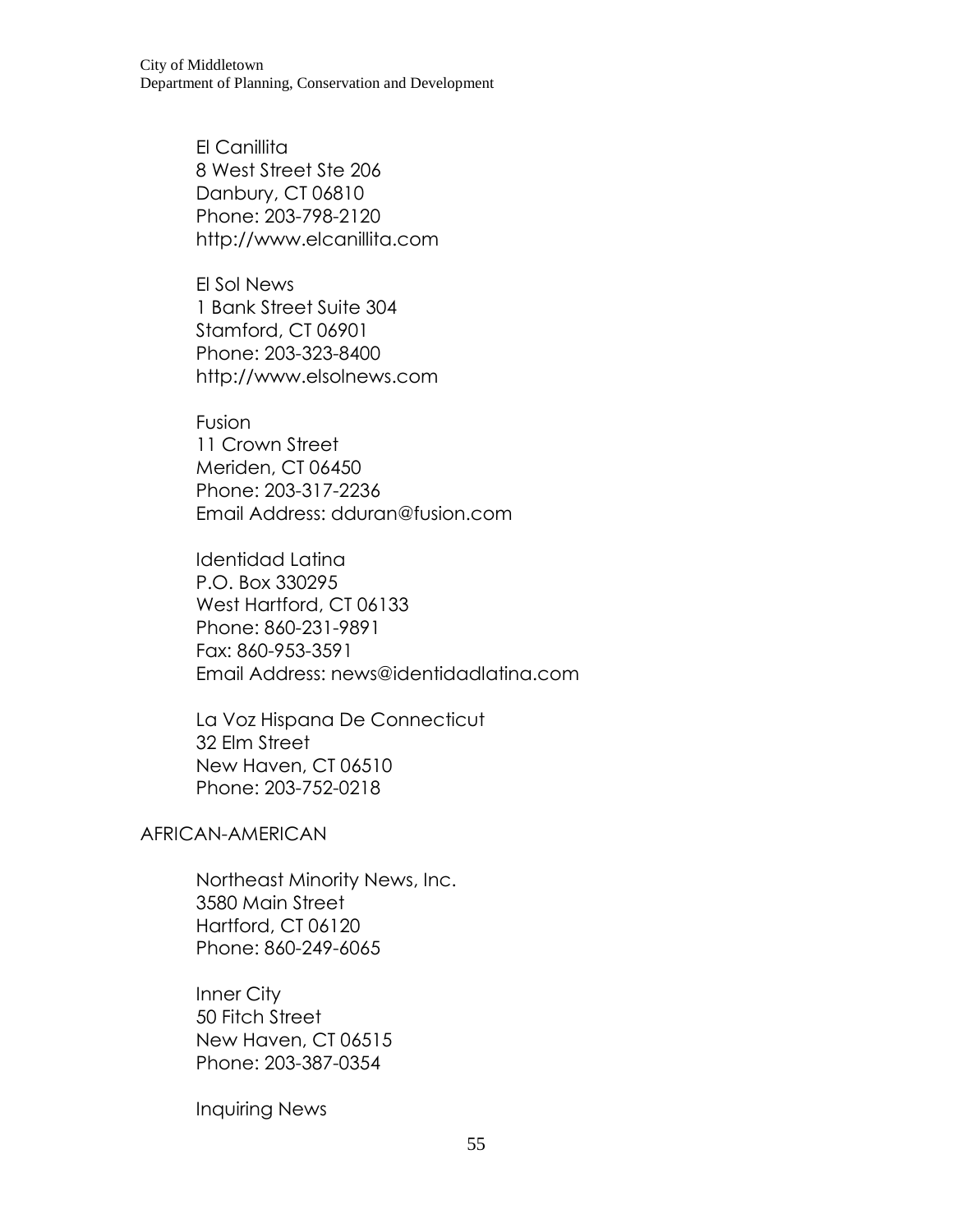City of Middletown Department of Planning, Conservation and Development

> (Bridgeport, Hartford, New Haven, Waterbury, Springfield) P.O. Box 400276 Hartford, CT 06140 Phone: 860-983-7587 Fax : 860-206-7587 Email Address: inqnews@aol.com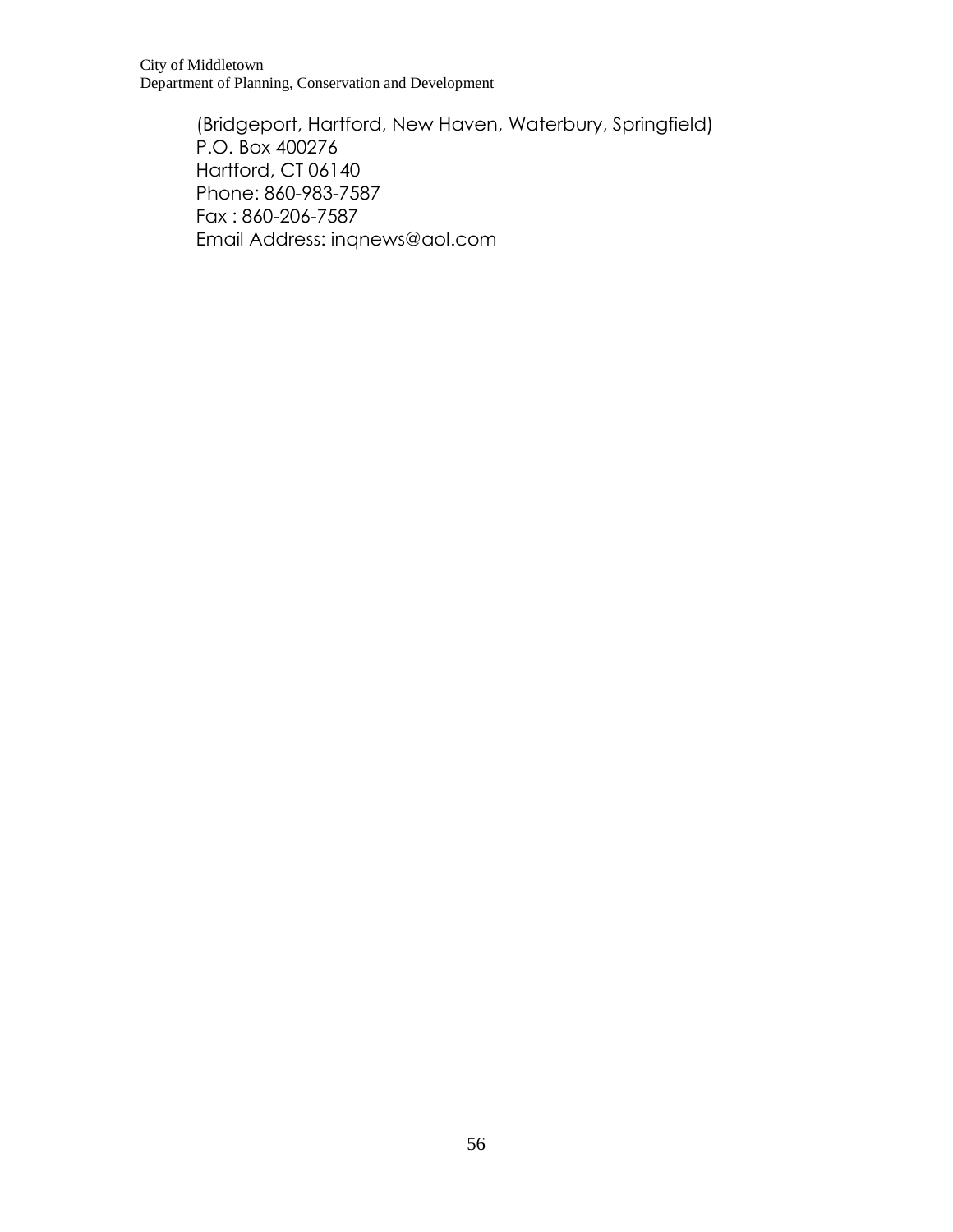Davis-Bacon Wage Rates

The Davis-Bacon Act- The Davis-Bacon Act requires the payment of prevailing wage rates (which are determined by the US Department of Labor) to all laborers and mechanics on Federal government construction projects in excess of \$2,000. Construction includes alteration and/or repair, including painting and decorating, of public buildings or public works.

The prime contractor is responsible for the full compliance of all reports and the prime contractor is responsible for subcontractors on the contract and will be held responsible for any wage restitution that may be found due.

All payroll reports and any basic records such as time cards, tax records, evidence or fringe benefits payments must be retained for at least 3 years after the project is completed. These records must be made available for review to any authorized representative of HUD or the Department of Labor.

#### Lead-Based Paint

Whenever CDBG funds are used to assist housing built before 1978 steps must be taken to address lead hazards, 24 CFR Part 35 and 40 CFR Part 745. The following requirements need to be addressed depending on the level of CDBG assistance to the activity:

| Level of CDBG Assistance | Required Activities                                                |
|--------------------------|--------------------------------------------------------------------|
| Under \$5,000            | Lead Hazard Notices to owner and                                   |
| tenants                  |                                                                    |
|                          | Lead Hazard Evaluation                                             |
|                          | Lead Hazard Reduction-Repair Disturbed<br>Paint                    |
| $$5,000 - $25,000$       | Lead Hazard Notices to owner and tenants<br>Lead Hazard Evaluation |
|                          | Lead Hazard Reduction-Interim Controls                             |
| Over \$25,000<br>tenants | Lead Hazard Notices to owner and                                   |
|                          | Lead Hazard Evaluation                                             |
|                          | Lead Hazard Reduction-Abatement                                    |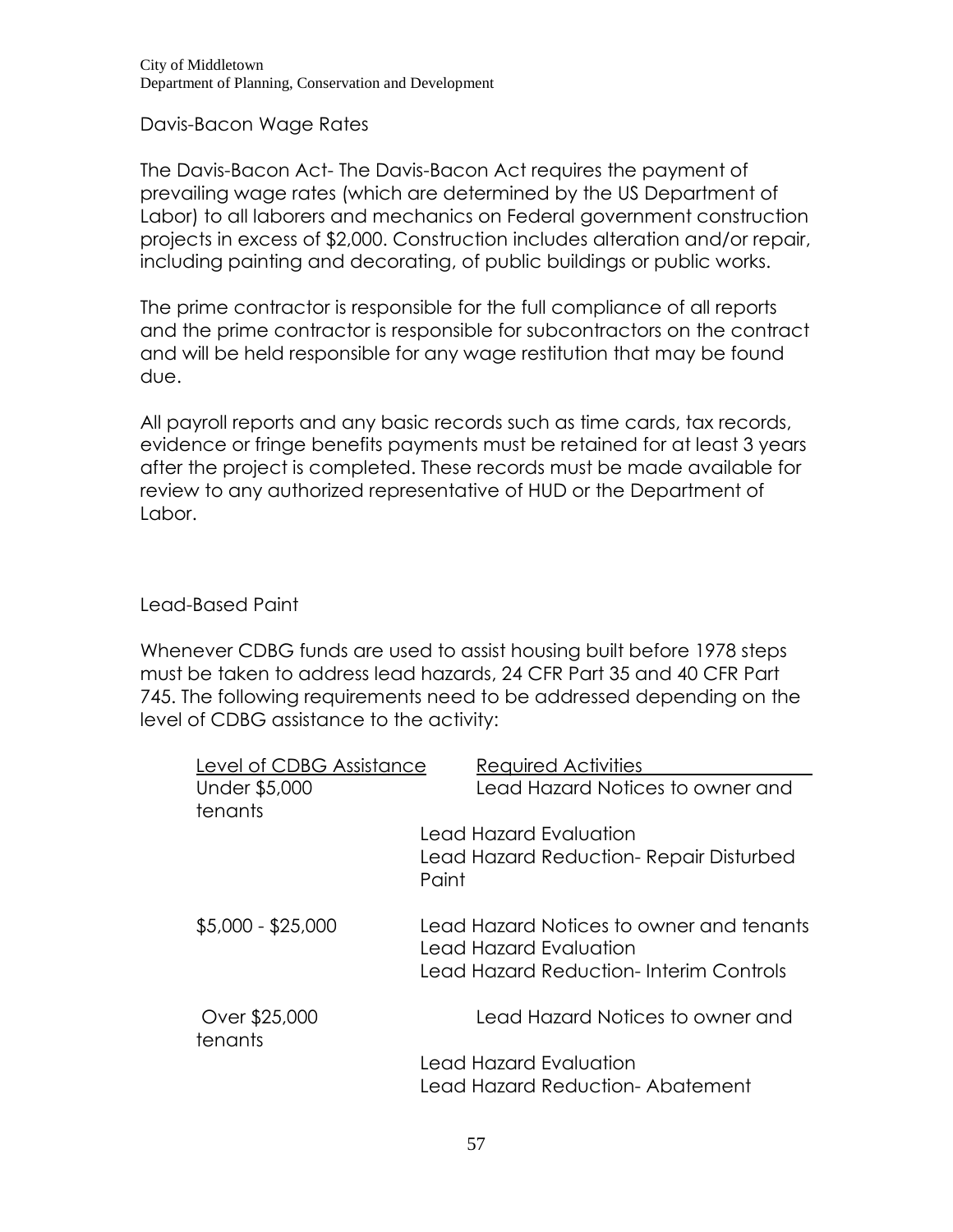Section 133 Audit Requirements

The federal government requires entitlement communities to determine if subgrantees are compliant with A-133 Audit requirements. In order to assess compliance the following review procedure should be performed before a contract can be executed.

1) Assessment, is an A-133 Audit review required:

a) The City of Middletown will require applicants to answer the following questions to determine if the applicant requires additional review.

18) OMB Circular A-133 Compliance Did your organization expend more than \$500,000 in federal funds in your previous fiscal year? Yes\* \_\_\_\_\_ No \_\_\_\_\_

\*If yes please submit a copy of your most recent audit that includes Federal Supplementary Reports. You application will be incomplete without these documents.

b) The City of Middletown also requires a copy of their most recent audit. This document will be reviewed to see if more than \$500,000 in federal funds was expended.

c) The City of Middletown will search the federal audit clearinghouse to determine if the applicant requires a review to determine if OMB Circular A-133 has been complied with. The federal audit clearinghouse website is: https://harvester.census.gov/fac/

2) If the applicant did expend more than \$500,000 in federal funds then the audit will be reviewed to see if it complies with A-133 audit requirements. Refer to A-133 Circular for the complete requirements.

3) Use the review checklist and conclusion statement to determine compliance.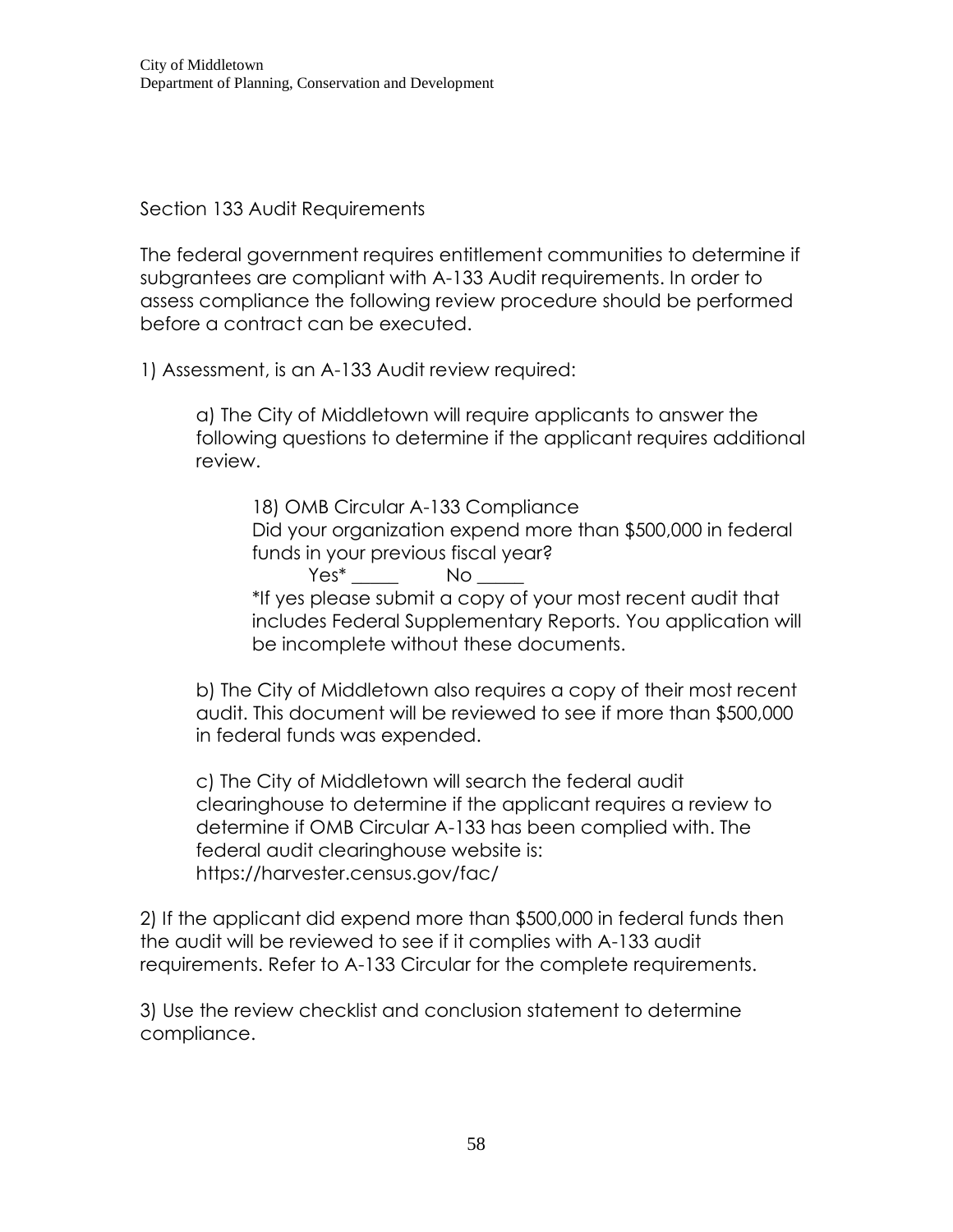4) If the organization does not comply with the A-133 audit requirements the City of Middletown will determine that are ineligible for CDBG funds until it is shown that they do comply with the requirements.

# **Cross Cutting Federal Requirements**

Supplementing the rules and requirements for each CPD program, there are several additional broad Federal rules that must be adhered to in the course of administering federal programs. This section covers those "other Federal requirements." Grantees are responsible for implementing these rules when Federal funds are being used for all programs including CDBG. Owners, developers, Subrecipients and other nonprofits also must be aware of these requirements and ensure a project or activity's compliance.

The Federal requirements addressed in this section are in the following areas:

- > Non-Discrimination and Equal Access
	- Fair Housing and Equal Opportunity
	- Affirmative marketing
	- Handicapped accessibility
- > Drug Free Workplace Policy
- $\triangleright$  Employment and Contracting
	- Equal Opportunity
	- Labor Requirements
	- Contracting and Procurement Practices
	- Conflict of Interest
	- Debarred and Suspended Contractors
- Displacement, Relocation, Acquisition and Replacement of Housing
- $\triangleright$  Site and Neighborhood Standards
- $\triangleright$  Lead-Based Paint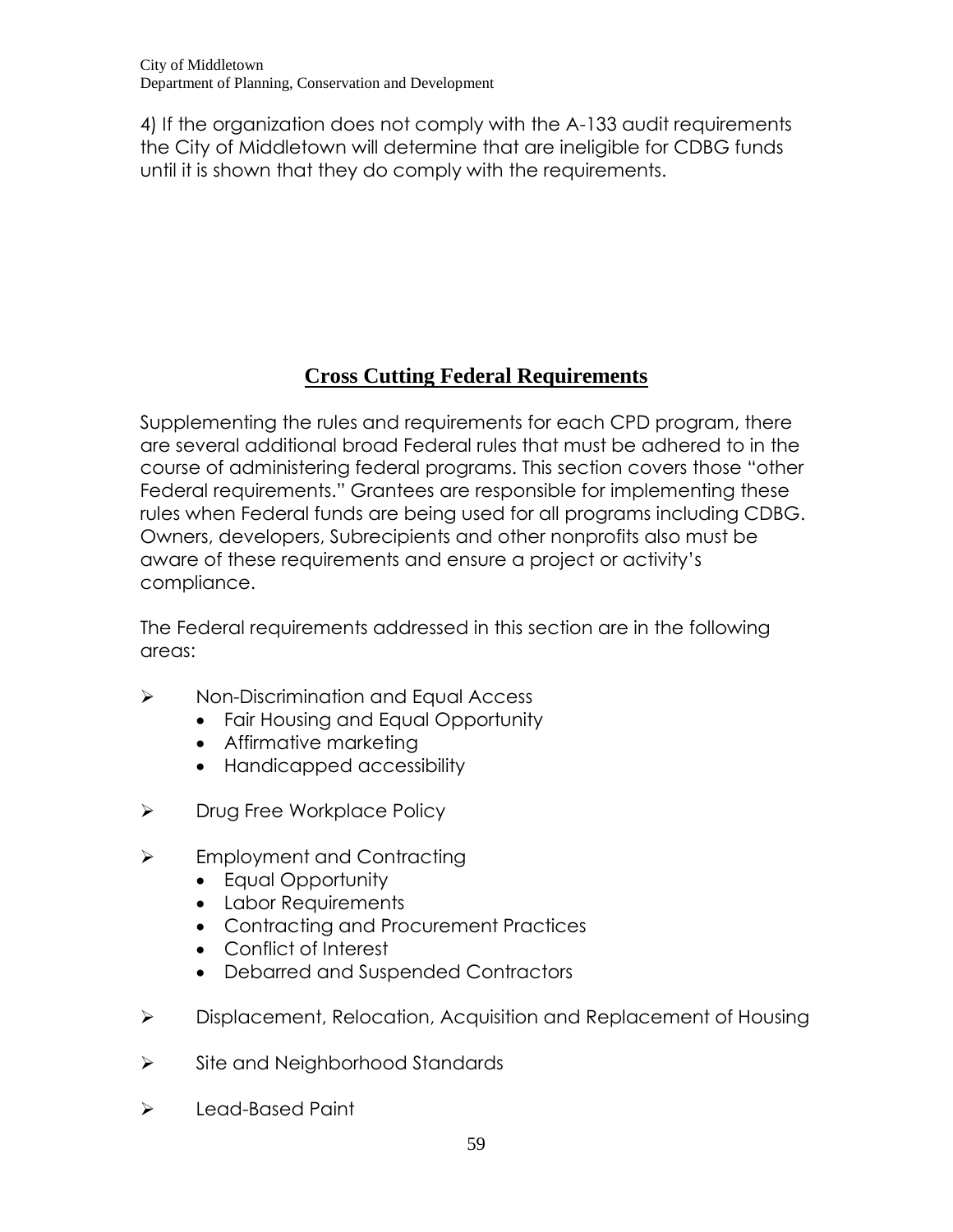- > Environmental Review
- $\triangleright$  Flood Insurance

The Federal requirements listed below incorporate requirements found in the Housing and Community Development Act of 1987 and the National Affordable Housing Act of 1990.

#### **Non-Discrimination and Equal Access**

No person in the United States shall on the grounds of race, color, national origin, religion or sex be excluded, denied benefits or subjected to discrimination under any program funded in whole or in part by Federal funds. Consequently, recipients must take measures to ensure nondiscriminatory treatment, outreach and access to program resources. This applies to employment and contracting, as well as to marketing and selection of program participants.

# **a) Fair Housing and Equal Opportunity**

Recipients of Federal funds and their activities must comply with all of the following Federal Laws, executive orders and regulations pertaining to fair housing and equal opportunity. They are summarized below:

 Title VI of the Civil Rights Act of 1964, as Amended (42 U.S.C. 2000d et seq.):

The Act states that no person may be excluded from participation in, denied benefits of, or subjected to discrimination under any program or activity which receives Federal financial assistance on the basis of race, color or national origin. The regulations implementing the Title VI Civil Rights Act provisions for HUD programs may be found in [24 CFR Part 1.](http://www.law.cornell.edu/cfr/text/24/part-1)

> The Fair Housing Act (42 U.S.C. 3601-3620): Prohibits discrimination in the sale or rental of housing, the financing of housing or the provision of brokerage services against any person on the basis of race, color, religion, sex, national origin, handicap or familial status. Furthermore, section 104(b) (2) of the Act requires that each Grantee certify to the secretary of HUD that it is affirmatively furthering fair housing. The certificate specifically requires actions to overcome the effects of any impediments identified and maintain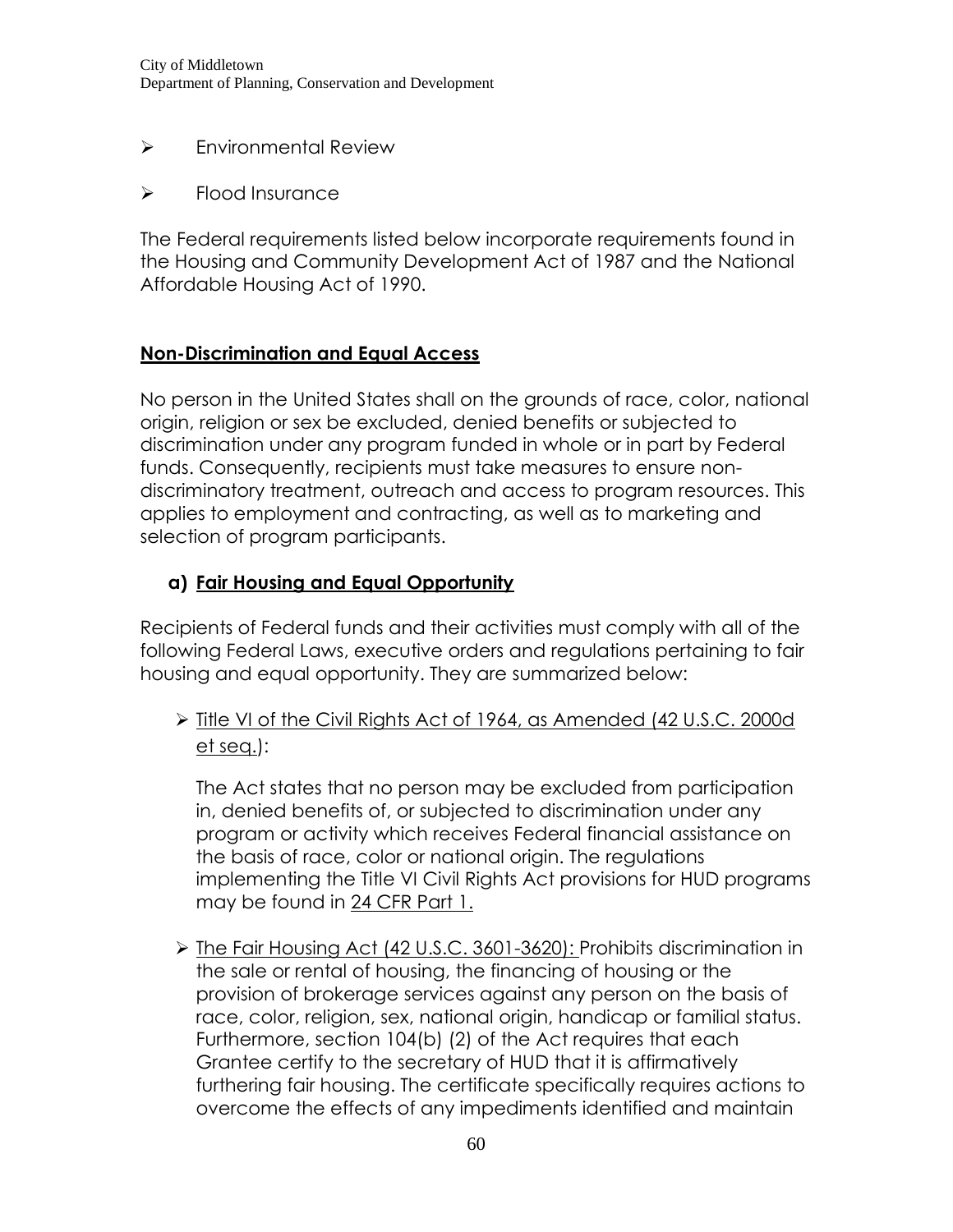records on the analysis, plan and actions in this regard. Regulations implementing the Fair housing Act for the HUD Programs may be found in [24 CFR Part 100-115.](http://www.ecfr.gov/cgi-bin/text-idx?tpl=/ecfrbrowse/Title24/24cfr100_main_02.tpl)

- Equal Opportunity in Housing (Executive Order 11063, as amended by Executive Order 12259): Prohibits discrimination against individuals on the basis of race, color, religion, sex or national origin in the sale, rental, leasing or other disposition of residential property, or in the use or occupancy of housing assisted with Federal funds. Equal Opportunity in Housing regulations may be found in [24 CFR](http://www.ecfr.gov/cgi-bin/text-idx?tpl=/ecfrbrowse/Title24/24cfr107_main_02.tpl)  [parts 107.](http://www.ecfr.gov/cgi-bin/text-idx?tpl=/ecfrbrowse/Title24/24cfr107_main_02.tpl)
- ▶ Age Discrimination Act of 1975, as Amended (42 U.S.C. 6101): Prohibits age discrimination in programs receiving Federal financial assistance. Age Discrimination Act regulations may be found in [24](http://www.ecfr.gov/cgi-bin/text-idx?rgn=div5&node=24:1.2.1.2.11)  [CFR Part 146.](http://www.ecfr.gov/cgi-bin/text-idx?rgn=div5&node=24:1.2.1.2.11)
- Section 109 of Title I of the housing and Community Development Act of 1074: Requires that no person shall be excluded form participation in, be denied the benefits of, or be subjected to discrimination under any program or activity funded with CDBG funds on the basis of race, color, religion, national origin or sex.

# **b) Affirmative marketing**

- CDBG funds require Grantees to adopt affirmative marketing procedures and requirements for all federally assisted housing with five or more units. Requirements and procedures must include:
	- Methods for informing the public, owners and potential tenants about fair housing laws and the PJ's policies (for example, use of the Fair Housing logo or equal opportunity language);
	- A description of what owners and/or the Grantee will do to affirmatively market housing assisted with federal funds;
	- A description of what owners and/or the Grantee will do to inform persons not likely to apply for housing without special outreach;
	- Maintenance of records to document actions taken to affirmatively market federally-assisted units and to assess marketing effectiveness; and
	- Description of how efforts will be assessed and what corrective actions will be taken when requirements are not met.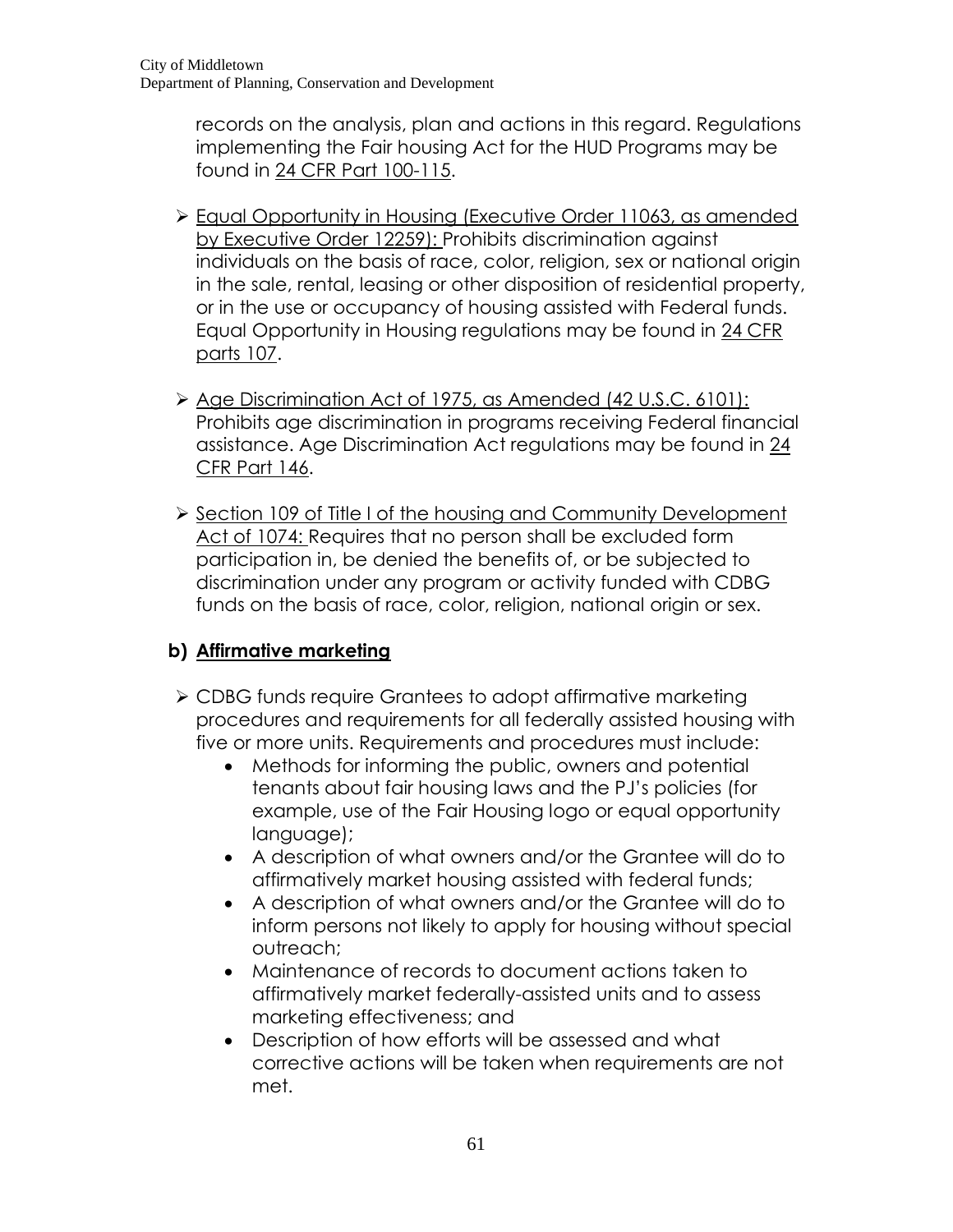# **c) Handicapped Accessibility**

The Federal regulations also require adherence to the three following regulations governing the accessibility of federally assisted buildings, facilities and programs. The programs are summarized as follows:

 Americans with Disabilities act (42 U.S.C. 12131; 47 U.S.C. 155, 201, 218 and

225): Provides comprehensive civil rights to individuals with disabilities in the areas of employment, public accommodations, state and local government services and telecommunications. The Act, also referred to as the ADA, also states that discrimination includes the failure to design and construct facilities (built for first occupancy after January 26, 1993) that are accessible to and usable by persons with disabilities. The ADA also requires the removal of architectural and communication barriers that are structural in nature in existing facilities. Removal must be readily achievable, easily accomplishable and able to be carried out without much difficulty or expense.

- Fair Housing Act: Multi-unit family dwellings must also meet the design and construction requirements at [24 CFR 100.205,](http://cfr.vlex.com/vid/100-205-design-construction-requirements-19925946) which implement the Fair Housing Act (42 U.S.C. 3601-19).
- ▶ Section 504 of the Rehabilitation Act of 1973: Prohibits discrimination in federally assisted programs on the basis of handicap. Section 504 imposes requirements to ensure that "qualified individuals with handicaps" have access to programs and activities that receive federal funds. Under Section 504, recipients and subrecipients are defined more broadly than under either the CDBG or HOME Investment Act (HOME) programs. Section 504 recipients and subrecipients include any entity that receives federal funding. The specific requirements under Section 504 are summarized as follows:
	- For the recipient or subrecipient principally involved in housing or social services, all of the activities of the agency, and not just those directly received Federal assistance, are covered under Section 504.
	- Contractors and vendors are subject to Section 504 requirements only in the work they do on behalf of a recipient or subrecipient.
	- The ultimate beneficiary of the federal assistance is not subject to Section 504 requirements.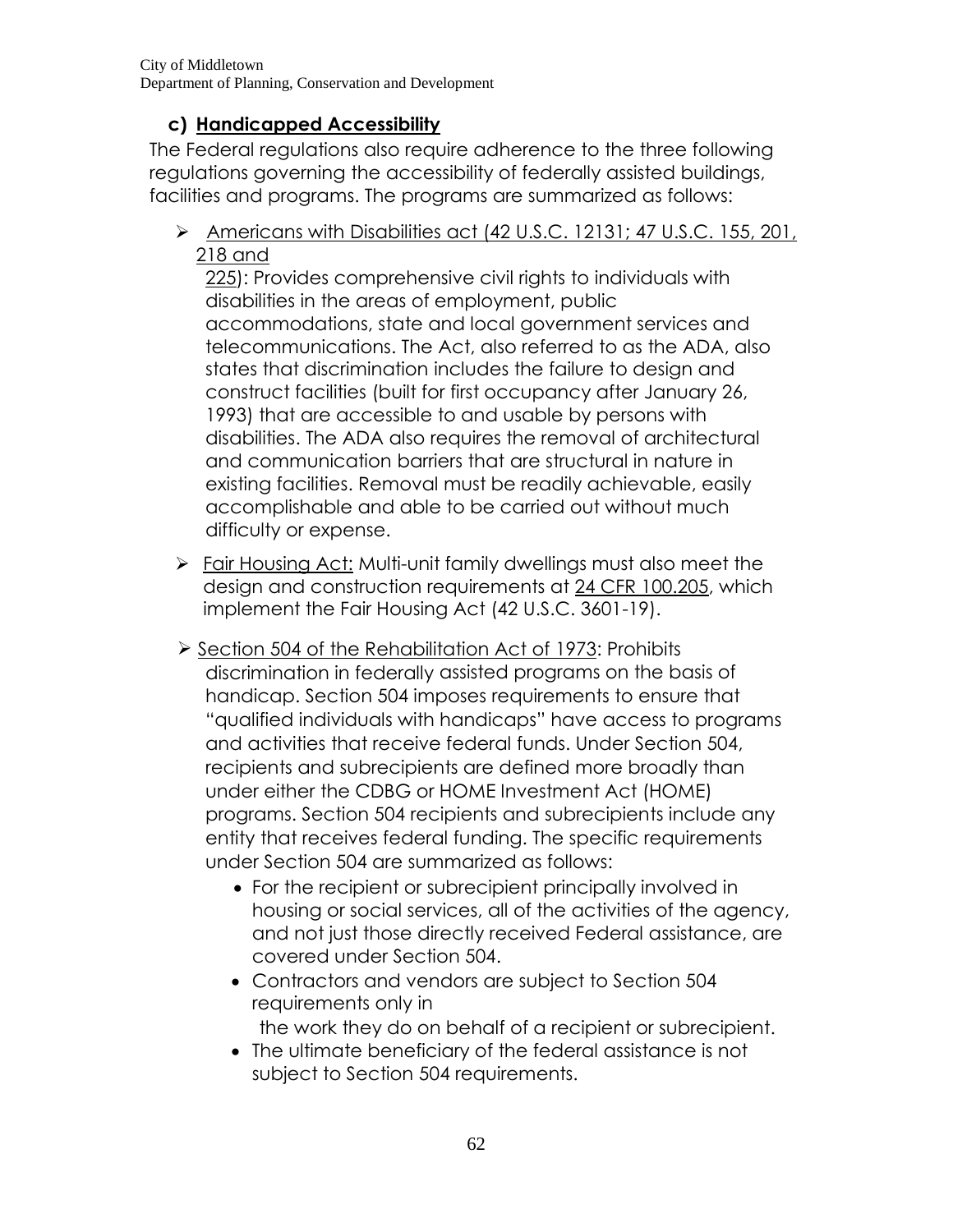- Recipients and subrecipients are not required to take actions that create undue financial and administrative burdens or alter the fundamental nature of the program.
- The Architectural Barriers Act of 1968 (42 U.S.C. 4151-4157): Requires certain federal and federally funded buildings and other facilities to be designed, constructed or altered in accordance with standards that ensure accessibility to, and use by, physically handicapped people.

# **Drug Free Workplace Policy**

In accordance with the applicable statutes and the regulations governing the Consolidated Plan regulations, Prince George's certifies that it will continue to provide a drug-free workplace by:

1. Publishing a statement notifying employees that the unlawful manufacture, distribution, dispensing, possession, or use of a controlled substance is prohibited in the workplace and specifying the actions that will be taken against employees for violation of such prohibition;

2. Establishing an ongoing drug-free awareness program to inform employees about

- a. The dangers of drug abuse in the workplace;
- b. The County's policy to maintain a drug-free workplace;
- c. Any available drug counseling, rehabilitation, and employee assistance programs;
	- d. The penalties that may be imposed upon employees for drug abuse violations occurring in the workplace.
- 3. Making it a requirement that each employee involved in the performance of the grant be given a copy of the statement required by paragraph 1;
- 4. Notifying the employee in the statement required by paragraph 1 that, as a condition of employment under the grant, the employee will:
	- a. Abide by the terms of the statement; and
	- b. Notify the employer in writing of his or her conviction for a violation of a criminal drug statute occurring in the workplace no later than five calendar days after such conviction;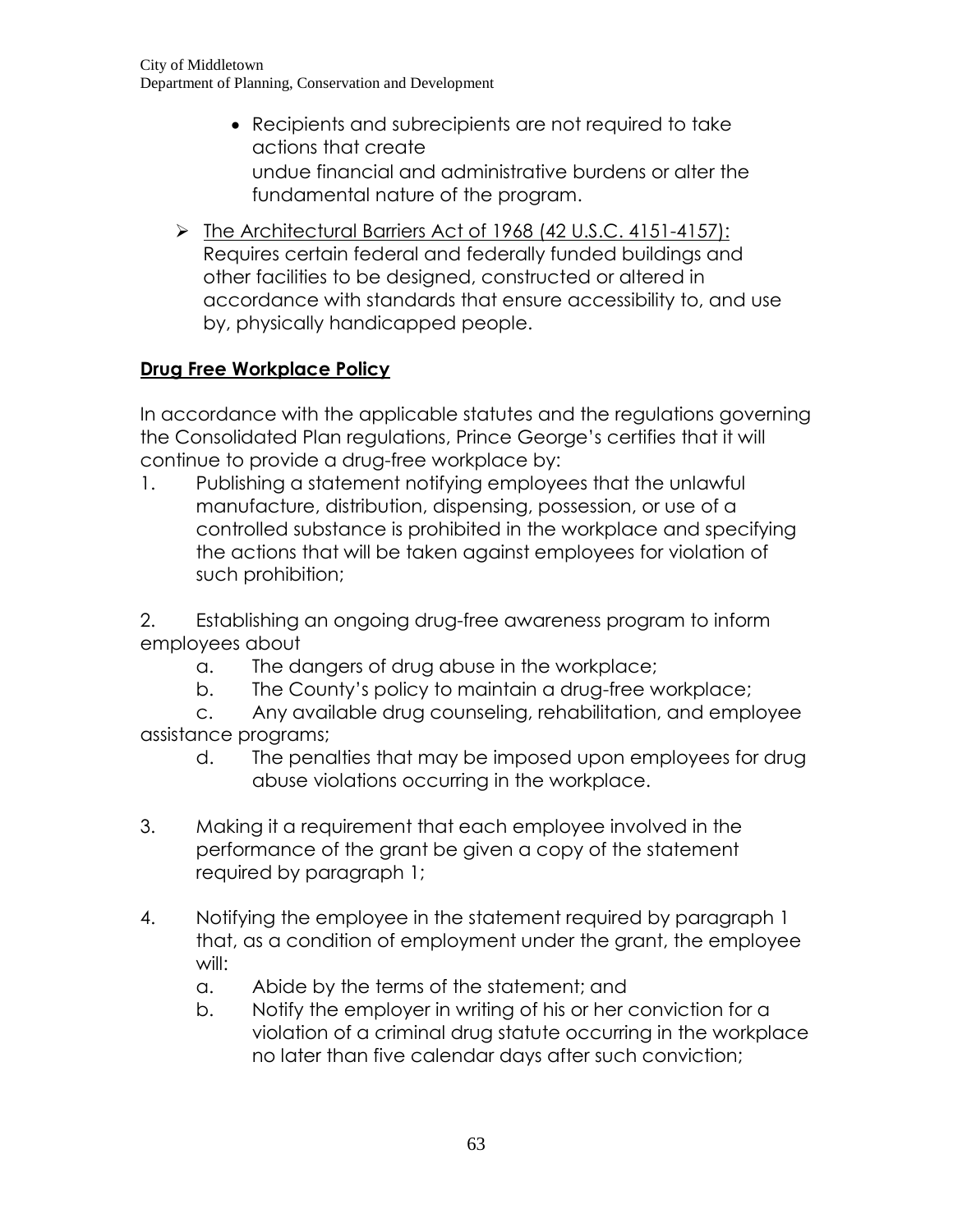- 5. Notifying the agency in writing, within 10 calendar days after receiving notice under subparagraph 4(b) from an employee or otherwise receiving actual notice of such conviction. Employer of convicted employees must provide notice, including position title, to every grant officer or other designee on whose grant activity the convicted employee was working, unless the Federal agency has designated a central point for the receipt of such notices. Notice shall include the identification number(s) of each affected grant;
- 6. Taking one of the following actions, within 30 calendar days of receiving notice under subparagraph 4(b), with respect to any employee who is so convicted by either:
	- a. Taking appropriate personnel action against such an employee, up to and including termination, consistent with the requirements of the Rehabilitation Act of 1973, as amended; or
	- b. Requiring such employee to participate satisfactorily in a drug abuse assistance or rehabilitation program approved for such purposes by a Federal, State, or local health, law enforcement, or other appropriate agency.
- 7. Making a good faith effort to continue to maintain a drug-free workplace through implementation of paragraphs 1, 2, 3, 4, 5 and 6.

# **Employment and Contracting**

Compliance with the following regulations is required by HUD to ensure equal opportunity for employment, labor requirements and contracting/procurement procedures.

**a**) Equal Opportunity

Grantees must comply with the following regulations that ensure equal opportunity for employment and contracting:

Equal Employment Opportunity, Executive Order 11246, as Amended: Prohibits discrimination against any employee or applicant for employment because of race, color, religion, sex or national origin in all phases of employment during the performance of Federal or federallyassisted construction contracts. Contractors and sub-contractors must take affirmative action to ensure fair treatment in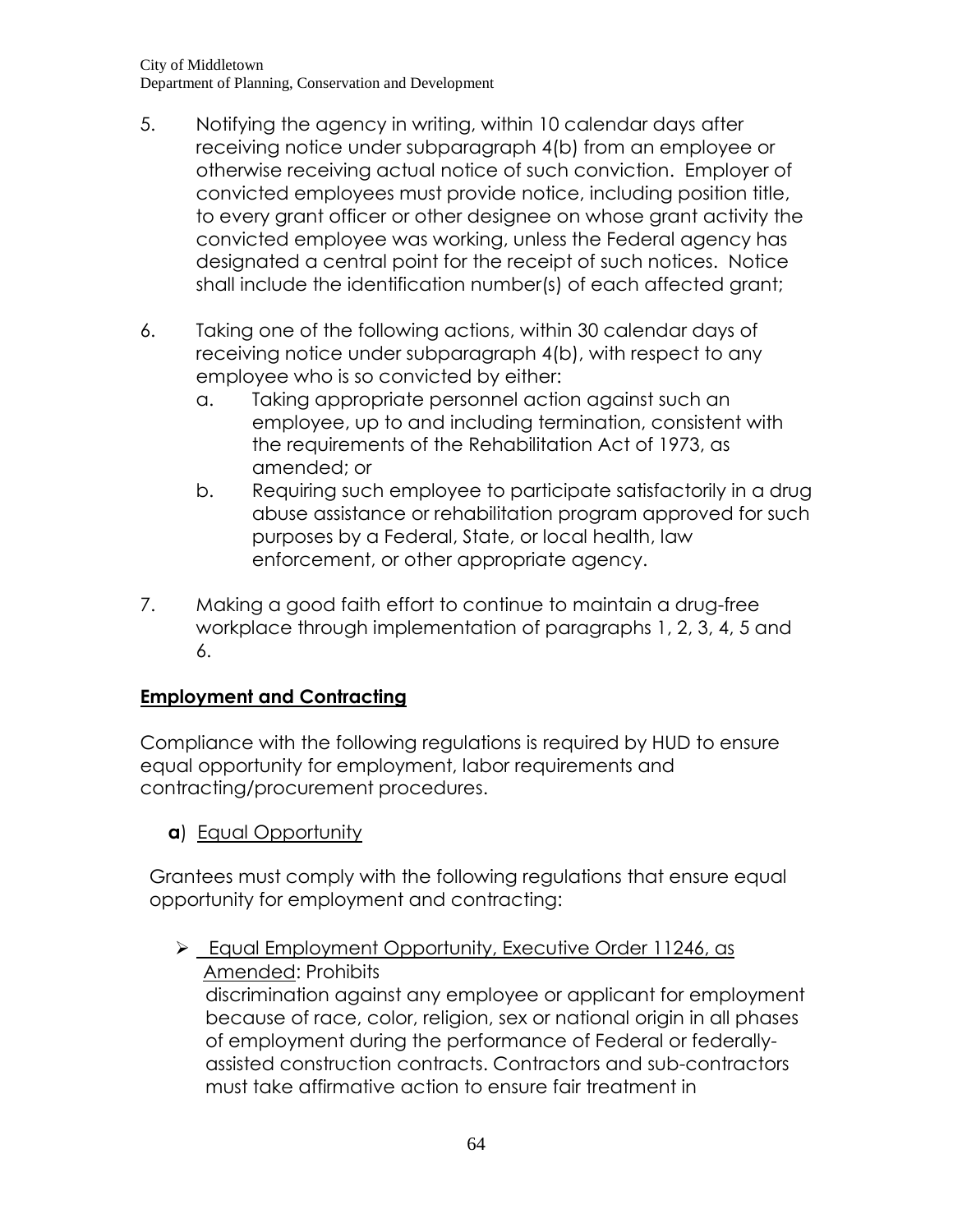employment, upgrading, demotion or transfer, recruitment or recruitment advertising, layoff or termination, rates of pay, or other forms of compensation and selection for training and apprenticeship. Implementing regulations may be found at  $41$ [CFR Part 60.](http://www.ecfr.gov/cgi-bin/text-idx?rgn=div5&node=41:1.2.3.1.1)

Section 3 of the Housing and Urban Development Act of 1968: Requires that, to

the greatest extent feasible, opportunities for training and employment arising from CDBG/HOME funded activities will be provided to low-income persons residing in the program service area. Also, to the greatest extent feasible, contract(s) for work (all types) to be performed in connection with Federal funds will be awarded to business concerns that are located in or owned by persons residing in the program service area. Implementing regulations may be found at

http://www.hud.gov/offices/cpd/affordablehousing/lawsandreg s/fedreq/.

 Minority/Women's Business Enterprise: Under Executive Order 11625, 12432 and 12138, Grantees must prescribe procedures acceptable to HUD for a minority outreach program to ensure the inclusion, to the maximum extent possible, of minorities and women, and entities owned by minorities and women, in all contracts (see [24 CFR 85.36\(e\).](../../../../../Owner/AppData/Local/Microsoft/Windows/Temporary%20Internet%20Files/Content.Outlook/JTYXDCUN/2011-2012%20Annual%20Action%20Plan.pdf)

**b**) Labor Requirements Grantees must comply with certain regulations on wage and labor standards. For CDBG, every contract for construction, including rehabilitation and installation, triggers the requirements (in the case of residential construction, projects with a total of eight (8) or more units). For contracts assisted with HOME funds, the construction of housing, whether new or rehabilitation, that contains twelve (12) or more units assisted with HOME fund triggers the requirements.

 Davis-Bacon and Related Acts (40 U.S.C. 276(A)-7): Ensures that mechanics and laborers employed in construction work under federally assisted contracts are paid wages and fringe benefits equal to those that prevail in the locality where the work is performed. This Act also provides for the withholding of funds to ensure compliance, and excludes from the wage requirements apprentices enrolled in bona fide apprenticeship programs. Additional information on compliance with Davis-Bacon requirements can be found at: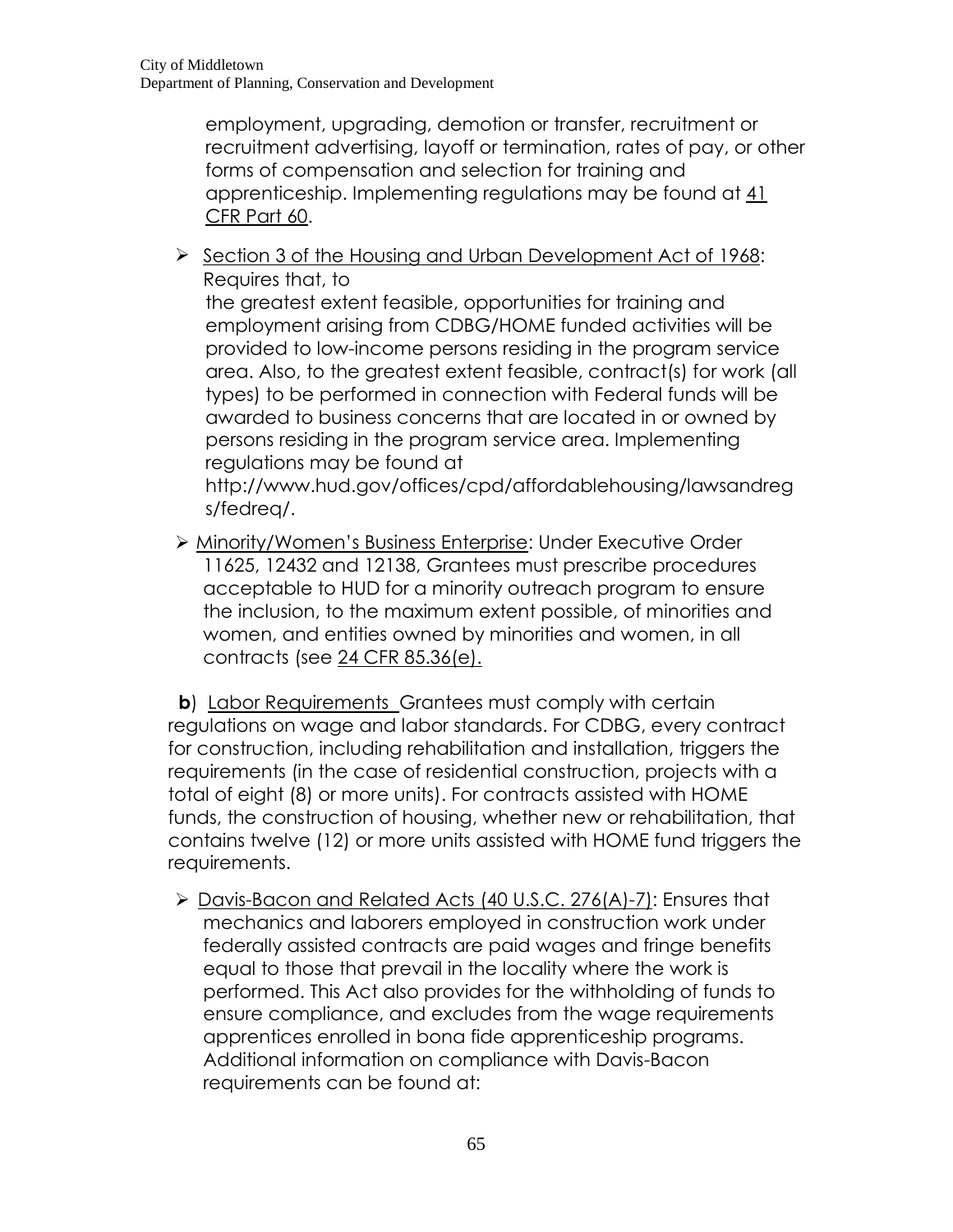[http://www.hud.gov/offices/cpd/affordablehousing/lawsandregs](http://www.hud.gov/offices/cpd/affordablehousing/lawsandregs/fedreq/) [/fedreq/.](http://www.hud.gov/offices/cpd/affordablehousing/lawsandregs/fedreq/)

 Contract Work Hours and Safety Standards Act, as Amended (40 U.S.C. 327-

 333): Provides that mechanics and laborers employed on federally-assisted construction jobs are paid time and one-half for work in excess of 40 hours per week, and provides for the payment of liquidated damages if violations occur. This Act also addresses safe and healthy working conditions.

- Copeland (Anti-kickback) Act (40 U.S.C. 2776c): Governs the deductions from paychecks that are allowable. The Act makes it a criminal offense to induce anyone employed on a federally assisted project to relinquish any compensation to which he/she is entitled, and requires all contractors to submit weekly payrolls and statements of compliance.
- Fair Labor Standards of 1938, as Amended (29 U.S.C. 201, et seq.): Establishes the basic minimum wage for all work and requires the payment of overtime at the rate of at least time and one-half. It also requires the payment of wages for the entire time that an employee is required or permitted to work, and establishes child labor standards.
- c) Contracting and Procurement Practices

Both the CDBG programs are subject to certain Federal procurement rules. In addition, State and City procurement laws and rules apply. Grantees must take measures to avoid hiring debarred or suspended contractors or subcontractors and conflict of interest situations.

- Procurement: Procurement standards of COFAR 200.317 to 200.326 apply. For nonprofit organizations receiving Federal funds, COFAR 200.100-200.345 requirements apply
- $\triangleright$  Conflict of Interest: The conflict of interest provisions are detailed in Section One: Consolidated Plan and Action Plan Procedures of this document.

Debarred and Suspended Contractors: Federal funds may not be used to directly or indirectly employ, award contracts to or otherwise engage the services of any contractor or Subrecipient during any period of debarment, suspension or placement of ineligible status. All contractors, subcontractors, lower-tier contractors and sub-contractors should be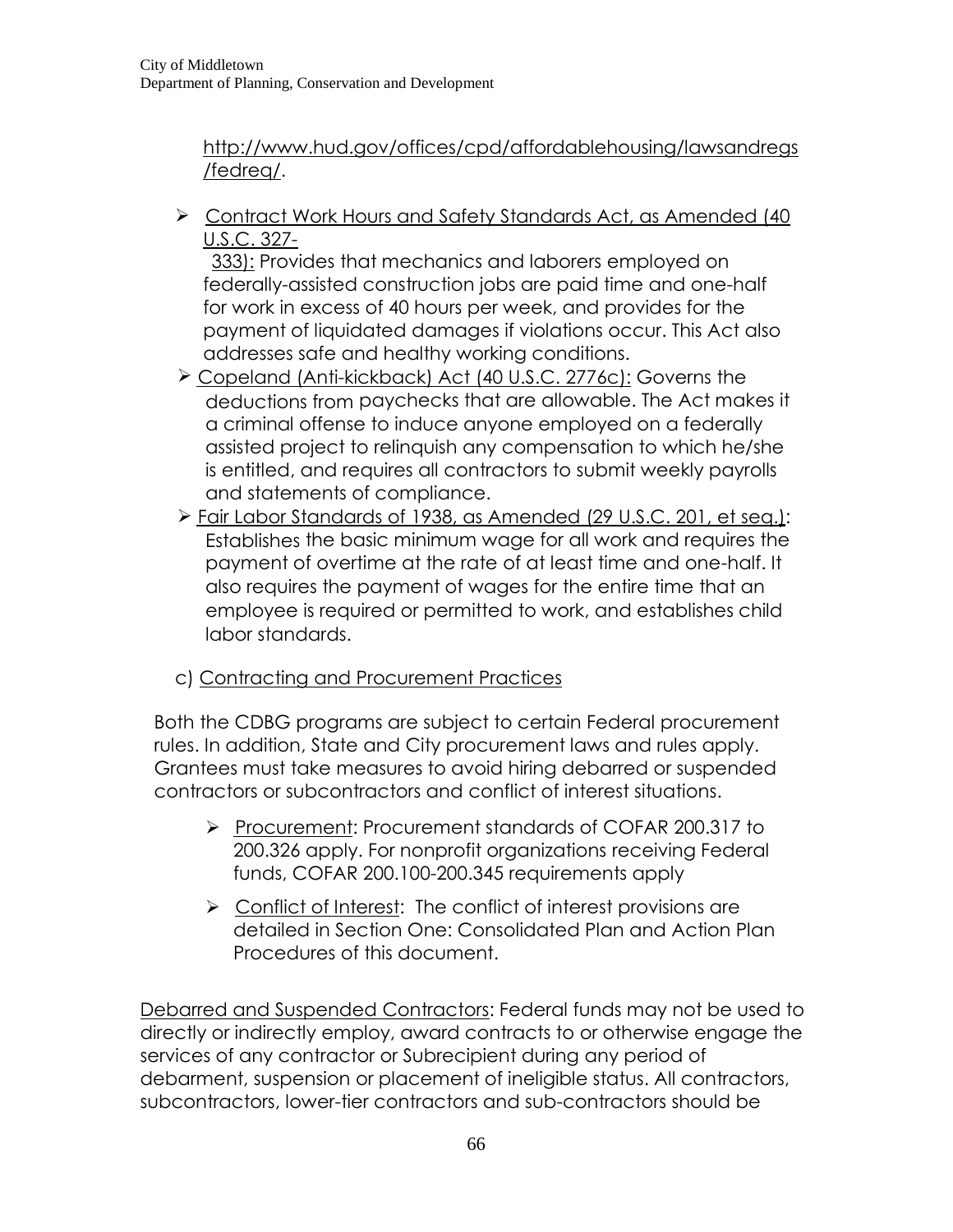checked against the Federal publication that list debarred, suspended or ineligible contractors. Further information may be found at 24 CFR Part 24 570.609.

When purchasing goods and services with federal funding, the City will ensure that the contractor or vendor is not debarred or suspended from doing business with the federal government nor delinquent in adebt to the United States. The City will utilize the General Service Administration ("GSA")'s "List of Parties Excluded from Federal Procurement or Nonprocurement Programs". (See [www.epls.gov\)](http://www.epls.gov/)

# **Displacement, Relocation, Acquisition and Replacement of Housing**

Federally assisted projects involving acquisition, rehabilitation or demolition may be subject to the provisions of the Uniform Relocation Assistance and Real Property Acquisition Policies Act of 1970, and more commonly referred to as the Uniform Relocation Act (URA).

- Uniform Relocation Assistance and Real Property Acquisition Policies Act of 1970 (URA) (42 U.S.C. 4601 and 24 CFR Part 42): Apply to the acquisition of real property by a Grantee or sub-Grantee for an activity assisted under this part and to the displacement of any family, individual, business, nonprofit organization or farm that results from such acquisition. Detailed guidance on compliance with URA and Section 104(d) requirements may be found in HUD Handbook 1378.
- Residential Anti-displacement and Relocation Assistance Plan: Under Section104(d) of the Housing and Community Development Act of 1987, each Grantee must adopt, make public and certify that it is following a residential anti- displacement and relocation assistance plan consistent with other goals and objections to minimize the displacement of persons from their homes as a result of any activities assisted with Federal funds, including the provision of one-for-one replacement units and relocation assistance.
- $\triangleright$  Section 104(k) Relocation Requirements: Section 104(k) requires that reasonable relocation assistance is provided to persons (families, individuals, businesses, nonprofit organizations or farms) who are permanently and involuntarily displaced as a result of the use of assistance received to acquire or substantially rehabilitate property.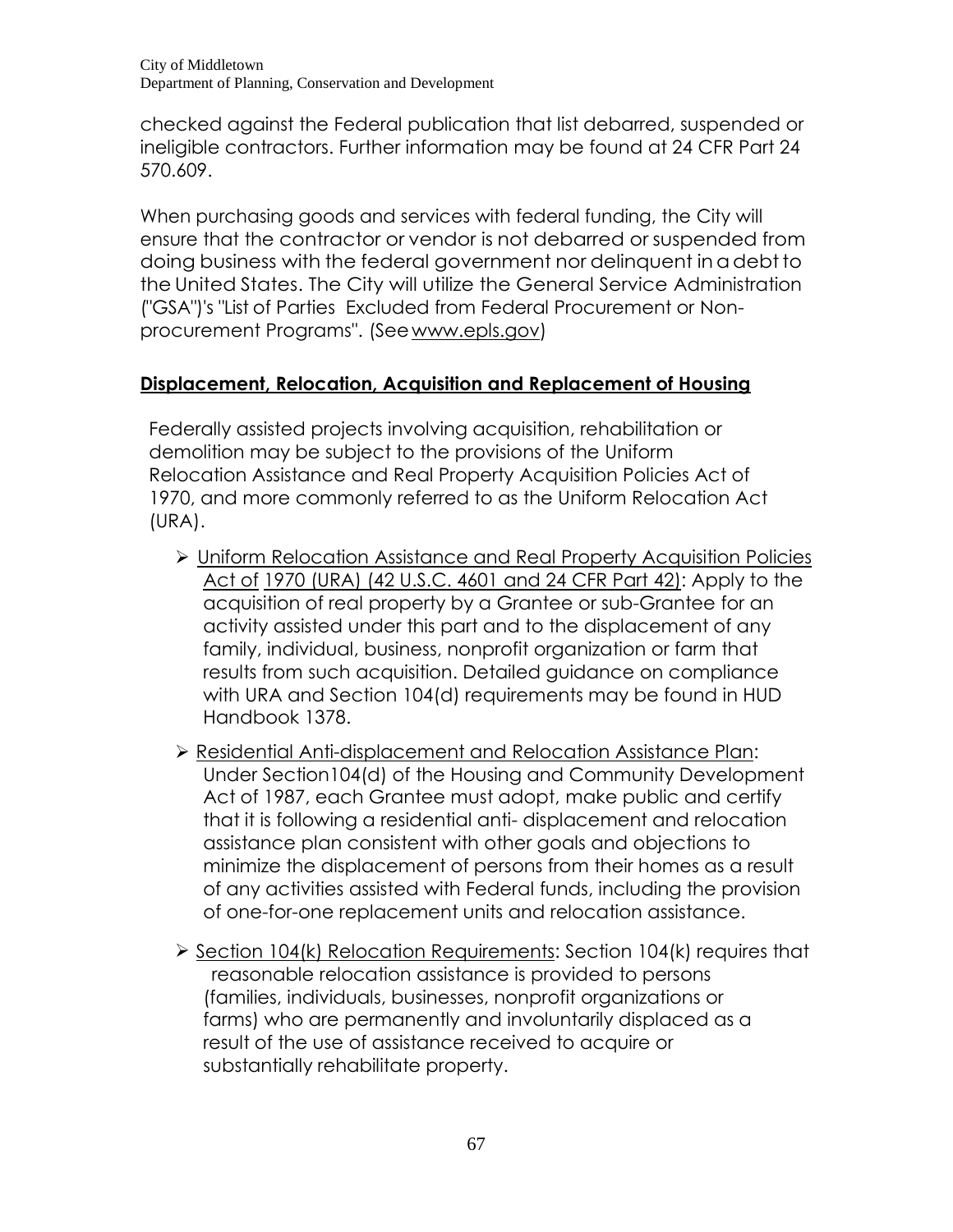Lead-Based Paint [24 CFR Part 35](http://www.ecfr.gov/cgi-bin/text-idx?SID=2b62c8f4aa0cb84701ed294d0287c4a2&node=24:1.1.1.1.24&rgn=div5) (effective 9/15/2000) and Section 401(b) of the Lead-based Paint Poisoning Prevention Act apply to federally funded acquisition, rehabilitation, maintenance and construction

Applicants for federally funding assistance, tenants and prospective purchasers of property built before 1978 must be notified of the following, before rehabilitation, purchase or rental of federally-assisted housing:

- That the property may contain lead-based paint;
- The hazards of lead-based paint;
- The symptoms and treatment of lead-based paint poisoning;
- The precautions to be taken to avoid lead-based paint poisoning (including maintenance and removal techniques for removing such hazards);
- The advisability and availability of blood lead level screening for children under six-years old; and
- That in the event lead-based paint is found on the property, appropriate abatement measures must be undertaken and are an eligible use of federal funds.

# **a) Summary of the Requirements**

- $\triangleright$  Approaches HUD has defined four approaches to addressing lead-based paint in federally-assisted projects. The following table has information about each approach:
	- Approach 1: Do No Harm
	- Approach 2: Identify and Stabilize Deteriorated Paint
	- Approach 3: Identify and Control Lead-Based Paint **Hazards**
	- Approach 4: identify and Abate Lead-Based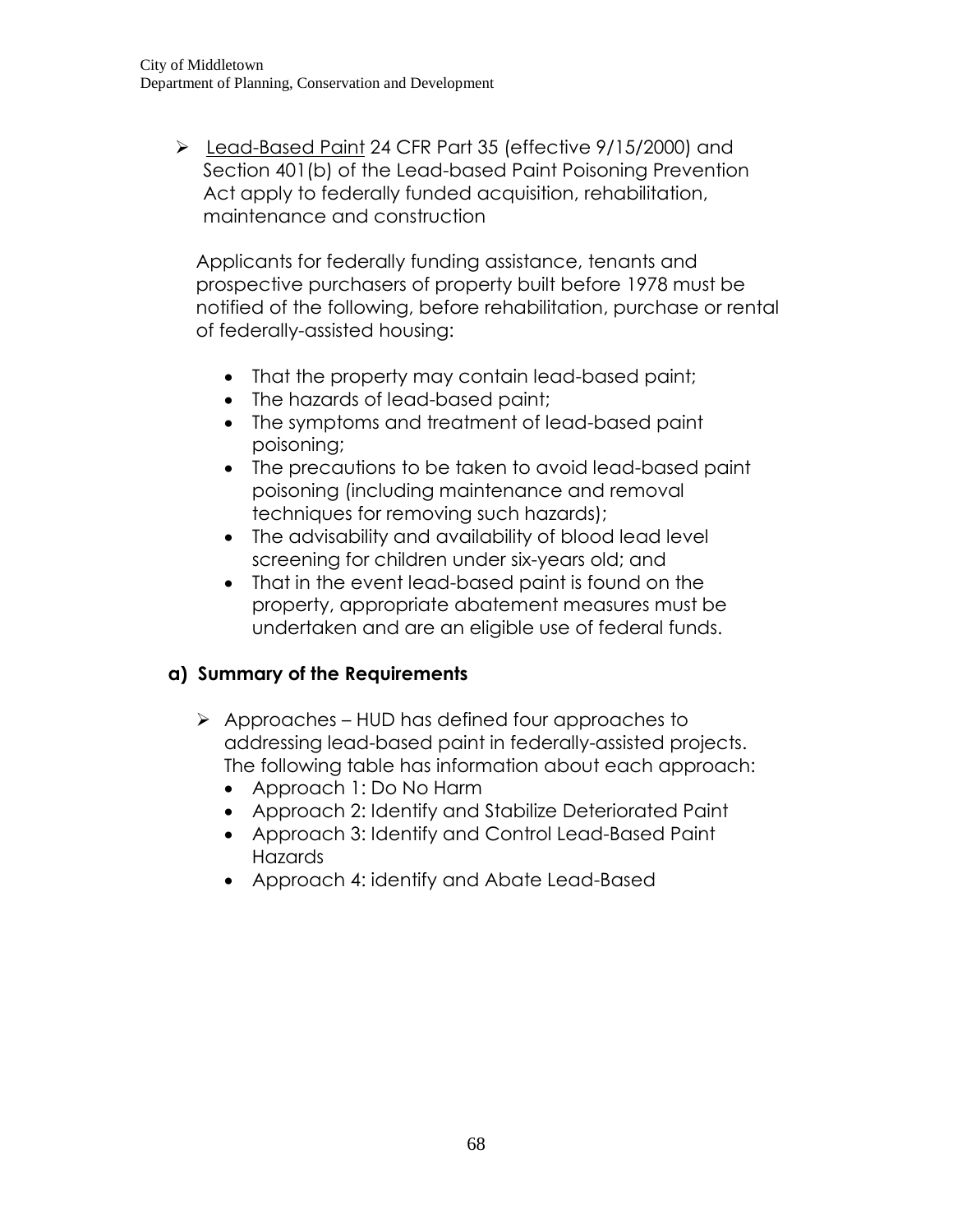# **Guides:**

Middletown CDBG Calendar Template

1st Week of January- Public Notice of Availability of Funds- Notice must be published at least fifty (50) days before the public hearing in March for applicant presentations.

3<sup>rd</sup> Wednesday in January- Regular Citizens' Advisory Committee Meeting

Late January- 1st Seminar on CDBG application process

January 31st- Federal Cash Transaction quarterly report due. Submit to Hartford Office, HUD.

Early February- 2nd Seminar on CDBG application process

2<sup>nd</sup> Week of February- Applications Due- The applications should be due at least thirty (30) days prior to the public hearing in March for applicant presentations.

3rd Wednesday in February- Regular Citizens' Advisory Committee Meeting

3<sup>rd</sup> Wednesday in March- Regular Citizens' Advisory Committee Meeting-Public Hearing to allow applicants to present for five minutes and answer questions from the committee for five minutes.

March 31st- 2nd quarter accomplishment reports due from subgrantees.

3<sup>rd</sup> Wednesday in April- Regular Citizens' Advisory Committee Meeting-Committee discussed and votes on a recommendation for how the upcoming grant year funds should be allocated and forwards the recommendation to the Common Council.

April 15th- Semi-Annual Labor Standards Enforcement Report due. Submit to the Boston Office of Labor Relations, HUD.

April 20<sup>th</sup>- Deadline for Council Resolutions

April 30<sup>th</sup>- Federal Cash Transaction quarterly report due. Submit to Hartford Office, HUD.

1st Monday in May-Regular Common Council Meeting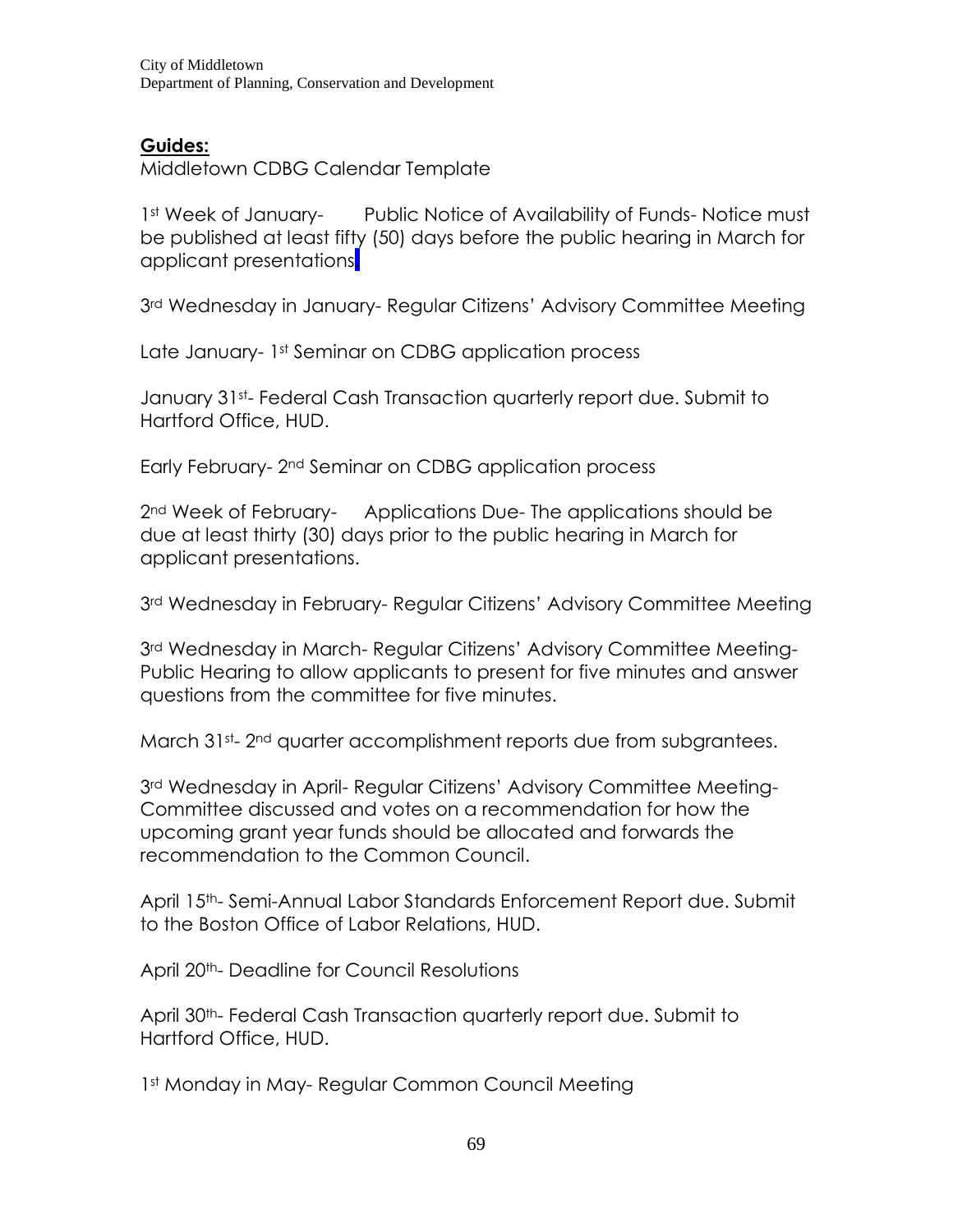2nd Week in May- Public Notice of Annual Plan Draft available for comment

3rd Wednesday in May- Regular Citizens' Advisory Committee Meeting-Distribute draft Annual Action Plan to committee members.

June- Decision letters are sent to applicant

3<sup>rd</sup> Wednesday in June- Regular Citizens' Advisory Committee Meeting-Public Hearing on Annual Action Plan

June 30<sup>th</sup>-3<sup>rd</sup> quarter accomplishment reports due from subgrantees.

July 18th- Forty-five (45) days before the start of the grant year (September 1st), submit Annual Action Plan to Hartford Field Office of U.S. Department of Housing and Development (HUD). Hand deliver an original and three copies.

3<sup>rd</sup> Wednesday in July- Regular Citizens' Advisory Committee Meeting

July 31st- Federal Cash Transaction quarterly report due. Submit to Hartford Office, HUD.

1st Week of August- Public Notice that Environmental Review Record is available for public comment.

3<sup>rd</sup> Week of August- Hold a training seminar for subgrantees. Distribute CDBG contracts at seminar.

3<sup>rd</sup> Wednesday in August- Regular Citizens' Advisory Committee Meeting

August 31st- Last day of the grant year.

September 1st- First day of the grant year. Submit Notice of Release of Funds and Finding of No Significant Impact to HUD.

2<sup>nd</sup> Week of September- Public Hearing Notice that draft Consolidate Annual Performance Evaluation Report (CAPER).

2<sup>nd</sup> Week of September- Perform Monitoring Visits to three subgrantees from the previous grant year (one public service, one public facilities and one other type of project).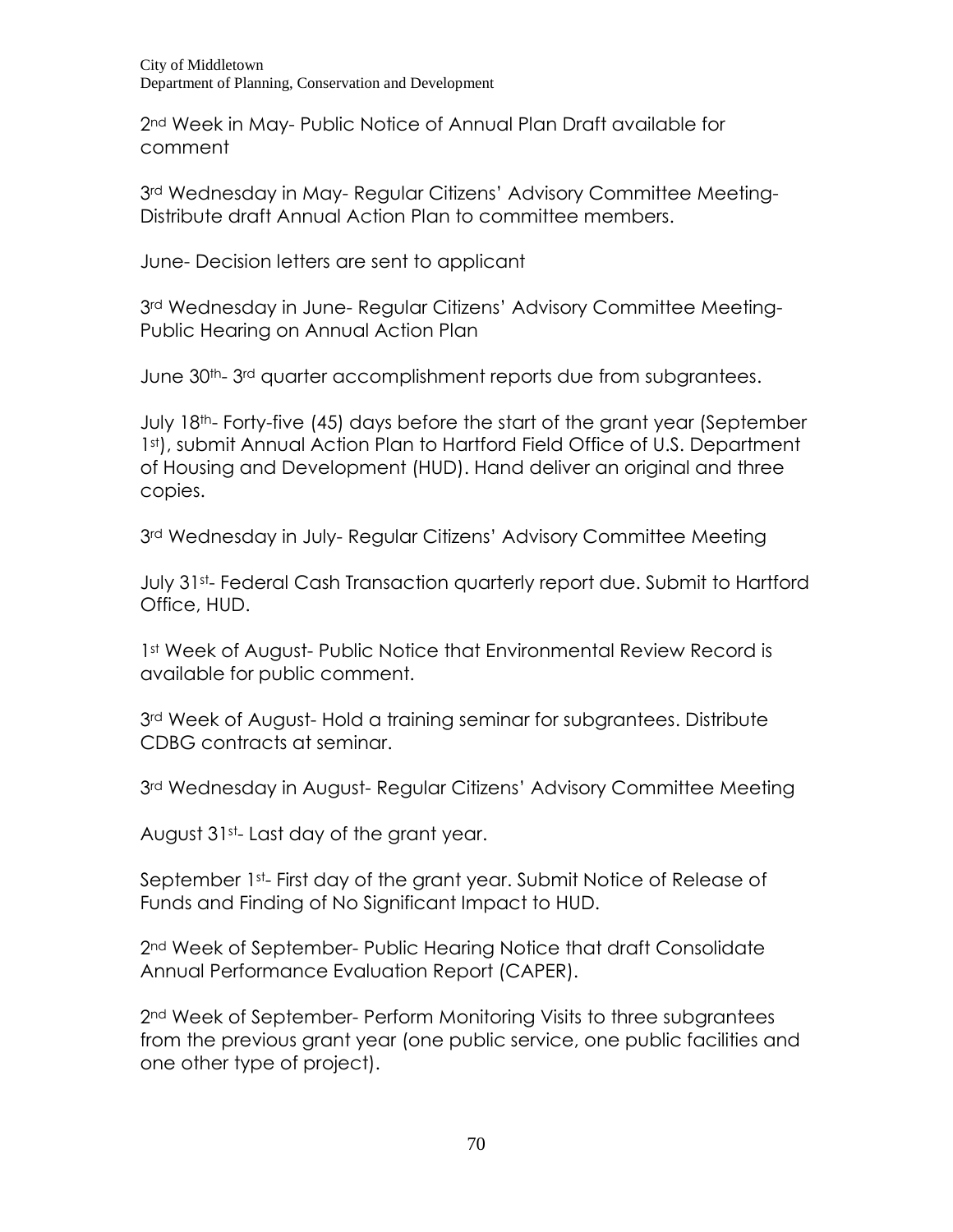City of Middletown Department of Planning, Conservation and Development

3rd Wednesday in September- Regular Citizens' Advisory Committee Meeting

September 15th- Annual Section 3 Report (Economic Opportunities for Low and Very Low Income Persons) due. Submit to the Hartford Field Office, HUD.

September 30<sup>th</sup>-4<sup>th</sup> quarter accomplishment reports due from subgrantees.

October 15<sup>th</sup>-Semi-Annual Labor Standards Enforcement Report due. Submit to the Boston Office of Labor Relations, HUD.

October 15<sup>th</sup>- Annual Minority and Women Contractors Report due. Submit to the Hartford Field Office, HUD.

3<sup>rd</sup> Wednesday in October- Regular Citizens' Advisory Committee Meeting- Public Hearing on draft CAPER.

October 31st- Federal Cash Transaction quarterly report due. Submit to Hartford Office, HUD.

3rd Wednesday in November- Regular Citizens' Advisory Committee Meeting

November 29th- Ninety (90) days after the end of the grant year (August 31st), submit CAPER to Hartford Field Office of U.S. Department of Housing and Development (HUD). Hand deliver an original and three copies.

2<sup>nd</sup> Week of December- Revise CDBG application and Memo for upcoming CDBG grant year. Determine funds available for reprogramming.

3rd Wednesday in December- Regular Citizens' Advisory Committee Meeting

December 31st-1st quarter accomplishment reports due from subgrantees.